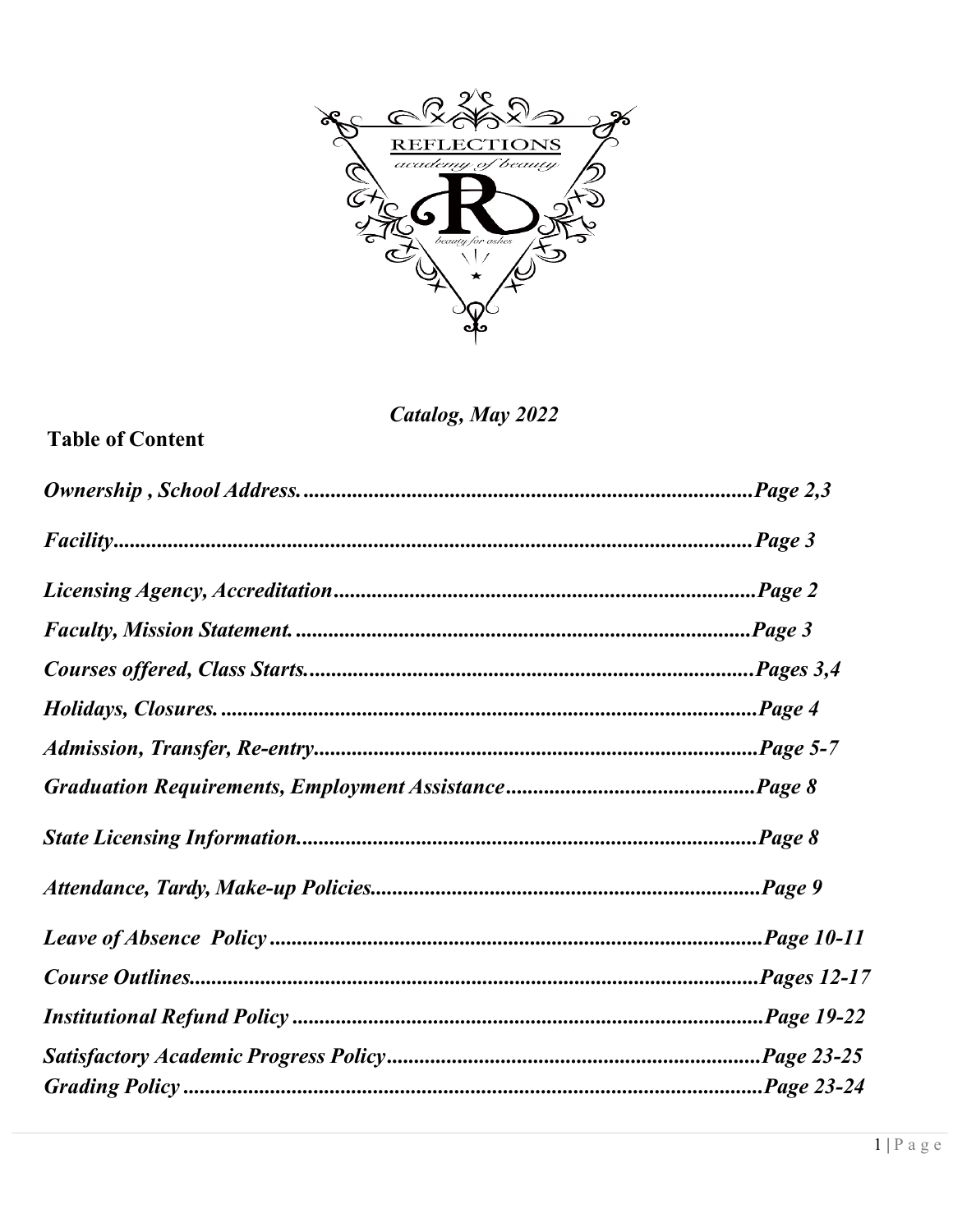# **Reflections Academy of Beauty**

# **School Contact Information**

 3122 Brettwood Cir Decatur, IL 62526 Phone: 217-425-9117 Fax: 217-425-9203 Email: [info@reflectionsacademyofbeauty.com](mailto:info@reflectionsacademyofbeauty.com) Website: [www.reflectionsacademyofbeauty.com](http://www.reflectionsacademyofbeauty.com/)

# **Licensing Board**

Illinois Department of Financial and Professional Regulations W. Randolph, 9 Floor Chicago, IL 60601 Phone: 312-81-4500 Fax: 312-814-3145 [www.idfpr.com](http://www.idfpr.com/)

Illinois Department of Financial and Professional Regulations 320 W. Washington Springfield, IL 62786 Phone: 217-785-0800 Fax 217-782-7645 [www.idfpr.com](http://www.idfpr.com/)

# **Accrediting Agency**

**NACCAS** 3015 Colvin Street, Alexandria, VA22314 703.600.7600 (phone) 703.379.2200 (fax) [http://www.naccas.org](http://www.naccas.org/) [webinfo@naccas.org](mailto:webinfo@naccas.org)

To obtain documents describing our accreditation, approval, or licensing please contact: Rebecca Wright at 217-425-9117 or [riki@reflectionsacademyofbeauty.com](mailto:riki@reflectionsacademyofbeauty.com)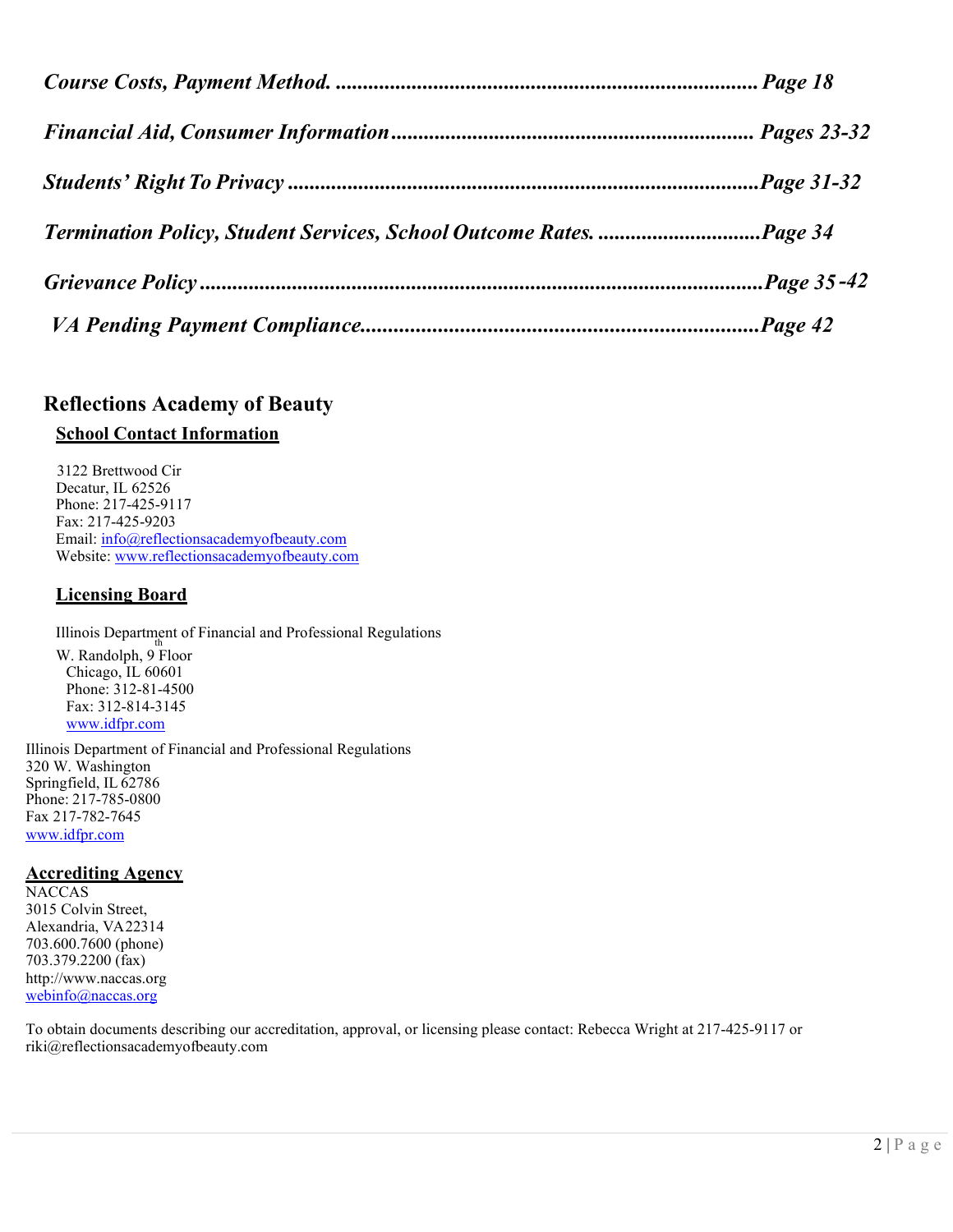# **About Our School**

Reflections Academy of Beauty is located on the North side of Town. Our central location provides convenient access and ample parking for students and patrons. Our modern facility and state-of-the-art equipment make us one of Decatur's finest facilities in addition to the clinic area consists of working stations where the students work on customers under the direct supervision of an instructor. The theory classrooms consist of visual aids such as charts, video library, and chalkboards. All facilities and programs have been designed for the accommodation of all our employees, students, and patrons.

The educational format at Reflections Academy of Beauty is comprised of daily sessions Monday through Friday. Creative classroom instruction paired with hands-on training in technique guarantee the most skilled graduates poised for immediate employment.

## **Owner and Staff**

Owner/Admissions, Cosmetology Instructor – Rebecca Wright [riki@reflectionsacademyofbeauty.com](mailto:riki@reflectionsacademyofbeauty.com)  Financial Aid Administrator - Hannah Walker [Adminstrative Assistant - Jamie Horve](mailto:lasonya@reflectionsacademyofbeauty.com)  jamie@reflectionsacadmyofbeauty.com [Cosmetolgy Instructor- Shelby Stadler](mailto:jamie@reflectionsacadmyofbeauty.com) [shelby@reflectionsacademyofbeauty.com](mailto:shelby@reflectionsacademyofbeauty.com) Cosmetology Instructor- Carrie Ewing Substitute Cosmetology Instructor-Lashawn Franklin Reception -Tanica Cotton

## **Our Mission Statement**

Reflections Academy of Beauty is dedicated to positive student success by grooming able- bodied, professional, self-confident, and career-orientated graduates. Graduates will be prepared with the knowledge and a hands-on skill set to meet the prerequisites of business and customer service of the beauty industry, including passing state licensure and attaining gainful employment.

We strive daily to accommodate the needs of our student salon clients, bringing high quality and multi-cultural talents to serve their needs, making our clientele feel beautiful from the inside out.

## **Philosophy**

Career and vocation/technical education must be responsive to the economic needs of the workplace and the individual. By being engaged with employers and business, the management and staff of Reflections Academy of Beauty recognizes that attainment of skills needed for succeeding in the field of cosmetology is best accomplished through an understanding of the unique learning styles that lead to performance and individual student success.

# **Non-Discrimination Policy**

Reflections Academy of Beauty practices no discrimination in its practices of admission, grading, graduation, hiring, placement or services, as it pertains to students, staff and clientele, on the bases of race, religion, sex, age, color, ethnic origin. This institution will not tolerate said discrimination from said students, staff or clientele.

## **Non-Recruitment Policy**

Reflections Academy of Beauty will not knowingly, through their own actions, try to recruit students who are currently enrolled in another academy offering a similar program of study.

## **Our Courses**

# **\*All courses are taught in English. All published documents, including financial aid, are in English.**

## *Cosmetology*

Course Description: The State of Illinois requires 1500 hours of training which takes approximately eleven and a half (11 1/2) months, or 46 weeks, to complete. These hours are broken up into three different skill levels: Freshman, Intermediate and Senior level. All work is monitored by a licensed instructor. The skills learned throughout the program will prepare students to take the State Board Exam and to obtain an entry-level position.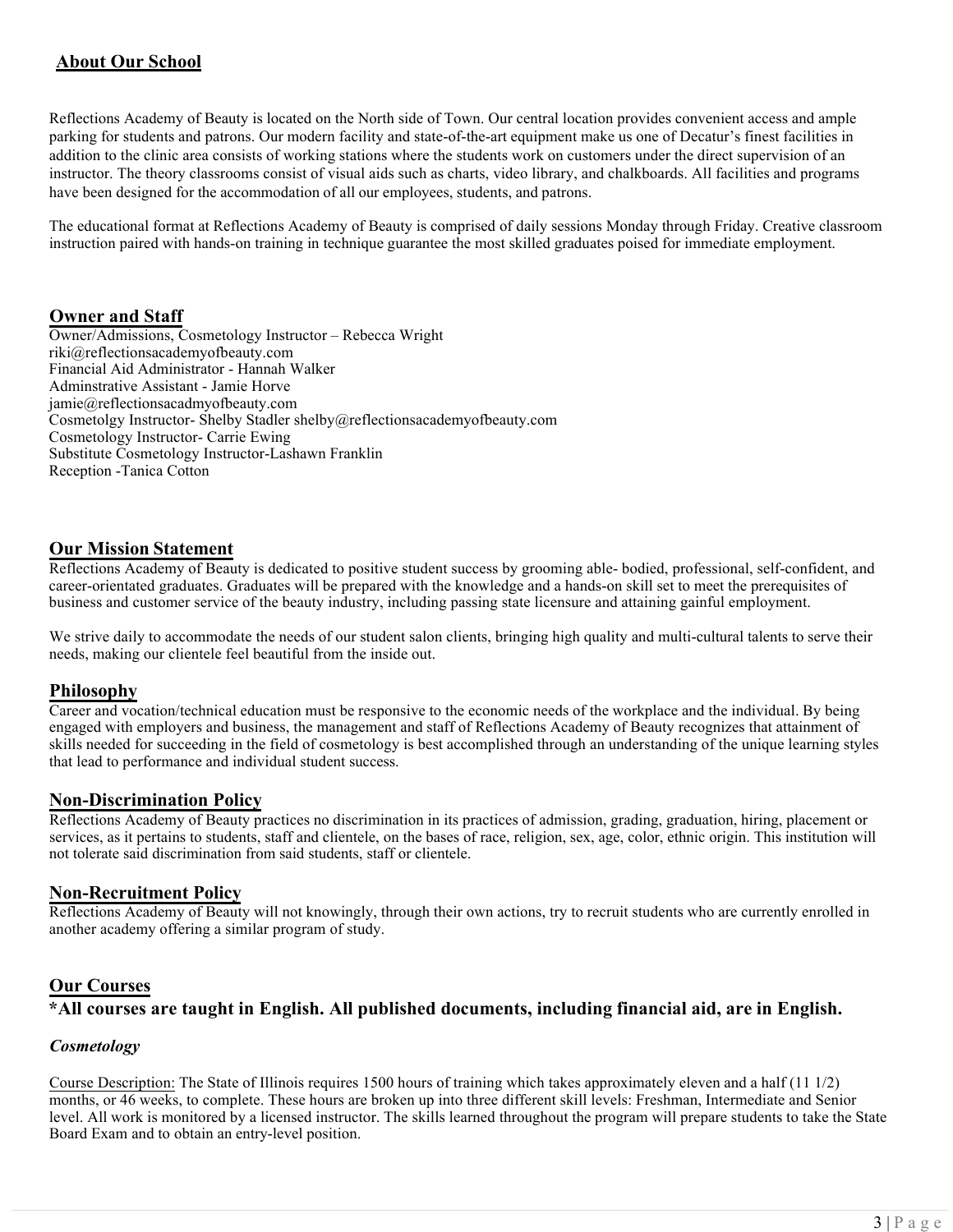## **Cosmetology Instructor (500 Clock hours)**

Course Description: The State of Illinois requires Cosmetologists, with two years' experience, wishing to obtain the Instructor license to take 500 hours of training which takes approximately five (5) months, or 16 weeks, to complete on a full-time schedule. This course is designed to teach the methods and principles of teaching. Upon completion students, will be prepared to take the State Board training, if they do not have a least two years' experience, which takes approximately seven (7) months, or 32 weeks, to complete. The course is designed to teach the methods and principles of teaching. Upon completion students will be prepared to take the State Board Exam to acquire the Instructor license.

## **Esthetics**

Course Description: The State of Illinois requires 750 hours of training which takes approximately eleven and a half (11 1/2) months, or 47 weeks, to complete. These hours are broken up into three different skill levels: Freshman, Intermediate and Senior level. All work is monitored by a licensed instructor. The skills learned throughout the program will prepare students to take the State Board Exam and to obtain an entry-level position.

Cosmetology, Cosmetology Instructor (500 Clock Hours), Cosmetology Instructor (1000 Clock Hours), & Esthetics Course Start Dates. Classes Start every five weeks, on a Monday, unless a break in the holiday schedule causes the date to be pushed to the next business day or following Monday.

## **2022 – Cosmetology, Esthetics, Cosmetology Instructor**

January 18, 2022 February 22, 2022 March 28, 2022 May 2, 2022 June 6, 2022 July 11, 2022 August 15, 2022 September 19, 2022 October 24, 2022 November 28, 2022

## **School Holidays/ Closures**

Holidays are based on the federal closing schedule. We have Easter break, summer break, and Christmas/New Year's break. School closing due to weather or any other even will be decided by the Administrator as soon as all information has been considered. Students should check the Reflections Student Forum on Facebook for information due to weather. If school is not listed as closed, then we will be at school that day. Students will be contacted for any other event other than weather that might close the school. Please check school forum for update by 6:30 AM for possible closure.

## **Career Opportunities in the fields of Cosmetology, Instructor, & Esthetician**

These are just a few of the career options available:

Cosmetology, Cosmetology Instructor, or Esthetician Stylist Make-up Technician Platform Artist Salon Owner or Manager Skin Care Specialist Nail Technician Product Representative State Board Member State Board Examiner Instructor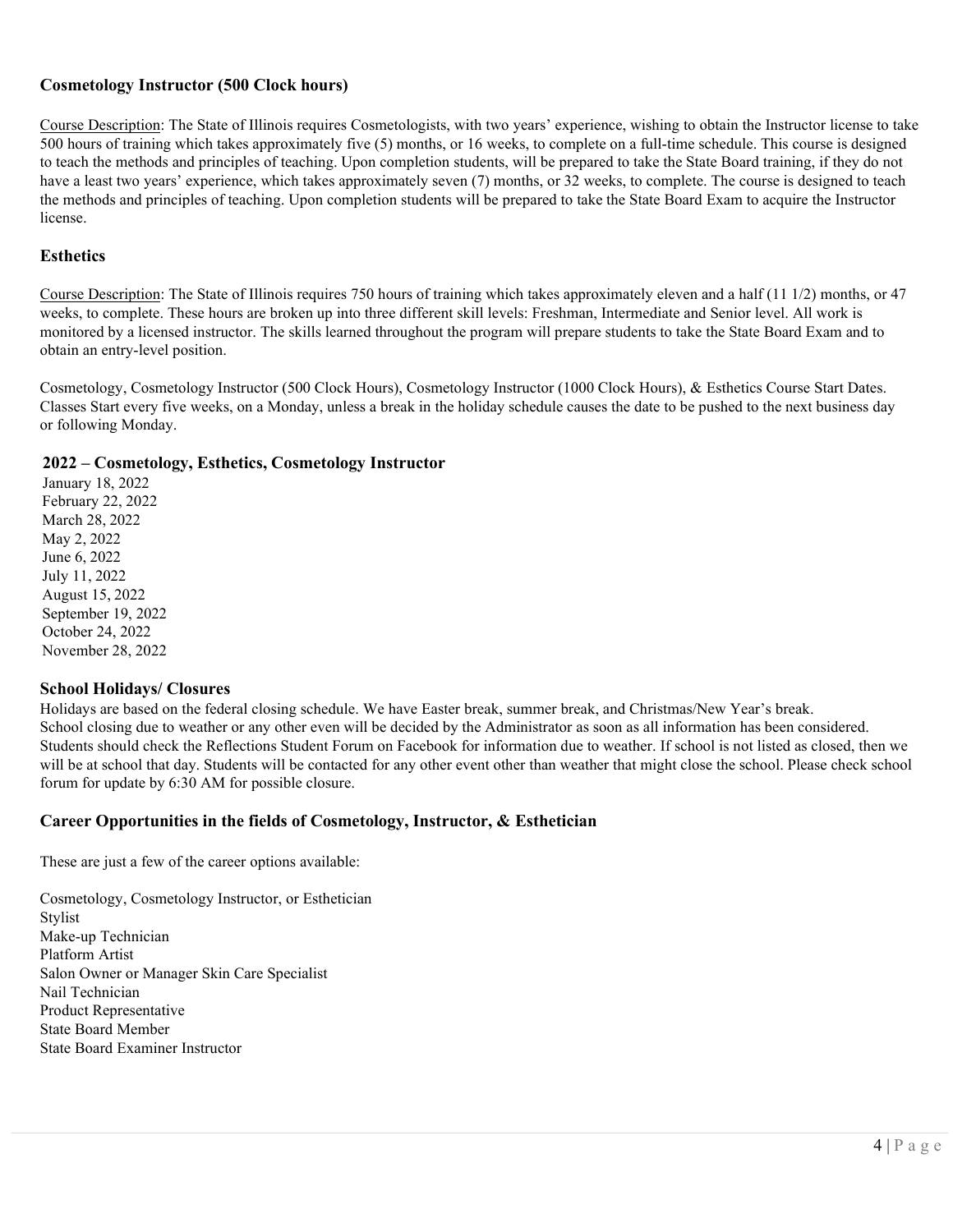## **Admission Requirements:**

## **Cosmetology Student**

- Must be at least 16 years of age
- Must have obtained a high school diploma, GED certificate, or a home school certificate demonstrating that the student has passed a
	- state authorized examination that the state recognizes as the equivalent of a high school diploma
- Copy of driver's license or state ID
- Copy of one of the following: high school diploma, high school transcripts showing high school completion, or GED certificate
- Copy of your social security card
- An essay stating why you would like to join the program and pursue a career in this industry and where you see yourself in five years
- Two letters of recommendation

#### **Esthetic Student**

- Must be at least 16 years of age
- Must have obtained a high school diploma, GED certificate, or a home school certificate demonstrating hat the student has passed a state authorized examination that the state recognizes as the equivalent of a high school diploma
- Copy of driver's license or state ID
- Copy of one of the following: high school diploma, high school transcripts showing high school completion, or GED certificate
- Copy of your social security card
- An essay stating why you would like to join the program and pursue a career in this industry and where you see yourself in five years
- Two letters of recommendation

#### **(500 Clock Hours) & Cosmetology Instructor (1000 clock hours)**

- Student Must be at least 18 years of age
- Must have a valid Cosmetologist license (500 Hour Course Only)
- Must have obtained a high school diploma, or GED certificate, or a home school certificate demonstrating that the student has passed a

state authorized examination that the state recognizes as the equivalent of a high school diploma

- Copy of driver's license or state ID
- Copy of one of the following: high school diploma, high school transcripts showing high school completion, or GED certificate
- Copy of your social security card
- An essay stating why you would like to join the program and pursue a career in this industry and where you see yourself in five years
- Two letters of recommendation

# **Application Process**

The application process starts with making an initial appointment. During this initial appointment, prospective students must do the following:

- o Turn in application. The following items must accompany the application before it will be accepted and processed
	- $\triangleright$  Copy of driver's license or state id;
	- $\triangleright$  Copy of one of the following: high school diploma, transcript (showing high school completion) or GED certificate;
	- $\triangleright$  Copy of Social Security card
	- $\triangleright$  An essay stating why you would like to pursue a career in this industry and where you see yourself in five years
	- $\triangleright$  Resume
	- $\triangleright$  Two letters of recommendation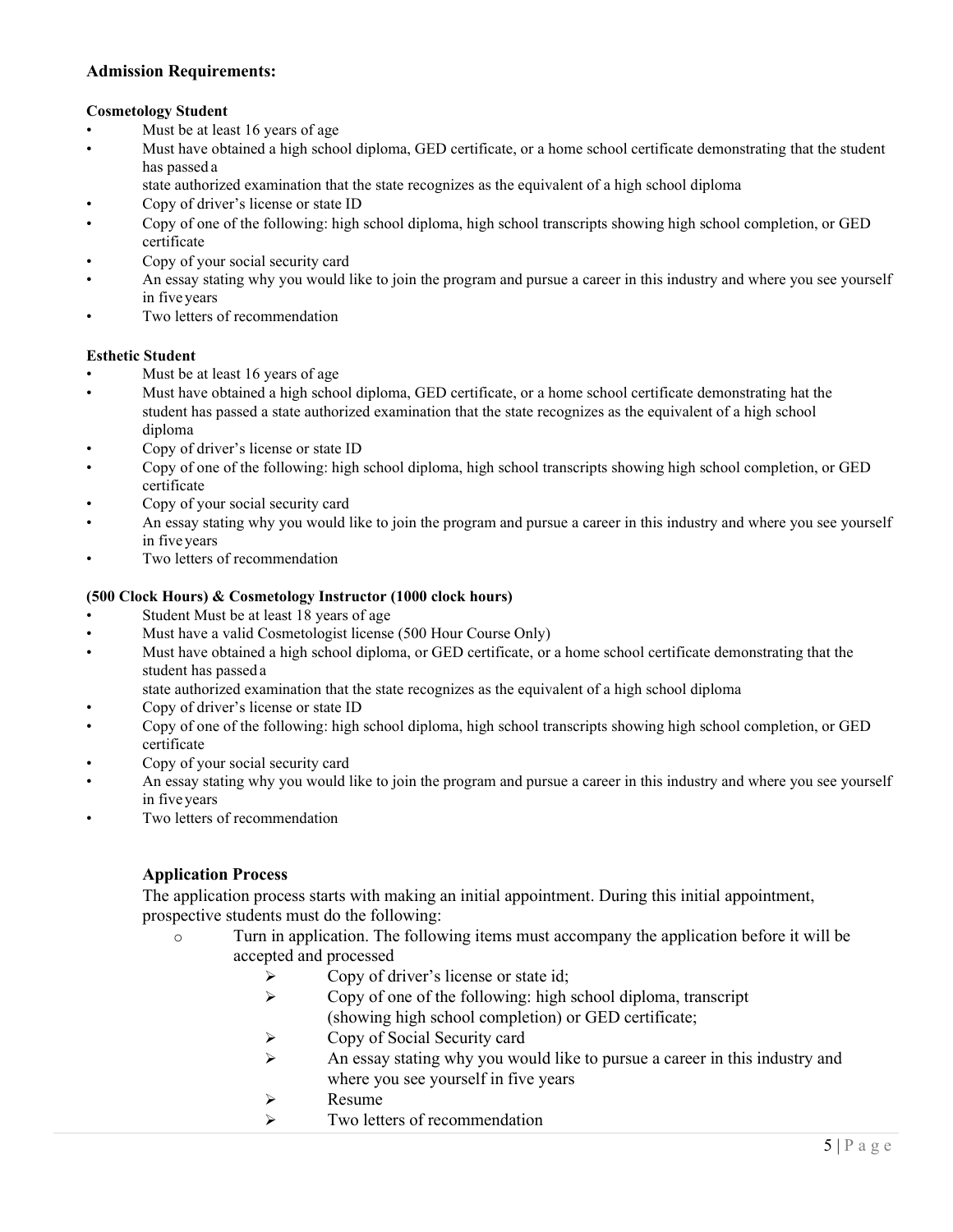Valid Cosmetologist license (if applicable); After application, has been reviewed and processed a staff member will contact the prospective student to schedule a follow-up interview. Once all application requirements are met prospective students will be notified if they are accepted into their desired program or not. Prospective students that are accepted will be scheduled for an enrollment appointment.

> \*\*Prospective students are not considered enrolled until an Enrollment Contract has been completed.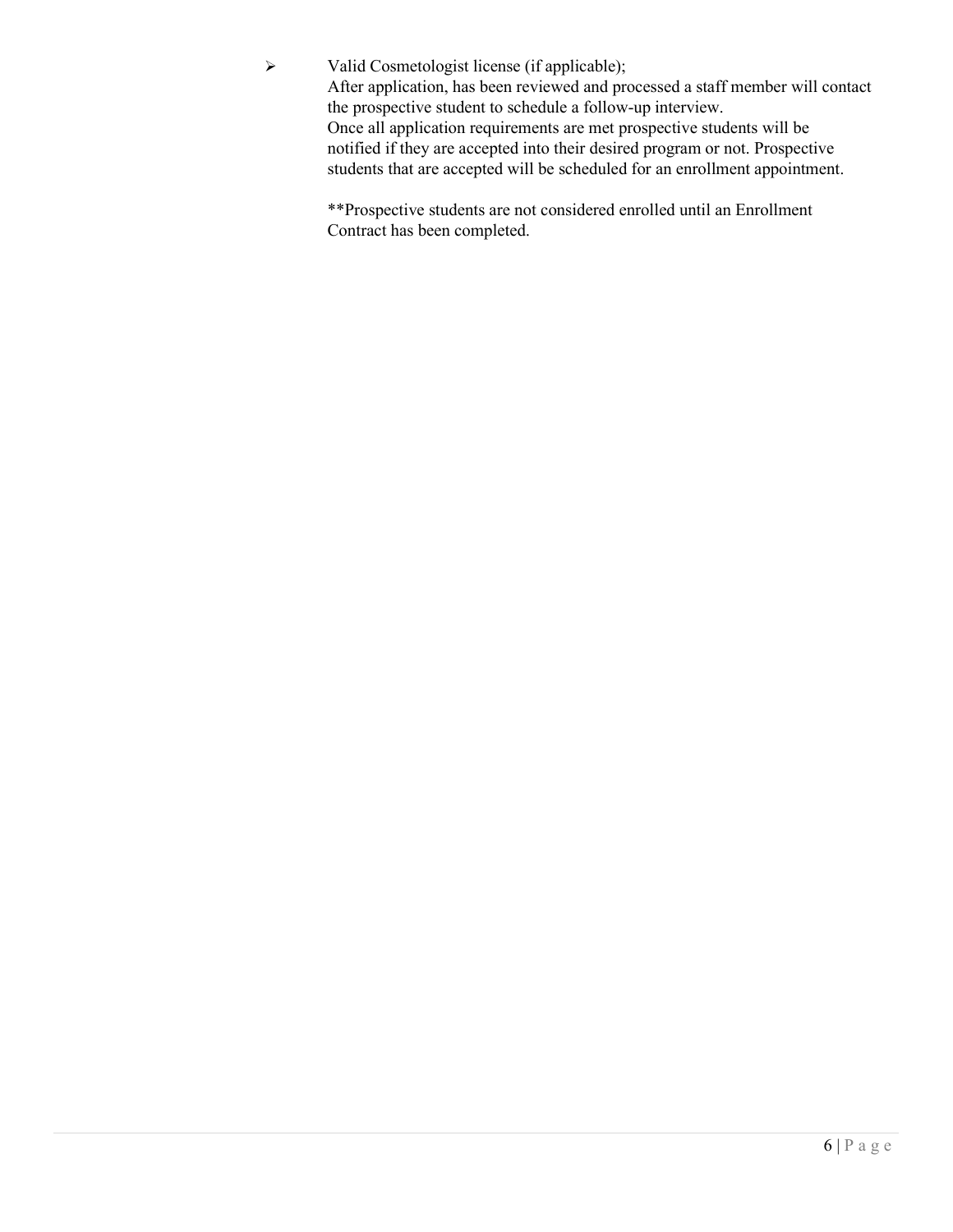\*\*Students may be allowed to re-enroll in a program once they have withdrawn\*\*

#### **Re-Entry Policy** (Applicable to Students who have withdrawn but would like to re-enroll)

Re-entry is when a student has withdrawn themselves or been terminated from the program by the administration and would like to reenroll in the program. Students must re-enter in the same status as which they left, and that status must remain until the next scheduled evaluation.

- Once withdrawn or terminated from the program, the student cannot apply for re-entry until 60 days have passed but the student must apply for re-entry after 180 days of leaving the program.
- The student must pay a \$100 re-entry fee; student ledger must also be at a zero balance.
- The student must write an essay explaining why the student has dropped or been withdrawn and reasons why it will not be an issue moving forward.
- The student will be placed on automatic *cautionary status* until the next evaluation period (student's attendance and academic achievement will be closely monitored).

## **Transfer Hours**

# **Prospective students who have hours from an academy and wish to transfer those hours will need to provide the school with the following along with their application:**

- An official transcript from previous school
- A breakdown of all gradesreceived

Prospective students must allow 1-2 weeks before a decision is made on transfer hours. The number of transfer hours accepted by Reflections Academy of Beauty is based on students passed grades, progress reports, what classes were taken and the length of time since the student was enrolled in school. Reflections Academy of Beauty does not guarantee that all transfer hours will be accepted. The student will need to be in good standing with the previous school attended or they may not be allowed to receive their transcripts.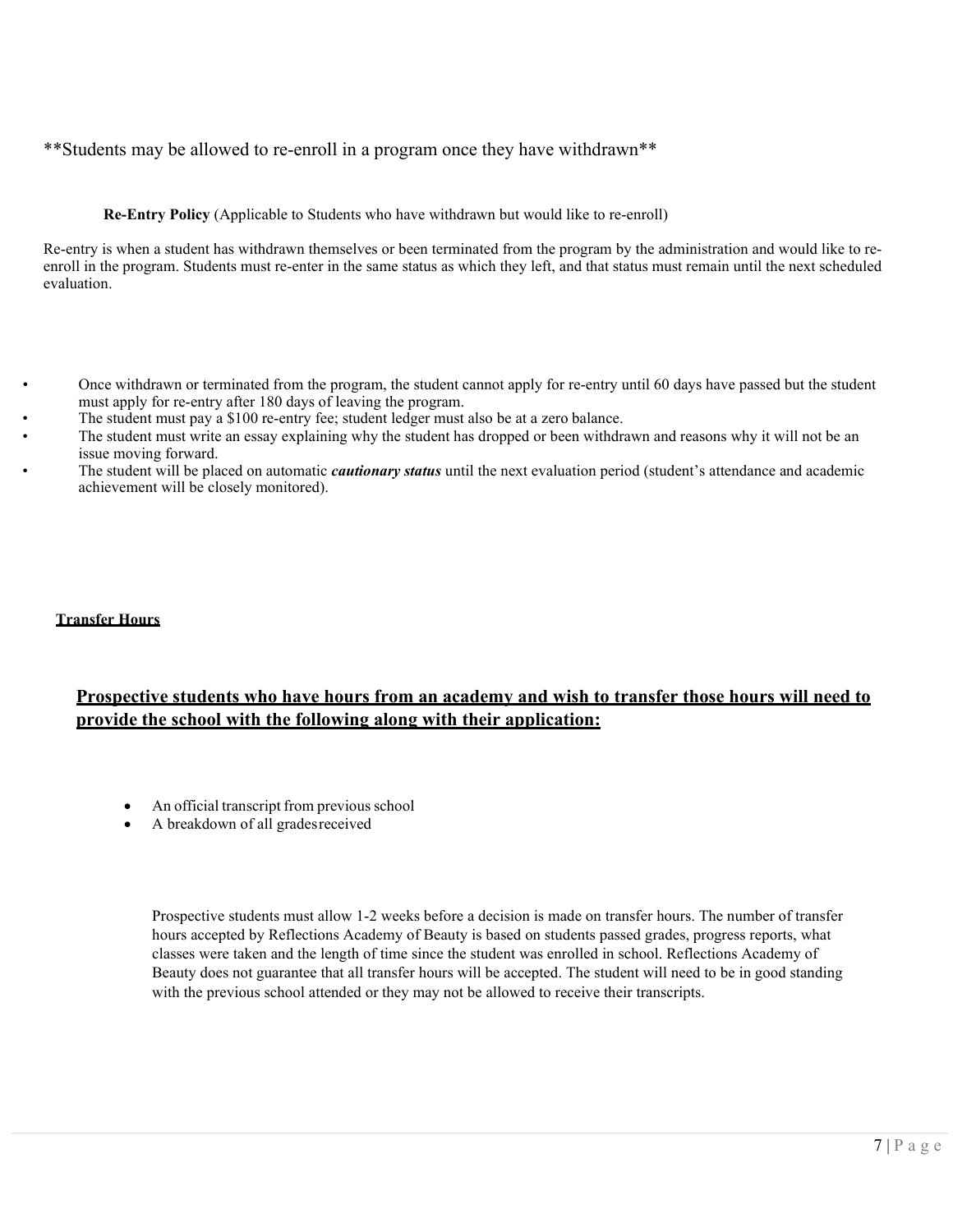# **Graduation Requirements**

Students are eligible for the Illinois State Licensing Exam for their chosen profession after successful completion of the required hours and the required theory and practical exams as described in the curriculum for the course. All work must be passed with a 75% or better before graduation. Students must also pass a final written exam and a final practical exam with a 75% or better. Students have two (2) tries to pass both final exams; at the time that these exams are not completed with passing grades, re-taking the courses will be required. All tuition and fees must be paid in full. Ledger must be at a zero balance or an acceptable financial arrangement be made with the institution. Upon completion of graduation requirements, the student will receive a diploma documentation the completion of the course.

# **Felony Convictions and Licensure**

Due to the Illinois Standards set by the IDFPR (Illinois Department of Financial & Professional Regulation) some students will not be allowed to receive their Cosmetology license because of certain felony convictions. The type of felonies denied will be solely decided by IDFPR and any questions can be referred to their website for information.

Financial and Profession Regulations 100 West Randolph, 9th Floor Chicago, IL 60601 320 West Washington, 3rd Floor Springfield. Il 62786 <http://www.idfpr.com/DPR.asp> Phone: 1-888-473-4858

# **Certificate of Completion**

Graduates of Reflections Academy of Beauty will receive a Certificate of Completion upon successful completion of their chosen course. This qualifies the student to file to take the State Board Exam.

## **Employment Assistance/Career Guidance**

Our staff prides itself on offering our students career guidance through our curriculum. All students will be provided with career guidance as well as help creating a marketable resume and professional portfolio.

While Reflections Academy of Beauty is prohibited, by law, from guaranteeing employment for graduates, we will provide assistance by giving all students information on job opportunities in the area, along with helping to arrange for students to meet with other potential employers.

#### State Illinois Licensing Exam (State Board Exam)

Upon successful completion of the program, Reflections Academy of Beauty, will file for the graduate to take the State Board Exam. To file for the Exam, the school will submit, on behalf of the graduate, the application form and transcript. The school will pay for the testing ONE TIME ONLY. Should the graduate not pass the test the first time and need to take the test again, they will be responsible for paying for the testing. The student's ledger must have a zero balance before the school will pay for the testing. Graduates must also pay a filing fee that is payable to the testing service by credit card or cashier's check. Graduates will then receive an email from the testing company instructing them on how to schedule the test. *The test must be scheduled and taken within 60 days from when graduate receives email, or they will forfeit their testing fee.* Once the testing service has confirmed that the test has been scheduled, graduates are able to work until they take their test. When graduate passes Exam they will have to apply for their license which requires paying the licensing fee. If graduate fails to pass the exam they may reschedule a retake Exam but will not be able to work until the Exam is passed.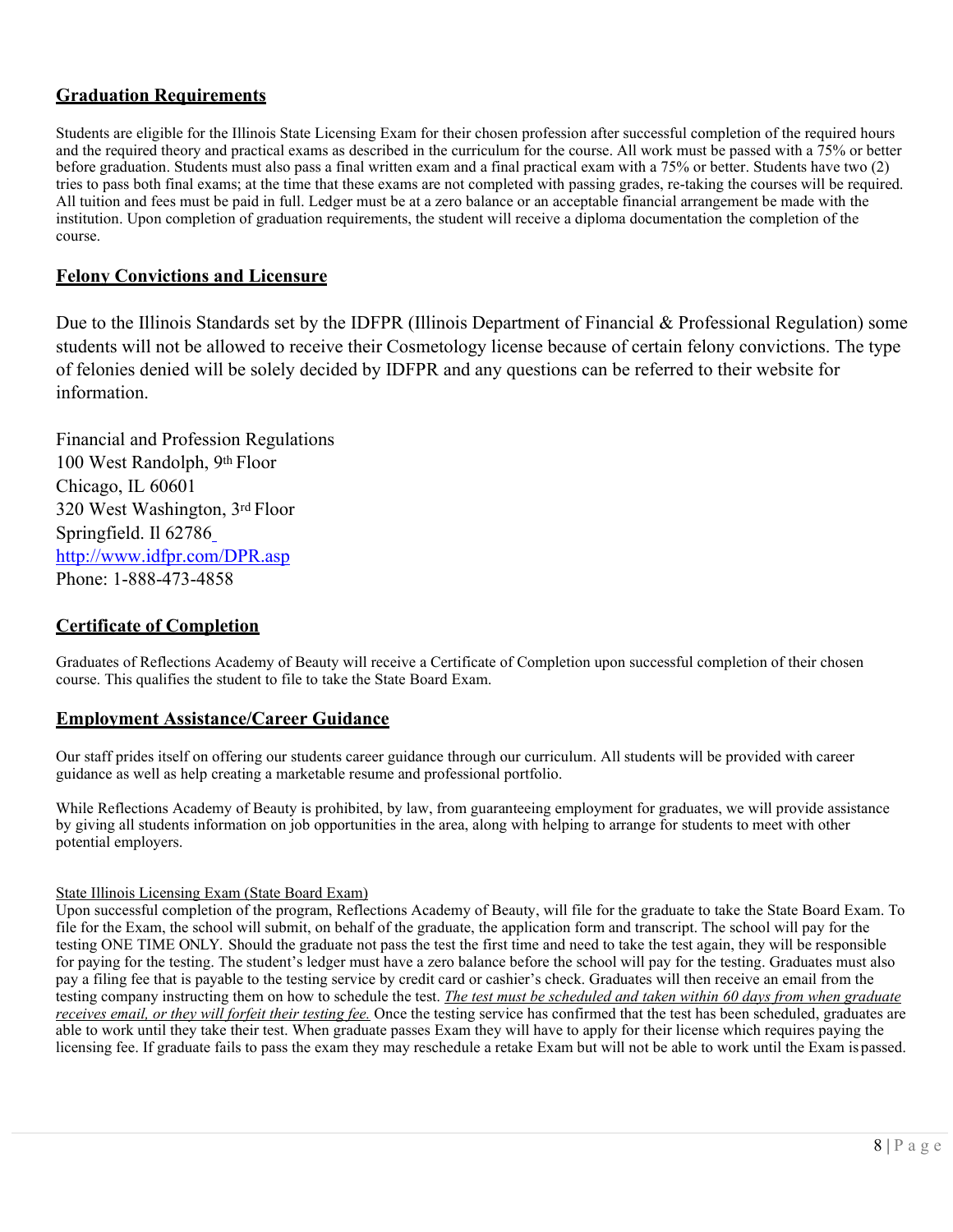# **Attendance Policy**

- **1. Students must maintain a 75% attendance average to be considered making progress in the program.**
- **2. Students will attend school Monday through Thursday 8:30am to 4:00pm and Friday 8:30am to 12:30pm.**
- **3. Students must be CLOCKED IN AND IN ASSIGNED AREA AT 8:30AM on Monday throughFriday.**
- **4. Students will be allowed one (2) late entries during SAP periods (0-450, 451-900, 901-1200, 1201-1500 for Cosmetology students; 0-450, 451-900, 901-1000 for Cosmetology Instructor (1000 clock hours) students; 0-250, 251-500 for Cosmetology Instructor (500 clock hours) students). Students MUST call and speak to a staff member if they are going to be late and must be CLOCKED IN AND IN CLASS BY 8:45AM.**
- 5. All absences *must* be called into the school. If it before school hours leave a message, during school hours you must **speak with a staff member. Students have until 11am Monday through Friday to call themselves in before it is considered a no call/no show. Absences not called in will be considered a no call/noshow.**
- **6. Students who must arrive late or leave early for a** *medical appointment* **must let administration know they will belate or leaving early and must provide the school with a physician's excuse. Arriving late or leaving early for a medical appointment does not count against the students allowed late entry/early out times as long as the student provides a physician's excuse. The missed time still counts as missed time. There is no excused/unexcused time.**

# **Make-up Classwork, Assignments, Tests and Hours Policy**

When a student is absent, they are *responsible* for making up any classwork, assignments or test that have been missed.

- 1. It is the student's responsibility to get any notes or assignments that were taken in class.
- 2. Students are required to make up any test that was missed during an absence upon return to school. Test Retakes only offered during designated study hall.
- 3. Students will have a zero recorded for that test on the day of absence.
- 4. Students are responsible for making up the mark-offs that were missed during an absence. Mark-offs are considered assignments and therefore need to be made up before the end of the following week the absenceoccurred.
- 5. Make Up hours are offered Monday-Thursday evening until 5pm and until 4pm on Friday. Please schedule on the signup sheet by 10am the day before. Must sign up by 10am on Friday to stay on the following Monday.
- 6. Reflections Academy of Beauty does not recognize absences as excused/unexcused time; any missed hours will go against the student's contract time.
- 7. Fridays *are not* study days.
- 8. Once a Cosmetology student reaches 1200 hours, they will receive a senior book and can study in the mornings only, before lunch UNLESS there is a request OR if we need them to do a client because of lack of available students. The same applies for Cosmetology Instructor (1000 clock hours) at 800 hours; the same applies for Cosmetology Instructor (500 clock hours) at the 400-hour mark and the same applies for Esthetics (750 clock hours) at the 600-hour mark.
- 9. Once a Cosmetology student reaches 1350 hours, they are marked out for the whole day until all test requirements are met. The same exceptions apply.

Advance Retakes

- In Class—
	- 1. Take test *Failure*
	- 2. Retake *P* Failure
		- a. Retake class on second rotation
		- Let receptionist know of second failure to be signed out of the book.

# Basic Retakes

In Class—

- 1. Take test  $\mathscr P$  Failure
- 2. Retake *P* Failure
	- a. Retake class in next rotation.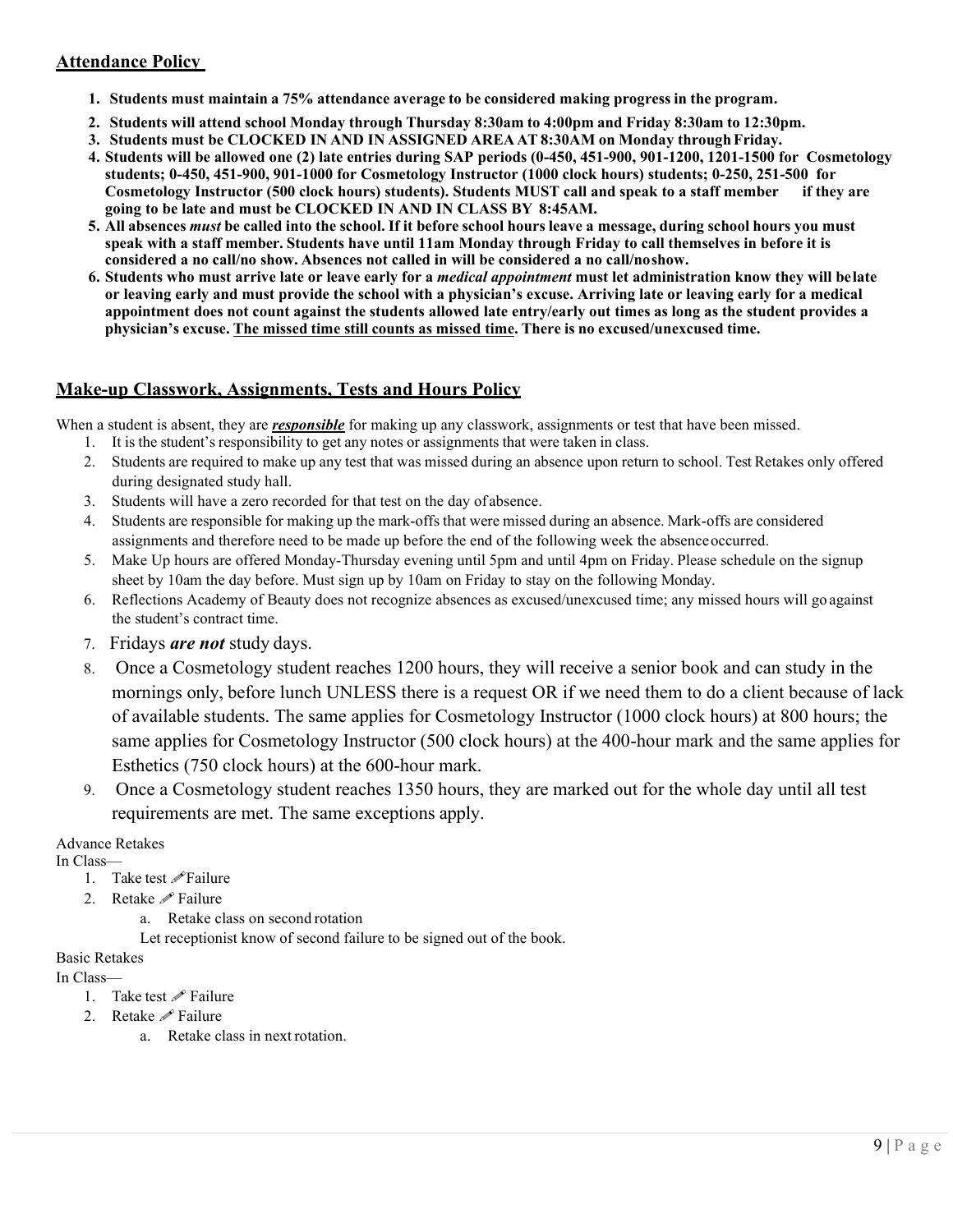## **Leave of Absence Policy**

Shear Learning Academy of Cosmetology, Inc DBA Reflections Academy of Beauty understands that life events may require a student to modify class enrollment. The leave of absence policy is designed to allow the student flexibility in his/her program enrollment to adjust to these life events. The leave of absence policy also extends to students the ability to make up any courses missed during the approved leave.

A student on an approved leave of absence will be considered enrolled at Shear Learning Academy of Cosmetology, Inc DBA Reflections Academy of Beauty and would be eligible for an in-school deferment for student aid loans. Federal financial aid and inschool deferment may be negatively impacted if a student fails to apply for the leave of absence or if the application is denied. *This*  impacts students who receive Title IV federal financial aid (Federal Pell Grants, Federal Stafford Subsidized or Unsubsidized Loans, Federal Parent Loans) or who want to have a federal student loan deferred from payment while inschool. A student granted a LOA that meets these criteria is not considered to have withdrawn, and no refund calculation is required at that time.

**Who needs to request a leave of absence?** Students who will be out of attendance for a period of one month (30 days) or more consecutive days should request a leave of absence. Students out of class for scheduled class breaks do not need to apply for a leave of absence. Students out of class for less than one week are not eligible for a leave of absence, and a recalculation on current financial aid will be done. Leave of Absence cannot be requested because of poor attendance or academics.

**How does a student request the leave?** Students needing to make a change in their enrollment status should speak to Financial Aid Advisor/School Coordinator to fill out a leave of absence request. The request must be *submitted in writing*, and the student must sign. There must be reasonable expectation that the student will return from leave.

**When should the leave be requested?** The request should be made prior to the date the leave is to start, unless unforeseen circumstances prevent the student from doing so. For example, if a student were injured in a car accident and needed a few weeks to recover before returning to institution, the student would not have been able to request the LOA in advance. The student will be asked to provide documentation later. In this case, the beginning date of the approved LOA would be determined by the school to be the first date the student was unable to attend school due to the unforeseen circumstance.

**What are the criteria for a request to be approved?** An approved leave of absence must meet the following criteria: the request cannot be made during the first ten weeks or while student is still considered in basic level; the request must be made prior to the start of the leave; the reason for the request must be one approved by Shear Learning Academy of Cosmetology's DBA Reflections Academy of Beauty Administrator (military, medical, jury duty, loss of job, family emergency, employment emergency, or other reasons as approved by the Administrator); appropriate documentation must be submitted if applicable; and, the student has not accrued *180 days of leave during current enrollment*.

**When or what kind of documentation is required?** Documentation is required for all leave of absence requests and needs to address the nature of the reason for the request. Documentation for each circumstance will vary; the student is required to provide whatever paperwork from a third party will attest to the circumstance outlined on the application form, if applicable; Examples would include physicians' statements, letters from employers, letters from pastors or counselors, court documents, etc.

**How long may a leave be?** The leave of absence must not exceed 180 days during enrollment. Time more than 180 days will not be approved. \*Exception\* Military Personnel and Reservists may be granted temporary Leave of Absence for Active Duty or training. This means the student my take more than one Leave of Absence, as long as it is Military related, and they do not exceed more than 180 days in a 12-month period.

**What if the leave needs to be extended?** A student may request an extension to a leave providing the request is made before the end of the leave, there are unforeseen circumstances which prevent the return from the leave, and the total number of days of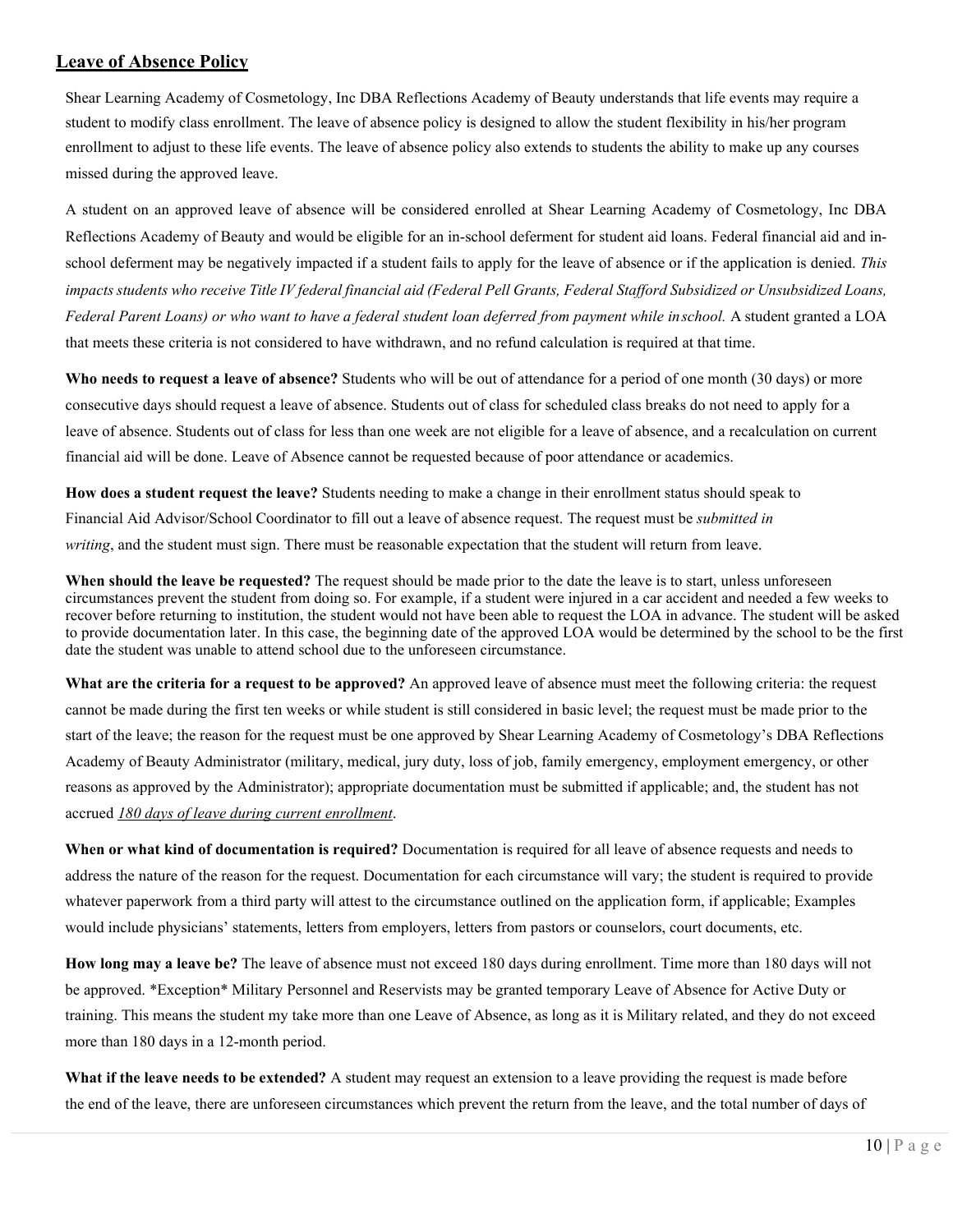approved leave do not exceed 180 during enrollment.

**What if a student fails to return from a leave of absence?** Failure to return from an approved leave of absence may have an impact on student loan repayment terms as well as the grace period. The first day of the leave will be reported as the beginning of the grace period. Any student who does not return from the LOA will be dropped from the program immediately.

**What if a student returns early from a leave of absence?** Students may return early from an approved leave of absence prior to the leave end date. The leave will be shortened per the student's return date.

**What about disbursements and payments during the leave of absence?** Students will not receive disbursements of Title IV student loan financial aid funds during the leave. Students are not deferred from making regularly scheduled payments(your portion of tuition) to Shear Learning Academy of Cosmetology DBA Reflections Academy of Beauty, Inc for normal fees incurred. While on an approved Leave of Absence, student's enrollment status will be reported to their lender(s) as Leave of Absence. If a lender contacts a student on Leave of Absence, it is their responsibility to request a Hardship Forbearance or Economic Hardship Deferment.

Will I be charged extra if I am on a Leave of Absence? Hours elapsed during a leave of absence will extend the student's

contract period by the same number of days taken in the leave of absence and will not be included in the student's cumulative

attendance percentage calculation. The school will not assess the student any additional institutional charges as a result of

the LOA. (revised 02/19/2020)

The withdrawal date for the purpose of calculating a refund is always student's last day of attendance.

### **Changes to the contract period on the enrollment agreement must be initialed by all parties or an addendum must be**

#### **signed and dated by all parties**

## **Appearance Policy**

- 1. All students must wear their stylist jacket/smock/apron/name tags when on the clinic floor.
- 2. Hair and make-up must be done every day before the start of class. Make-up must tastefully define features; professional look is required.
- 3. Students should wear sensible shoes every day. Shoes must have a closed toe. Shoes must be clean on top and bottom.
- 4. Clothing guidelines:
	- a. Uniform shirt and black pants/bottoms must be worn at all times.
	- b. Undergarments must remain hidden.
	- c. Clothing must fit properly. This means that private parts must be covered. Student's complete bottom remains hidden.
	- d. Clothing must be laundered and pressed.
	- e. No offensive sayings or pictures on clothing areallowed.
	- f. No tank tops.
	- g. Skirts and dress shorts must be at the knee, including splits. If you wear leggings, they must be black, and shirt must cover bottom fully.
	- h. Jeans are allowed to be worn on Fridays only, tops must be uniform orblack.
- 5. Appropriate hygiene must be followed daily. Hair and body washed. No offensive odors (body odor, smoke, heavy perfume, etc.).
- 6. Jewelry is to be tasteful and not hampering to the student's ability to work in theory or clinic.
- 7. Body art that is offensive must be covered up.

ALLOWED: cardigans, sweaters, thermal under uniform shirt (black only)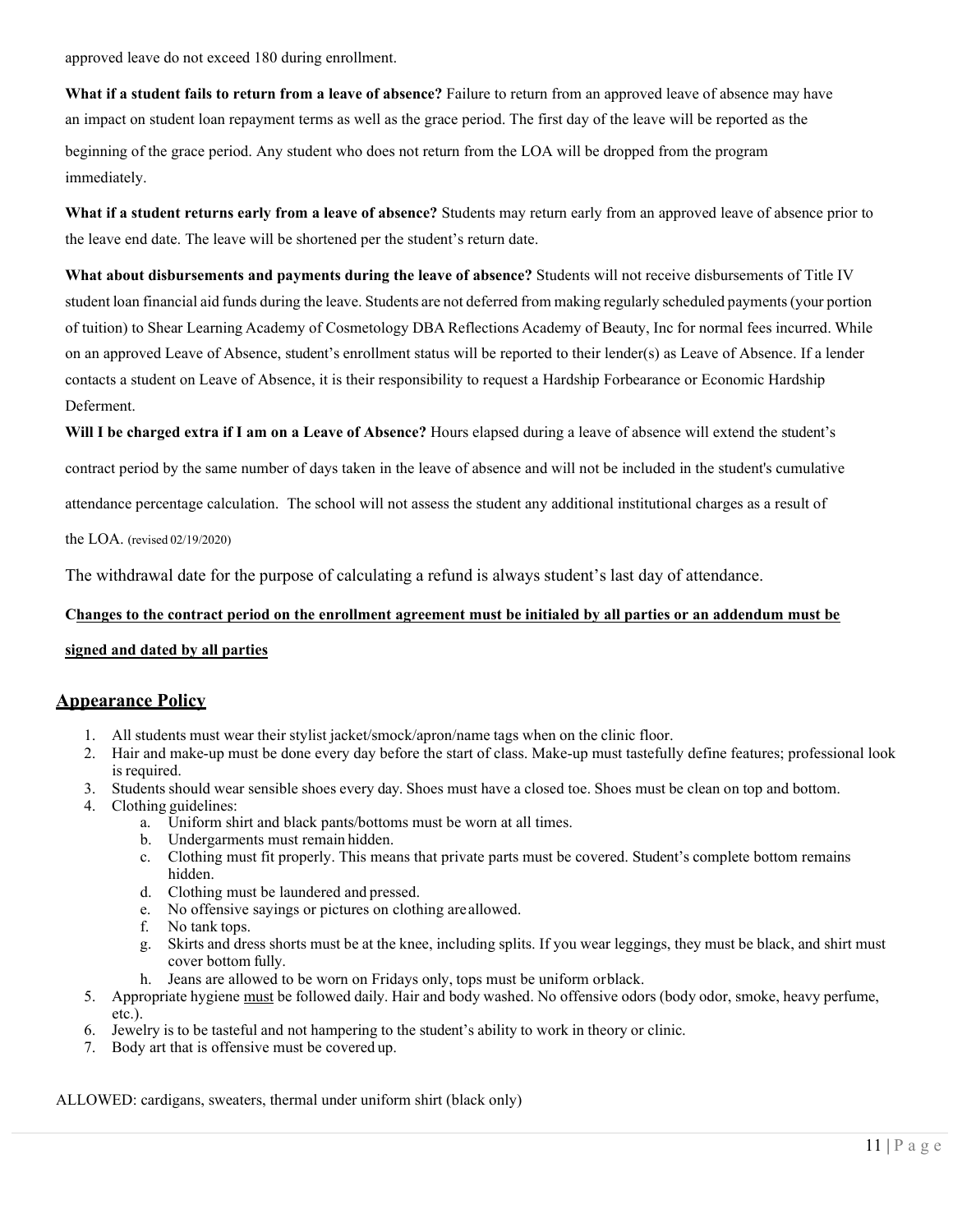NOT ALLOWED: yoga pants, track pants, sweat pants, joggers, puffer vest, colored pin striping, hoodies, sweatshirts, head coverings

## **Safety Requirements**

Students in the cosmetology program and cosmetology instructor programs will be taught the ways to protect both themselves and their clients/students through proper sanitation and sterilization practices. Students will be responsible for proper sanitation of all tools and implements. Gloves must be worn during any chemical services and when there is possible contact with bodily fluids. All students will share the responsibility of keeping all areas of the school neat and clean and keeping it clear of safety and health hazards.

# **Vaccinations**

Currently, Reflections Academy of Beauty does not require students to have vaccinations.

# *Cosmetology Program Outline 1500 Hours*

**Description:** The Cosmetology Course is designed to train the student in the basic hands on skills, safety requirements and judgements, professional work habits, business building skills, and professional attitudes necessary to obtain licensure and for competency in job entry-level positions in Cosmetology or a related career field.

**Objectives:** Upon completion of the course requirements, the determined graduate will be able to:

- 1. Project a positive attitude and a sense of personal integrity and self-confidence.
- 2. Project professionalism, visual poise and propergrooming.
- 3. Communicate effectively and interact appropriately with colleagues, supervisors and clients.
- 4. Respect the need to deliver worthy service for value received in an employment environment.
- 5. Perform the basic manipulative skills in the areas of hair styling, hair shaping, hair coloring, texture services, scalp and hair conditioning, skin and makeup, and nail care.
- 6. Perform the basic analytical skills to advise clients in the total look concept.
- 7. Apply academic learning, technical information and related matter to assure sound judgements, decisions, and procedures.

To ensure continued career success, the graduate will continue to learn new and current information related to skills, trends, and methods for career development in cosmetology and relatedfields.

**References:** A well maintained library of references, beauty industry magazines, books, texts, DVD's, and web-based materials are available to support the program of study and supplement the program of study. The library is available to the students anytime the school is open.

**Teaching and Learning Methods:** The clock hour education is provided through a sequential set of learning steps which address specific tasks necessary for state board preparation, graduation and job entry level skills. Clinic equipment, implements, and products are comparable to those used in the industry. Each student will receive instruction that relates to the performance of useful, creative, and productive career-oriented activities. The course is presented through comprehensive lesson plans which reflect effective educational methods. Subjects are presented by means of interactive lecture, demonstration, cooperative learning, labs, student salon activities, and student participation. Audio-visual aids, guest speakers, field trips, projects, activities, and other related learning methods are used in the course.

**Grading Procedures:** The qualitative element used to determine academic progress is a reasonable system of grades as determined by assigned academic learning. Students are assigned academic learning and a minimum number of practical experiences. Academic learning is evaluated after each unit of study. Practical assignments are evaluated as completed and counted toward course completion only when rated as satisfactory or better (the computer system will reflect completion of the practical assignment as a 100% rating). If the performance does not meet satisfactory requirements, it is not counted, and the performance must be repeated. At least two comprehensive practical skills evaluations will be conducted during course of study. Practical skills are evaluated according to text procedures and set forth in practical skills evaluation criteria adopted by the school. Students must maintain a written grade average of 75% and pass a Pre-final and a Final written exam and a practical exam prior to graduation. Students must make up failed or missed tests and incomplete assignments. Numerical grades are considered according to the following scale:

| 100-93       | Excellent      |
|--------------|----------------|
| 92-85        | Very Good      |
| 84-75        | Satisfactory   |
| 74 and below | Unsatisfactory |

**Units of Instruction and Hours:** The contents of the units of instruction in each program along with the applicable hours devoted to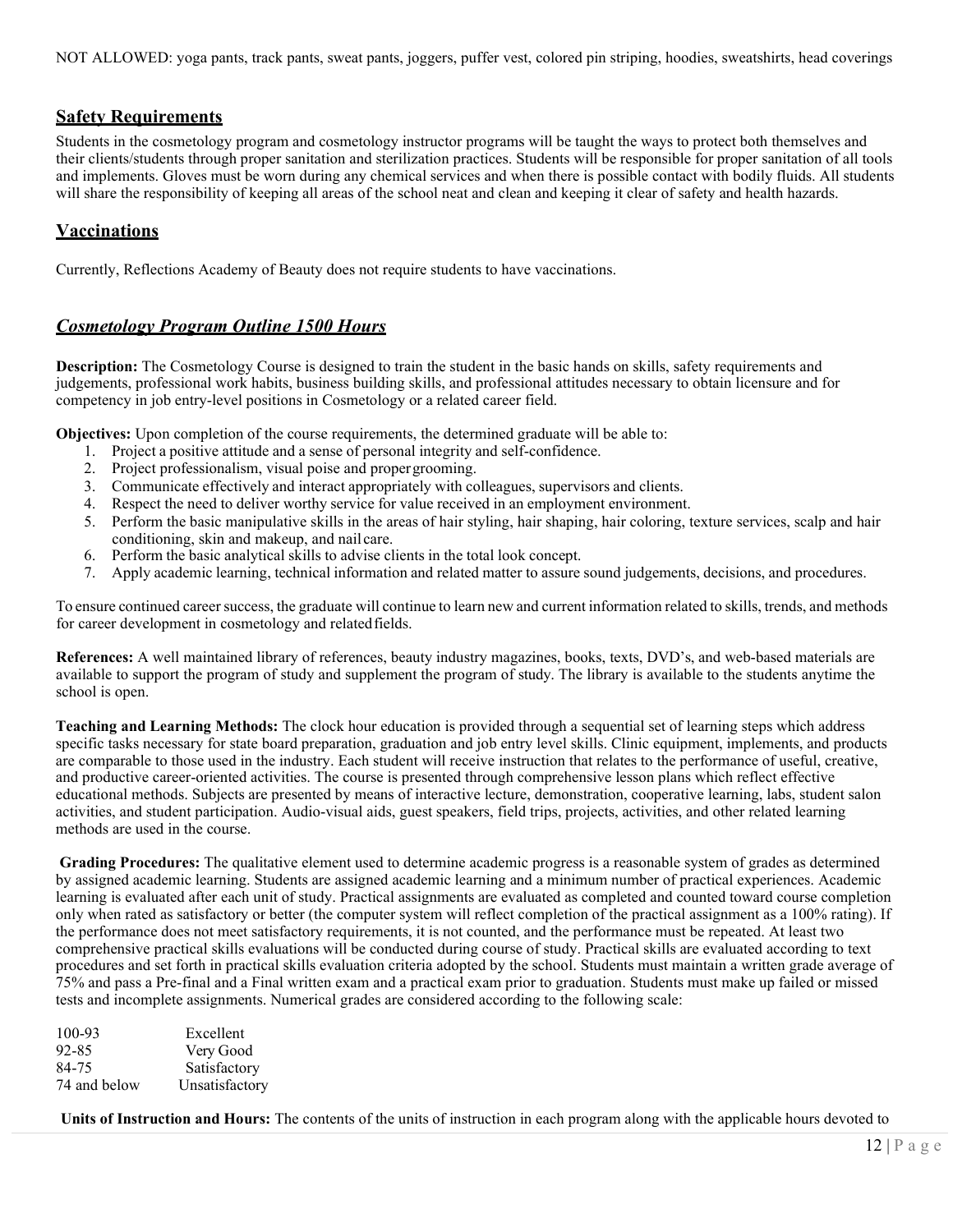each unit are listed in the following section of this Program Outline. Health, sanitation, infection control, chemistry, electricity, anatomy, and physiology, the use and safety of products, and the use and safety of tools and equipment are included in both theory and practical study within the applicable units of study. In addition, students learn career and employment information, including professional ethics, effective communications and human relations, compensation packages and payroll deductions, and the fundamentals of business management applicable to the program.

| <b>HOURS</b> | <b>SUBJECT-UNIT</b>                                                                                         |
|--------------|-------------------------------------------------------------------------------------------------------------|
| 175          | <b>Manicuring, Pedicuring, Nail Extensions</b>                                                              |
|              | Nail structure and growth, Nail diseases and disorders, Tools and<br>Products, Principles and Techniques    |
|              | of Manicuring, Pedicuring and Advanced Nail Techniques, Aromatherapy, Nail Art, Procedures                  |
| 50           | <b>Salon Business, Retail Sales</b>                                                                         |
|              | Fundamentals of Business Management, Opening a Salon, Business Plan,                                        |
|              | Written Agreements, Licensing Requirements and Regulations, Laws,                                           |
|              | Salon Operations, Policies, Practices, Compensation Packages,                                               |
|              | Payroll Deductions, Telephone Use, Advertising, Sales, Communications, Public/Human Relations,              |
|              | Insurance, Seeking Employment, Job Skills,                                                                  |
|              | Salon Safety, Building Your Business                                                                        |
| 200          | <b>Instructor Discretion</b>                                                                                |
|              | To be applied by the instructor to strengthen student performance, supervised field trips, or other related |
|              | training.                                                                                                   |
| 1075         | <b>Theory/Salon Floor</b>                                                                                   |
| 1500         | <b>Total Hours</b>                                                                                          |
|              |                                                                                                             |

The above hour requirements must be met by each student in each category in order for the earned hours to be accepted by the applicable regulatory agency for examination. The generous portion of miscellaneous hours is to be applied as needed in curriculumrelated areas or if the student desires to specialize in a specific area.

#### *Cosmetology Instructor Program 500 Hours*

**Description:** The primary purpose of the instructor course is to train the student in the basic teaching skills, educational judgements, proper work habits, and desirable attitudes necessary to pass the applicable licensing examination and for competency in entry-level employment as an instructor or a related position.

**Objectives:** Upon completion of the course requirements, the determined graduate will be able to:

- 1. Project a positive attitude and a sense of personal integrity and self-confidence.
- 2. Practice proper grooming, effective communication skills, and visible poise.
- 3. Understand employer-employee relationships and respect the need to deliver worthy service for value received.
- 4. Perform the basic skills necessary for teaching, including writing lesson plans, performing lectures and demonstrations, directing student projects, using library resources and audiovisual aids, conducting theory class instruction and measuring student achievement, supervising clinic operations, and maintaining requires student records.
- 5. Apply the theory, technical information, and related matter to ensure sound judgements, decisions, and procedures. To ensure continued career success, the graduate will continue to learn new and current information related techniques, communication skills, and teaching methodologies to improve teaching skills.

**Grading Procedures:** Students are assigned theory study and minimum number of practical experiences. Theory is evaluated after each unit of study. Practical performance is evaluated as assigned and counted toward the program completion only when rated as satisfactory or better. If the performance does not meet satisfactory requirements, it is not counted, and the performance must be repeated. At least two comprehensive practical skills performance evaluations using detailed criteria will be conducted during the program of study and rated on a 100% scale. Students must maintain a theory grade average of 75% and pass a final written and teacher performance evaluation prior to graduation. Students must make up failed or missed tests and incomplete assignments. Numerical grades are assigned according to the following scale:

| $100 - 93$   | Excellent      |
|--------------|----------------|
| 92-85        | Very Good      |
| 84-75        | Satisfactory   |
| 74 and below | Unsatisfactory |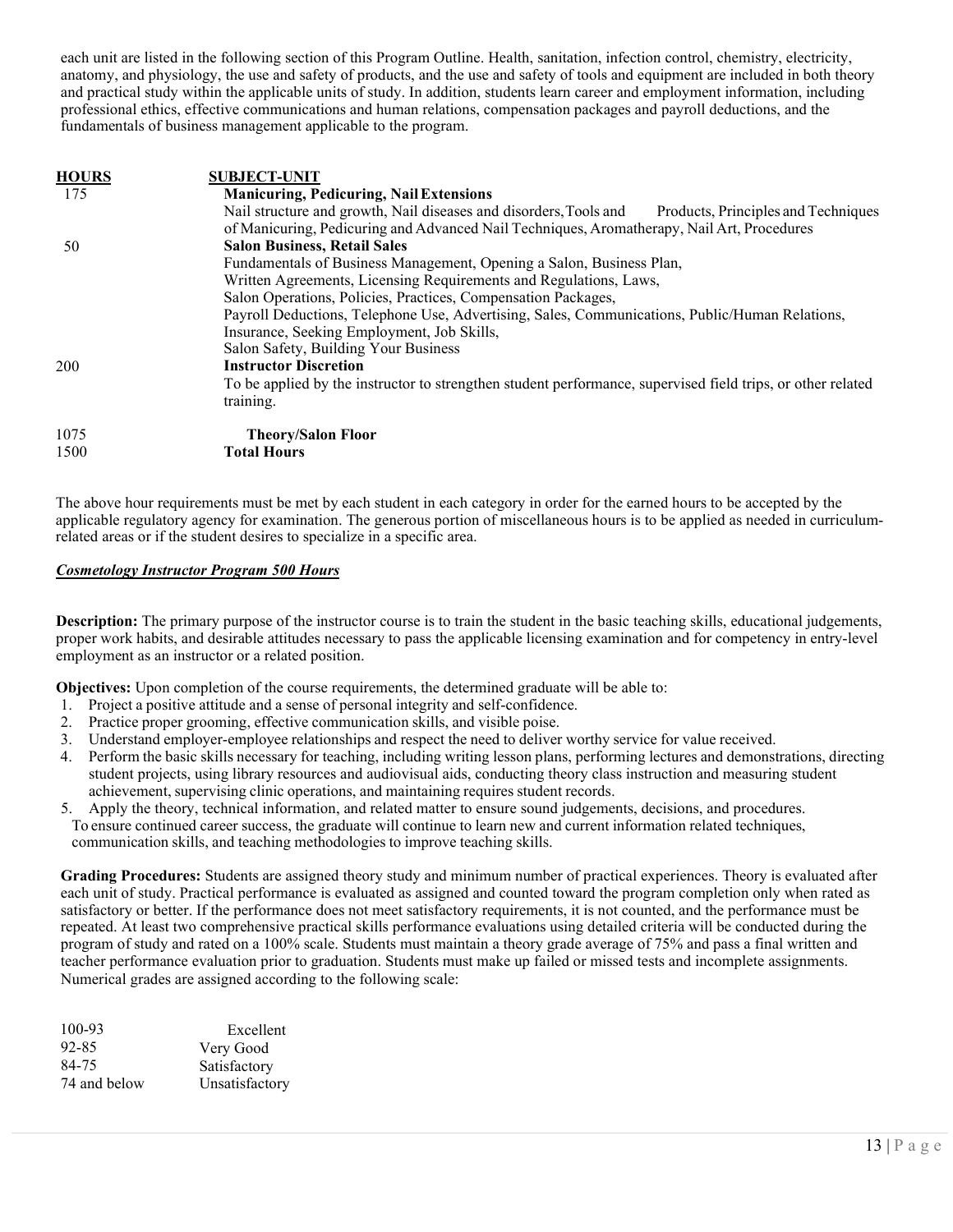**Instructional Methods:** The clock-hour education is provided through a sequential set of learning steps that address specific tasks necessary for state board preparation, graduation, and entry-level job skills. Clinic equipment, implements, and products are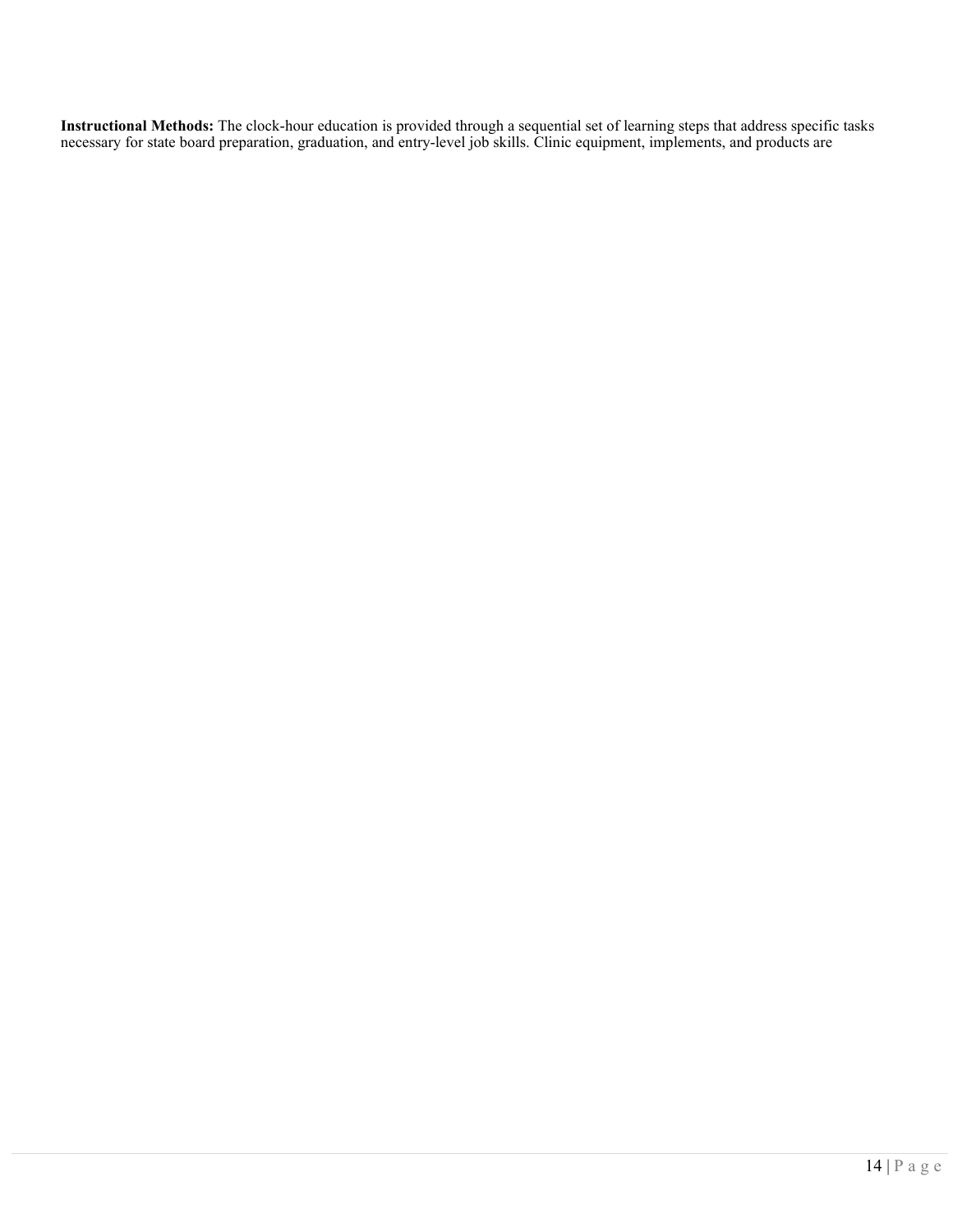comparable to those used in the industry. The program is presented through comprehensive lesson plans that reflect effective educational methods. Subjects are presented by means of lecture, demonstration, and interactive student participation. Audiovisual aids, projects, activities, and other related learning methods are used for program delivery.

**References:** A comprehensive library of references, periodicals, books, texts, and DVDs is available to support the program of study and supplement student training. The library is available to the students during school hours.

**Units of Instruction and Hours:** The contents of the units of instruction in each program along with the applicable hours devoted to each unit are listed in the following section of this Program Outline. Health, sanitation, infection control, chemistry, electricity, anatomy, and physiology, the use and safety of products, and the use and safety of tools and equipment are included in both theory and practical study within the applicable units of study. In addition, students learn career and employment information, including professional ethics, effective communications and human relations, compensation packages and payroll deductions, and the fundamentals of business management applicable to the program.

| <b>HOURS</b> | <b>SUBJECT-UNIT</b>                                                       |
|--------------|---------------------------------------------------------------------------|
| 50           | <b>Orientation:</b> School Rules and Regulations;                         |
|              | Qualities of the Professional educator; Code                              |
|              | ofEthics;                                                                 |
|              | Familiarization with School Facilities and Supplies;                      |
|              | Licensing Requirements and Regulations;                                   |
|              | Laws; Fundamentals of Business Management;                                |
|              | Professional Ethics; Business Plan; Written Agreements;                   |
|              | School Operations, Policies, and Practices; Compensation Packages;        |
|              | Payroll Deductions; Telephone Use; Advertising; Sales; Communications;    |
|              | Public/Human Relations; Insurance; Salon Safety; Seeking Employment       |
| 200          | <b>Methods of Teaching and Classroom Management:</b>                      |
|              | Principles of Teaching; Learning and Lesson Plan Development: Outlines,   |
|              | Examples of Lesson Plans, Components of Effective Lesson Plans,           |
|              | Preparation, Teaching Methods; Presentation Techniques: Application,      |
|              | Testing, Lecture and Workbooks, Demonstrations, Return                    |
|              | Demonstrations, Discussion, Question, Question and Answer, Projects,      |
|              | Field Trips, Developing and Using Educational Aids, Films or Videos,      |
|              | Charts, Mannequins, Reference Materials, Chalkboard, Overhead             |
|              | Projectors and Transparencies; Program Development and Review;            |
|              | Program Review                                                            |
| 150          | Student Salon Management: Independent Clinic Supervision; Client          |
|              | Communications; Reception Desk; Inventory Control; Effective Dispensary   |
|              | Procedures; Supervision of Clinic Sanitation and Client Safety; Technical |
|              | Skills Ability; Independent Classroom Instructing; Administrative         |
|              | Responsibilities; Records and Reports Management; Safety Measures,        |
|              | Classroom Conditions, and Maintenance; Class Supervision and Control;     |
|              | Classroom Problems and Solutions; Organizational and Regulatory           |
|              | Requirements                                                              |
| 100          | <b>Instruction and Academic Assessment: Planning; Analysis;</b>           |
|              | Implementation; Benefits; Assessment or Measurement of Student            |
|              | Ability/Achievement/Learning; Diagnosis of Student Weaknesses and         |
|              | Overall Progress; Student Motivation for Study and Learning; Oral and     |
|              | Written Testing; Evaluation of Overall Progress; Development and Use      |
|              | of Testing/Measurement Instruments; Academic Advising                     |
| 500          | <b>TOTAL HOURS</b>                                                        |
|              |                                                                           |

#### *Cosmetology Instructor Program 1000 Hours*

**Description:** The primary purpose of the instructor course is to train the student in the basic teaching skills, educational judgements, proper work habits, and desirable attitudes necessary to pass the applicable licensing examination and for competency in entry-level employment as an instructor or a related position.

**Objectives:** Upon completion of the course requirements, the determined graduate will be able to:

1. Project a positive attitude and a sense of personal integrity and self-confidence.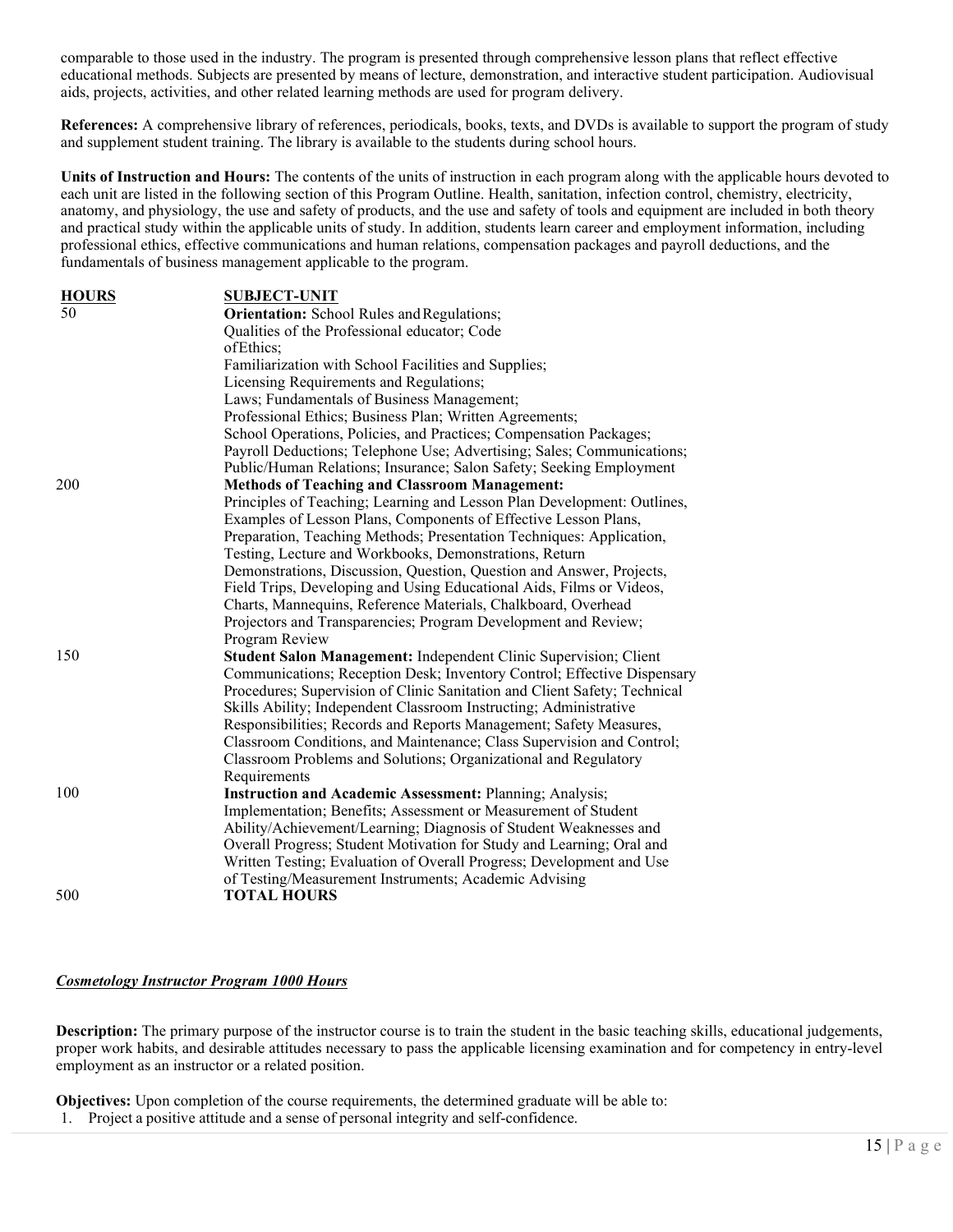2. Practice proper grooming, effective communication skills, and visible poise.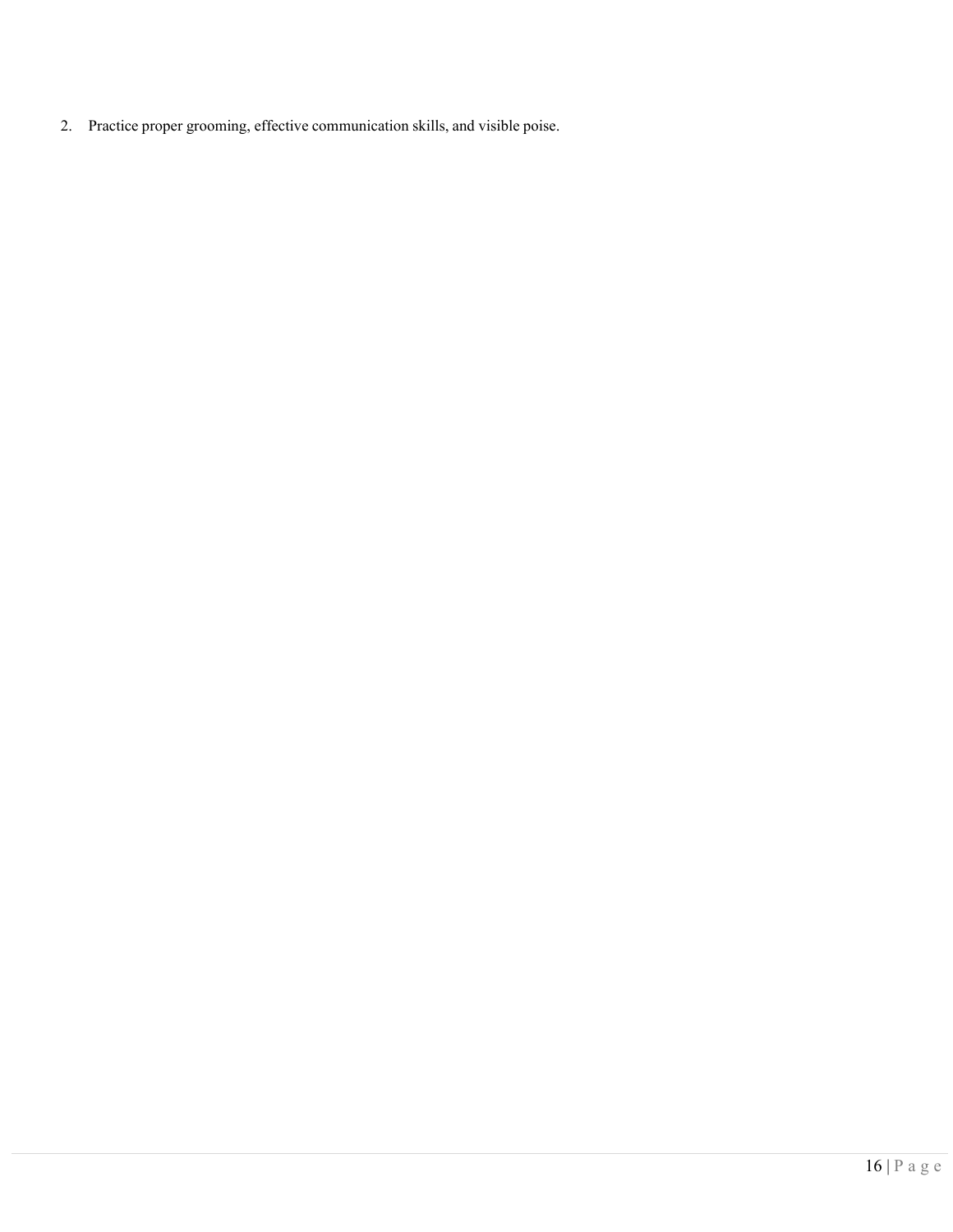- 3. Understand employer-employee relationships and respect the need to deliver worthy service for value received.
- 4. Perform the basic skills necessary for teaching, including writing lesson plans, performing lectures and demonstrations, directing student projects, using library resources and audiovisual aids, conducting theory class instruction and measuring student achievement, supervising clinic operations, and maintaining requires student records.
- 5. Apply the theory, technical information, and related matter to ensure sound judgements, decisions, and procedures. To ensure continued career success, the graduate will continue to learn new and current information related techniques, communication skills, and teaching methodologies to improve teaching skills.

**Grading Procedures:** Students are assigned theory study and minimum number of practical experiences. Theory is evaluated after each unit of study. Practical performance is evaluated as assigned and counted toward the program completion only when rated as satisfactory or better. If the performance does not meet satisfactory requirements, it is not counted, and the performance must be repeated. At least two comprehensive practical skills performance evaluations using detailed criteria will be conducted during the program of study and rated on a 100% scale. Students must maintain a theory grade average of 75% and pass a final written and teacher performance evaluation prior to graduation. Students must make up failed or missed tests and incomplete assignments. Numerical grades are assigned according to the following scale:

| 100-93       | Excellent      |
|--------------|----------------|
| 92-85        | Very Good      |
| 84-75        | Satisfactory   |
| 74 and below | Unsatisfactory |

**Instructional Methods:** The clock-hour education is provided through a sequential set of learning steps that address specific tasks necessary for state board preparation, graduation, and entry-level job skills. Clinic equipment, implements, and products are comparable to those used in the industry. The program is presented through comprehensive lesson plans that reflect effective educational methods. Subjects are presented by means of lecture, demonstration, and interactive student participation. Audiovisual aids, projects, activities, and other related learning methods are used for program delivery.

**References:** A comprehensive library of references, periodicals, books, texts, and DVDs is available to support the program of study and supplement student training. The library is available to the students during school hours.

**Units of Instruction and Hours:** The contents of the units of instruction in each program along with the applicable hours devoted to each unit are listed in the following section of this Program Outline. Health, sanitation, infection control, chemistry, electricity, anatomy, and physiology, the use and safety of products, and the use and safety of tools and equipment are included in both theory and practical study within the applicable units of study. In addition, students learn career and employment information, including professional ethics, effective communications and human relations, compensation packages and payroll deductions, and the fundamentals of business management applicable to the program.

| <b>HOURS</b> | <b>SUBJECT-UNIT</b>                                                       |
|--------------|---------------------------------------------------------------------------|
| 50           | <b>Orientation:</b> School Rules and Regulations;                         |
|              | Qualities of the Professional educator; Code                              |
|              | of Ethics;                                                                |
|              | Familiarization with School Facilities and Supplies;                      |
|              | Licensing Requirements and Regulations;                                   |
|              | Laws; Fundamentals of Business Management;                                |
|              | Professional Ethics; Business Plan; Written Agreements;                   |
|              | School Operations, Policies, and Practices; Compensation Packages;        |
|              | Payroll Deductions; Telephone Use; Advertising; Sales; Communications;    |
|              | Public/Human Relations; Insurance; Salon Safety; Seeking Employment       |
| 200          | <b>Methods of Teaching and Classroom Management:</b>                      |
|              | Principles of Teaching; Learning and Lesson Plan Development: Outlines,   |
|              | Examples of Lesson Plans, Components of Effective Lesson Plans,           |
|              | Preparation, Teaching Methods; Presentation Techniques: Application,      |
|              | Testing, Lecture and Workbooks, Demonstrations, Return                    |
|              | Demonstrations, Discussion, Question, Question and Answer, Projects,      |
|              | Field Trips, Developing and Using Educational Aids, Films or Videos,      |
|              | Charts, Mannequins, Reference Materials, Chalkboard, Overhead             |
|              | Projectors and Transparencies; Program Development and Review;            |
|              | Program Review                                                            |
| 650          | Student Salon Management: Independent Clinic Supervision; Client          |
|              | Communications; Reception Desk; Inventory Control; Effective Dispensary   |
|              | Procedures; Supervision of Clinic Sanitation and Client Safety; Technical |
|              | Skills Ability; Independent Classroom Instructing; Administrative         |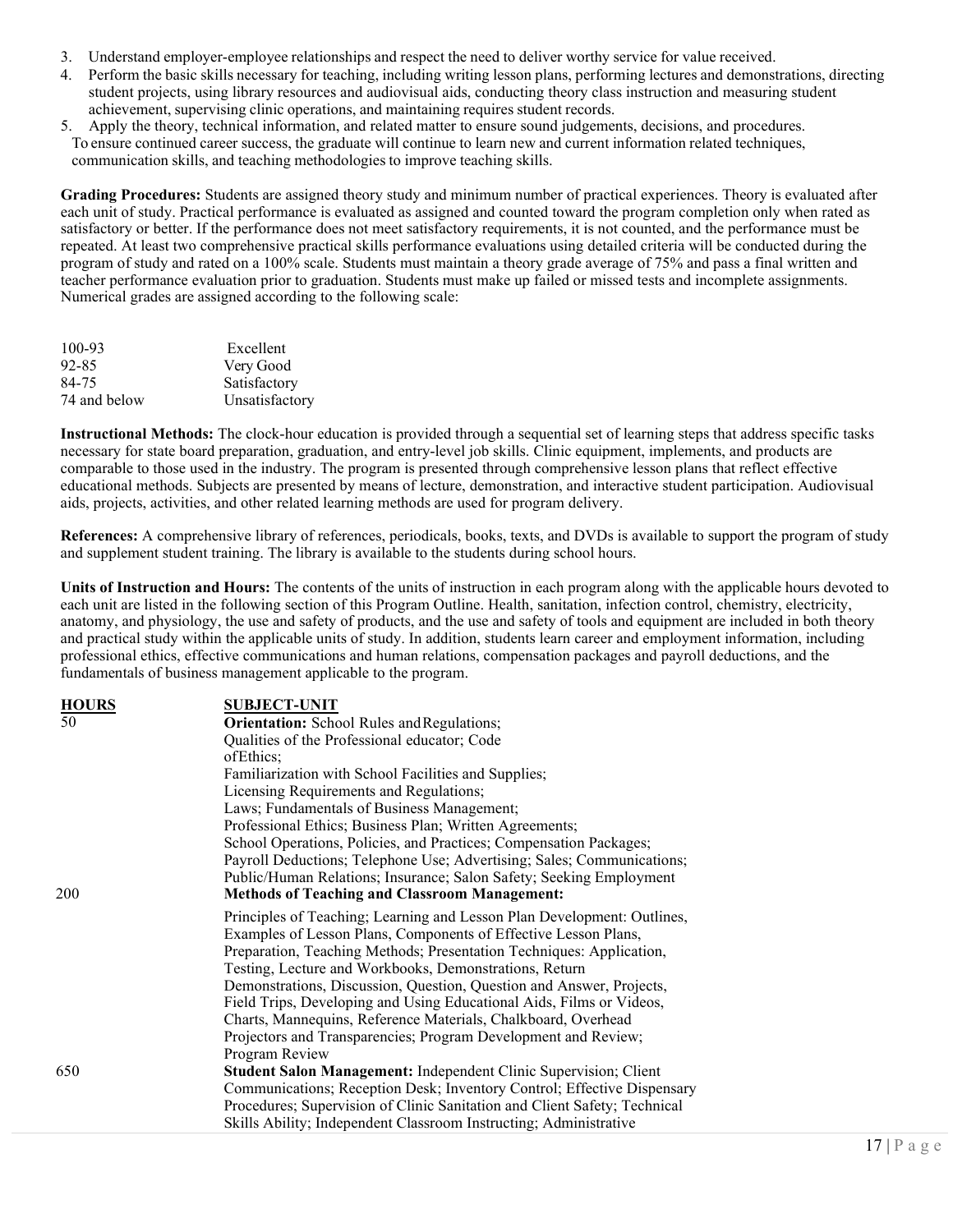|      | Responsibilities; Records and Reports Management; Safety Measures,       |
|------|--------------------------------------------------------------------------|
|      | Classroom Conditions, and Maintenance; Class Supervision and Control;    |
|      | Classroom Problems and Solutions; Organizational and Regulatory          |
|      | Requirements                                                             |
| 100  | <b>Instruction and Academic Assessment: Planning; Analysis;</b>          |
|      | Implementation; Benefits; Assessment or Measurement of Student Ability/  |
|      | Achievement/Learning; Diagnosis of Student Weaknesses and Overall        |
|      | Progress; Student Motivation for Study and Learning; Oral and Written    |
|      | Testing; Evaluation of Overall Progress; Development and Use Of Testing/ |
|      | Measurement Instruments; Academic Advising                               |
|      | <b>TOTAL HOURS</b>                                                       |
| 1000 |                                                                          |

# **Esthetic Program Outline 750 Hours**

**Description**: The Esthetic Course is designed to train the student in the basic hands on skills, safety requirements and judgements, professional work habits, business building skills, and professional attitudes necessary to obtain licensure and for competency in job entry-level positions in Esthetics or a related career field.

**Objectives**: Upon completion of the course requirements, the determined graduate will be able to:

- 1. Project a positive attitude and a sense of personal integrity and self-confidence.
- 2. Project professionalism, visual poise and proper grooming.
- 3. Communicate effectively and interact appropriately with colleagues, supervisors and clients.
- 4. Respect the need to deliver worthy service for value received in an employment environment.

5 Perform the basic manipulative skills in the areas of skin care, facials, eyelash extensions, makeup, hair removal, and business techniques.

6. Perform the basic analytical skills to advise clients in the total look concept.

7. Apply academic learning, technical information and related matter to assure sound judgements, decisions, and procedures. To ensure continued career success, the graduate will continue to learn new and current information related to skills, trends, and methods for career development in cosmetology and related fields.

**References**: A well maintained library of references, beauty industry magazines, books, texts, DVD's, and web-based materials are available to support the program of study and supplement the program of study. The library is available to the students anytime the school is open.

**Teaching and Learning Methods**: The clock hour education is provided through a sequential set of learning steps which address specific tasks necessary for state board preparation, graduation and job entry level skills. Clinic equipment, implements, and products are comparable to those used in the industry. Each student will receive instruction that relates to the performance of useful, creative, and productive career-oriented activities. The course is presented through comprehensive lesson plans which reflect effective educational methods. Subjects are presented by means of interactive lecture, demonstration, cooperative learning, labs, student salon activities, and student participation. Audio-visual aids, guest speakers, field trips, projects, activities, and other related learning methods are used in the course.

**Grading Procedures**: The qualitative element used to determine academic progress is a reasonable system of grades as determined by assigned academic learning. Students are assigned academic learning and a minimum number of practical experiences. Academic learning is evaluated after each unit of study. Practical assignments are evaluated as completed and counted toward course completion only when rated as satisfactory or better (the computer system will reflect completion of the practical assignment as a 100% rating). If the performance does not meet satisfactory requirements, it is not counted, and the performance must be repeated. At least two comprehensive practical skills evaluations will be conducted during course of study. Practical skills are evaluated according to text procedures and set forth in practical skills evaluation criteria adopted by the school. Students must maintain a written grade average of 75% and pass a Pre-final and a Final written exam and a practical exam prior to graduation. Students must make up failed or missed tests and incomplete assignments. Numerical grades are considered according to the following scale:

| Excellent      |
|----------------|
| Very Good      |
| Satisfactory   |
| Unsatisfactory |
|                |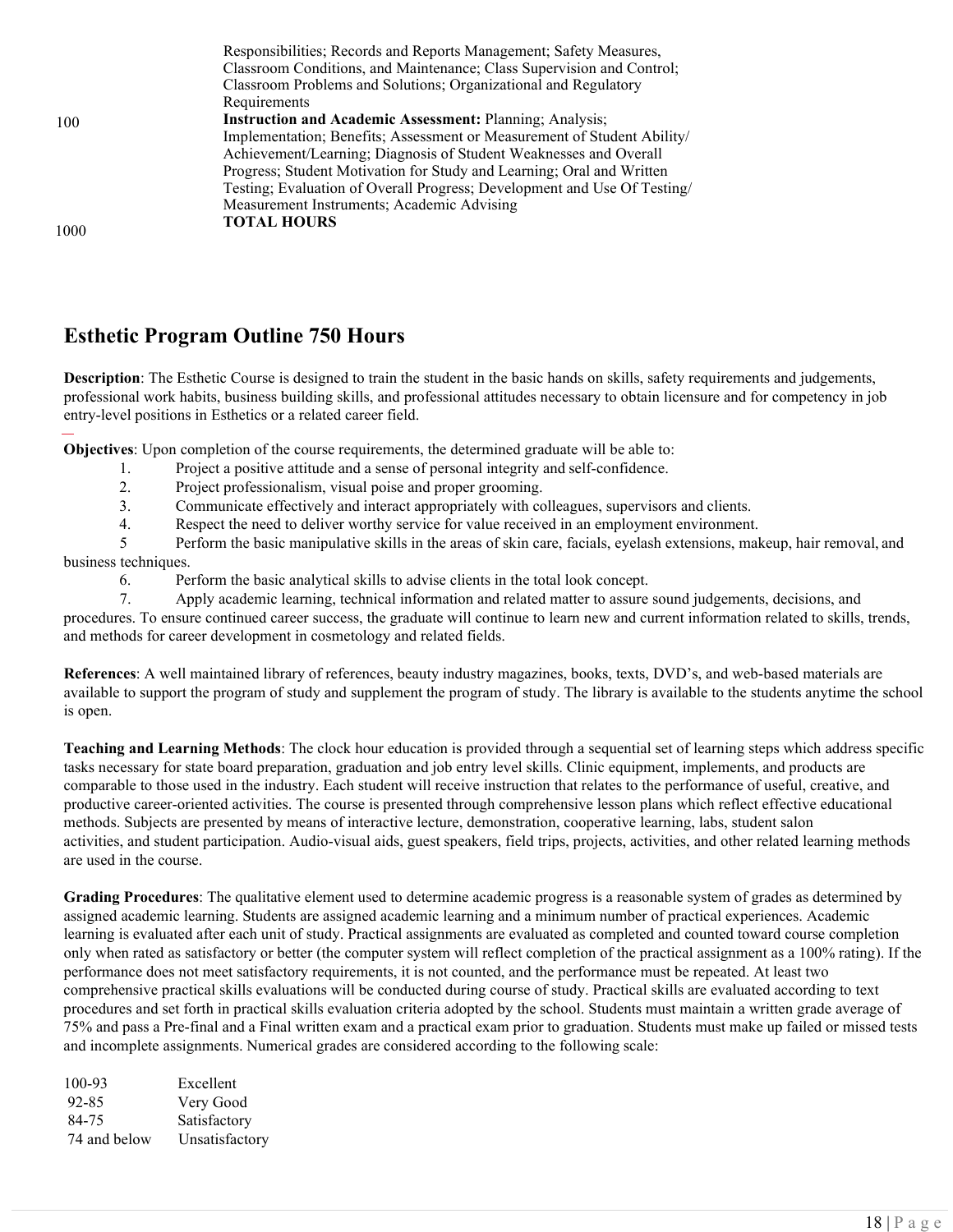**Units of Instruction and Hours**: The contents of the units of instruction in each program along with the applicable hours devoted to each unit are listed in the following section of this Program Outline. Health, sanitation, infection control, chemistry, electricity, anatomy, and physiology, the use and safety of products, and the use and safety of tools and equipment are included in both theory and practical study within the applicable units of study. In addition, students learn career and employment information, including professional ethics, effective communications and human relations, compensation packages and payroll deductions, and the fundamentals of business management applicable to the program.

Basic Training – 75 hours:

History of skin care, personal hygiene and public health, professional ethics, sterilization and sanitation, introduction to skin analysis and skin care and facial treatments, eyelash extensions, tabs and strips.

Scientific Concepts – 150 hours:

Cells, metabolism and body systems; bacteriology; physiology and histology of the skin; human anatomy; chemistry – understanding chemicals and their use; disorders of the skin and special esthetics procedure

Practices and Procedures – 500 hours:

Non-therapeutic massage, excluding the scalp; nutrition and health of skin; skin analysis; cleansing the skin; mask therapy and facial treatments; facial treatments without the aid of machines; electricity, machines and apparatus; facial treatments with the aid of machines; hair removal; including tweezer method, depilitators, waxing and their use; professional makeup techniques, including the application of eyelash extensions, tab and strips; product knowledge as it relates to esthetics.

Business Practices – 25 hours:

The Act and this Part, including sanitary standards; management; OSHA standards relating to chemical use; Workers' Compensation Act.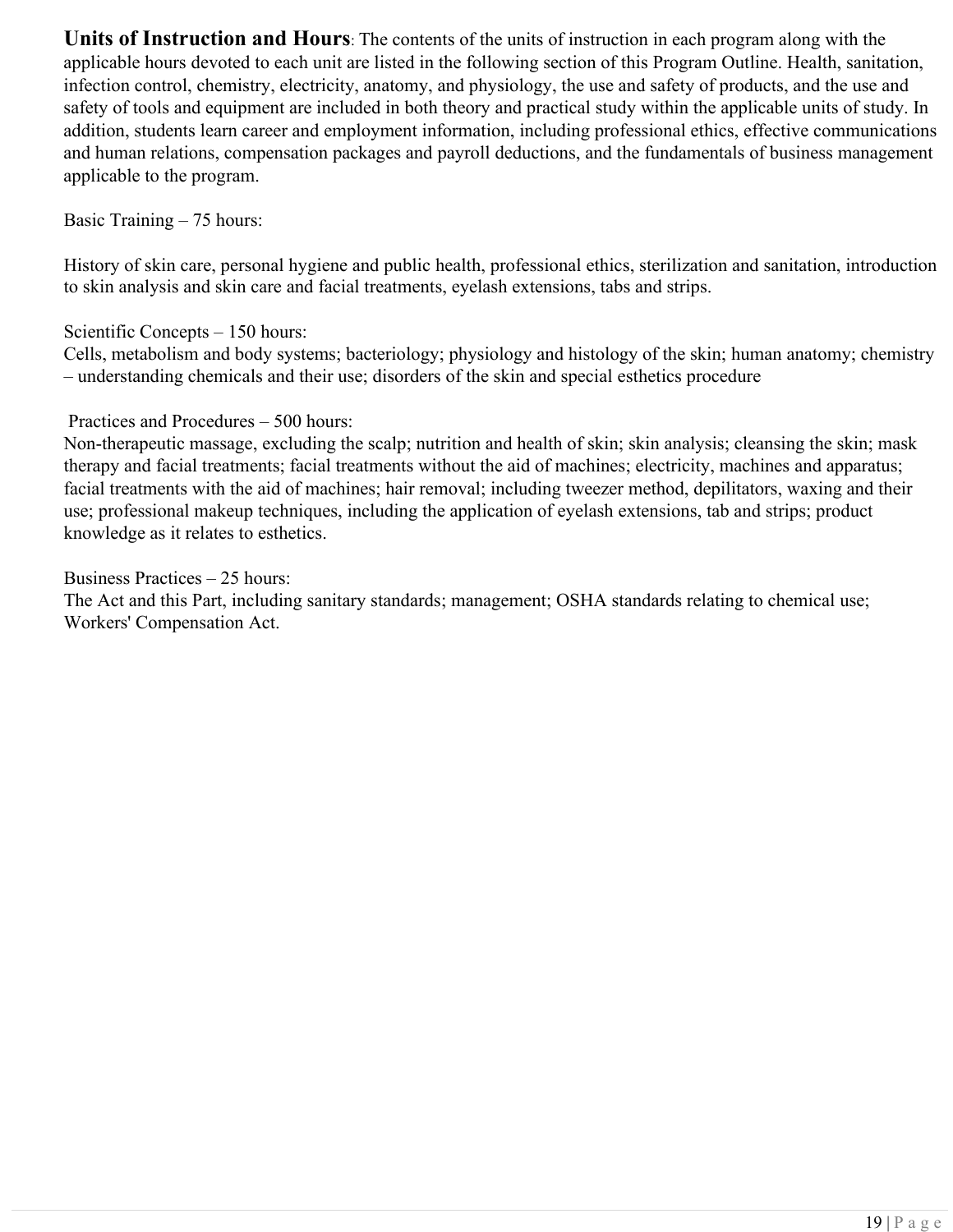# **Tuition**

# **Cosmetology Program**

| \$16,500.00 |
|-------------|
| \$1750.00   |
| \$300.00    |
| \$100.00    |
|             |

# **CosmetologyInstructor500hourProgram**

| <b>Total Education Expense</b> | \$3,750.00 |
|--------------------------------|------------|
| Tuition                        | \$3,400.00 |
| Instructor's Books             | \$250.00   |
| Registration Fee               | \$100.00   |
|                                |            |

# **Cosmetology Instructor 1000 hour Program**

| <b>Total Education Expense</b> | \$6,750.00 |
|--------------------------------|------------|
| Tuition                        | \$6,400.00 |
| Instructor's Books             | \$250.00   |
| Registration Fee               | \$100.00   |
|                                |            |

# **Esthetic 750 hour Program**

| <b>Registration Fee</b>    | \$100.00   |
|----------------------------|------------|
| Uniforms                   | \$300.00   |
| Tuition                    | \$8,250.00 |
| <b>Equipment and Books</b> | \$1600.00  |
|                            |            |

| <b>Total Education</b> | \$10,250.00 |
|------------------------|-------------|
| <b>Expense</b>         |             |

# **Payment Methods**

Reflections Academy of Beauty accepts payment for tuition and fees, cash, Visa, Master Card, Discover Card, Money Order, Cashiers' Check, personal check and Title IV. The school currently does not offer scholarships.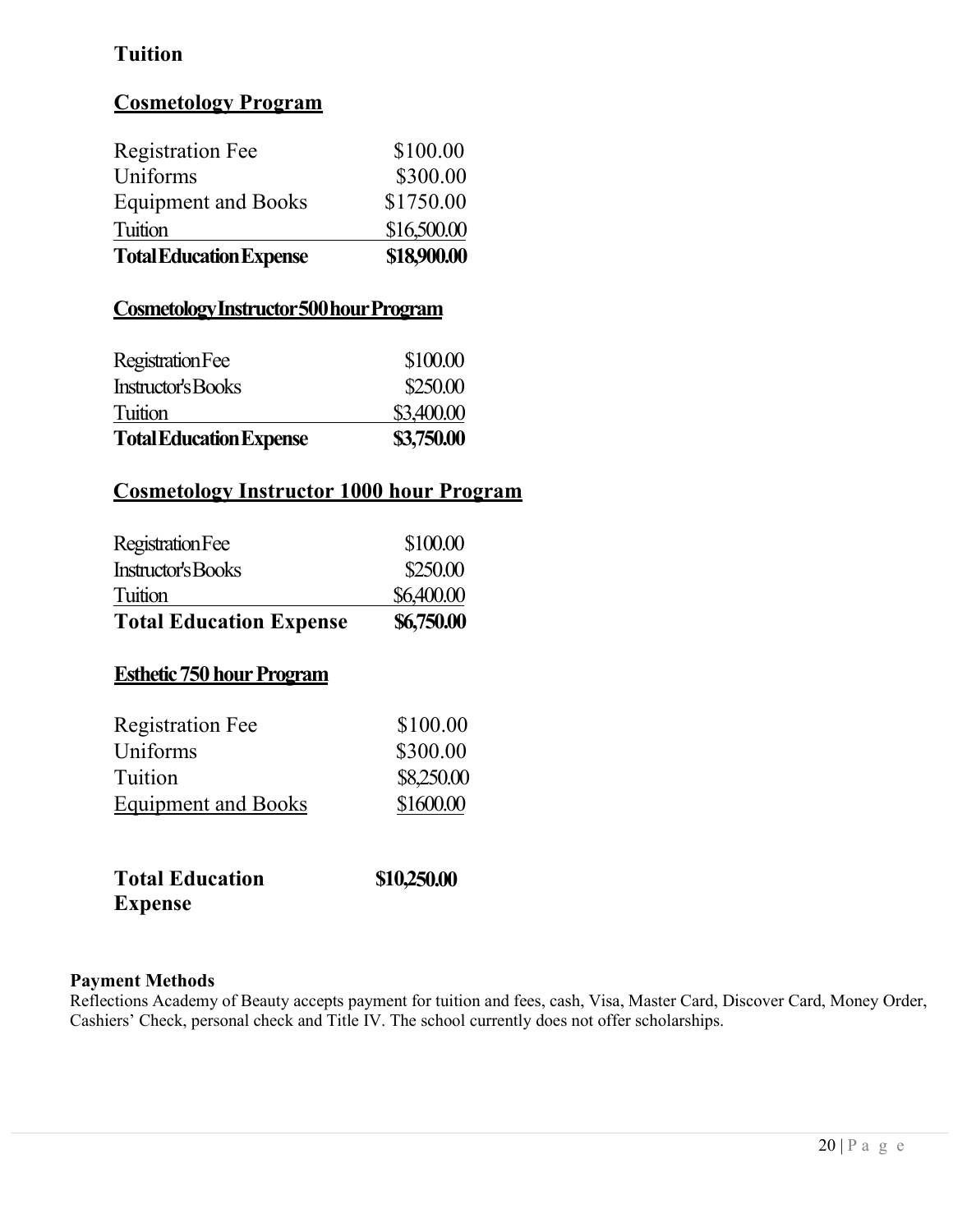# **Late Payment Policy**

All payments are due on the 1set of every month. Late payments will be assessed a fee of \$5.00 for every day payment is late. If payment has not been received one week after due date students will be put on suspension until payment is received. For extenuating circumstances please call to make an appointment with the Administrator.

#### Overtime Policy

- 1. Overtime is based on student's enrollment agreement, charging additional moniesif a student goes beyond the time allowed on their agreement which is 10% of contracted hours.
- 2. The cost of overtime is \$175 per week. No postdated checks are acceptable.
- 3. A student may not receive a certificate of completion or transcript of hours until all tuition and fees, including overtime charges, are paid in full or an acceptable payment plan in made with the institution.

#### **Refund and Withdrawal Settlement Policy**

For applicants who cancel enrollment or students who withdraw from enrollment a fair and equitable settlement will apply. The following policy will apply to all terminations for any reason, by either party, including student decision, course or program cancellation, or school closure. The policy is based on Section 3B-14 of Illinois Cosmetology School Laws and Rules.

Grounds for termination are including, but not limited to: assault on staff or other students, battery, bullying, fighting, hazing, extortion, theft, willful damage to school or other's property, weapon or firearms possession, bomb threats, arson, cheating, vulgarity, discriminatory practices, possession of drugs and/or alcohol.

1) When notice of cancellation is given within 5 days after the date of enrollment, all application and registration fees, tuition, and any other charges shall be refunded to the student.

*2) When notice of cancellation is given after the fifth day following enrollment but before the completion of the student's first day of class attendance, the school may retain the registration fee*, and *the cost of any books or materials* that *have been provided by the school and retained by the student*. *Fees, kit, books, uniform and computer charges are according to payment periods on the student ledger.*

*3) When notice of cancellation is given after the student's completion of the first day of class attendance but prior to the student's completion of 5% of the course of instruction, the school may retain the registration fee*, *10% of the tuition, other instructional charges or \$300, whichever is less, and the cost of any books or materials that have been provided by the school and retained by the student. Fees, kit, books, uniform and computer charges are according to payment periods on the student ledger.*

4) *When a student has completed 5% or more of the course of instruction, the school may retain the registration feeand the cost of any books or materials provided by the school, Fees, kit, books, uniform and computer charges are according to payment periods on the student ledger. The school shall refund a part of the tuition and other instructional charges in accordance with* subsection (b)*.* (Section 3B-13(1) of the Act) of Illinois State Cosmetology School Laws.

*For students who enroll in and begin classes, the following schedule of tuition adjustment will be considered to meet the Division standards for refunds:* 

| Percentage of a Scheduled Course completed. | Amount Of tuition owed to the school |
|---------------------------------------------|--------------------------------------|
| $0.01\%$ to 4.9%.                           | $10\%$                               |
| $5\%$ to 9,9%.                              | 30%                                  |
| 10\% to 14.9 \%.                            | 40%                                  |
| 15\% to 24.9\%                              | 45%                                  |
| $25\%$ to 49.9%                             | 70%                                  |
| $50\%$ and over.                            | $100\%$                              |
|                                             |                                      |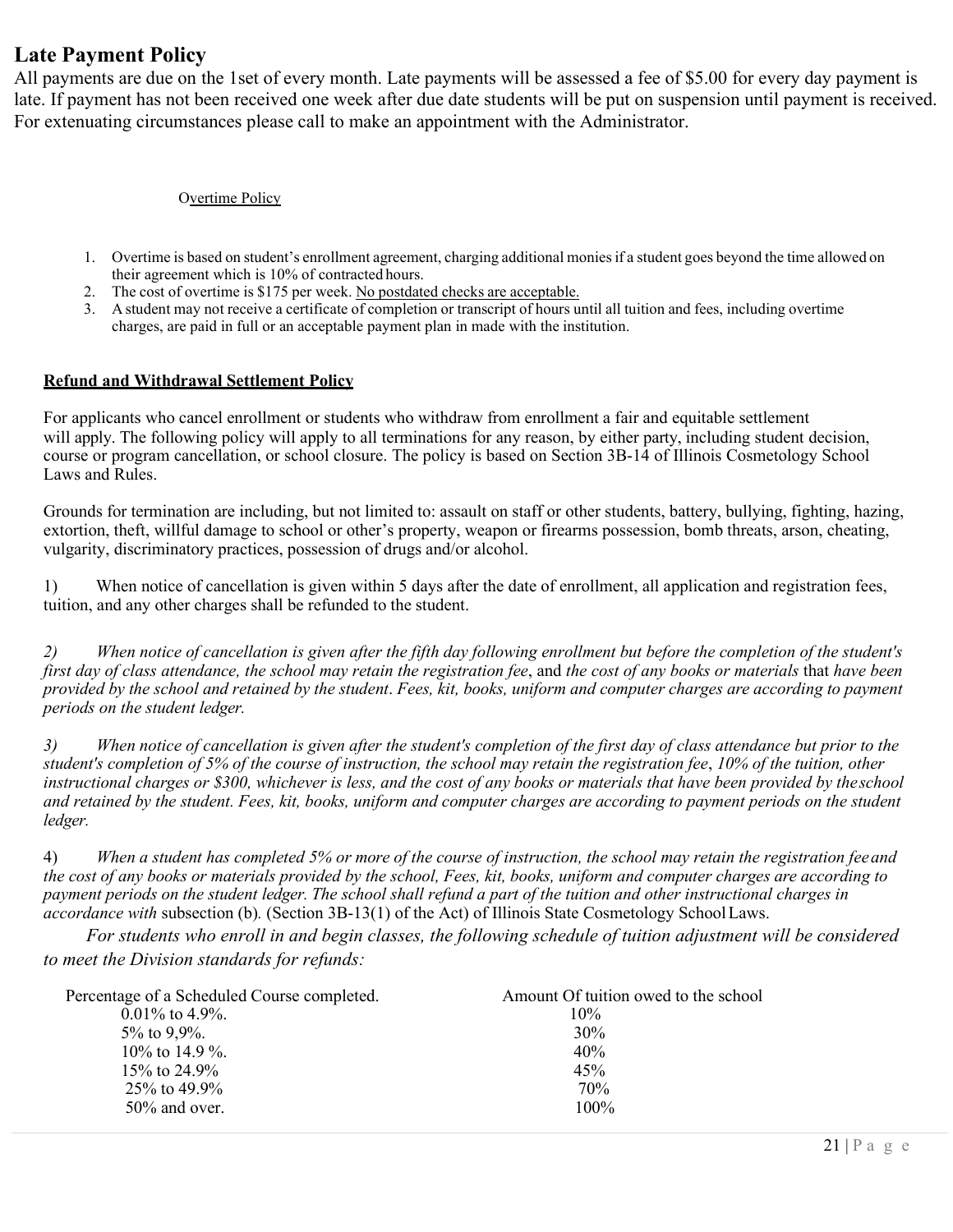•All refunds will be calculated based on the students last date of attendance. Any monies due a student who withdraws shall be refunded within 45 days of a determination that a student has withdrawn, whether officially or unofficially. In the case of disabling illness or injury, death in the student's immediate family or other documented mitigating circumstances, a reasonable and fair refund settlement will be made. If permanently closed or no longer offering instruction after a student has enrolled, the school will provide a pro rata refund of tuition to the student OR provide course completion through a pre-arranged teach out agreement with another institution. If the course is canceled subsequent to a student's enrollment, the school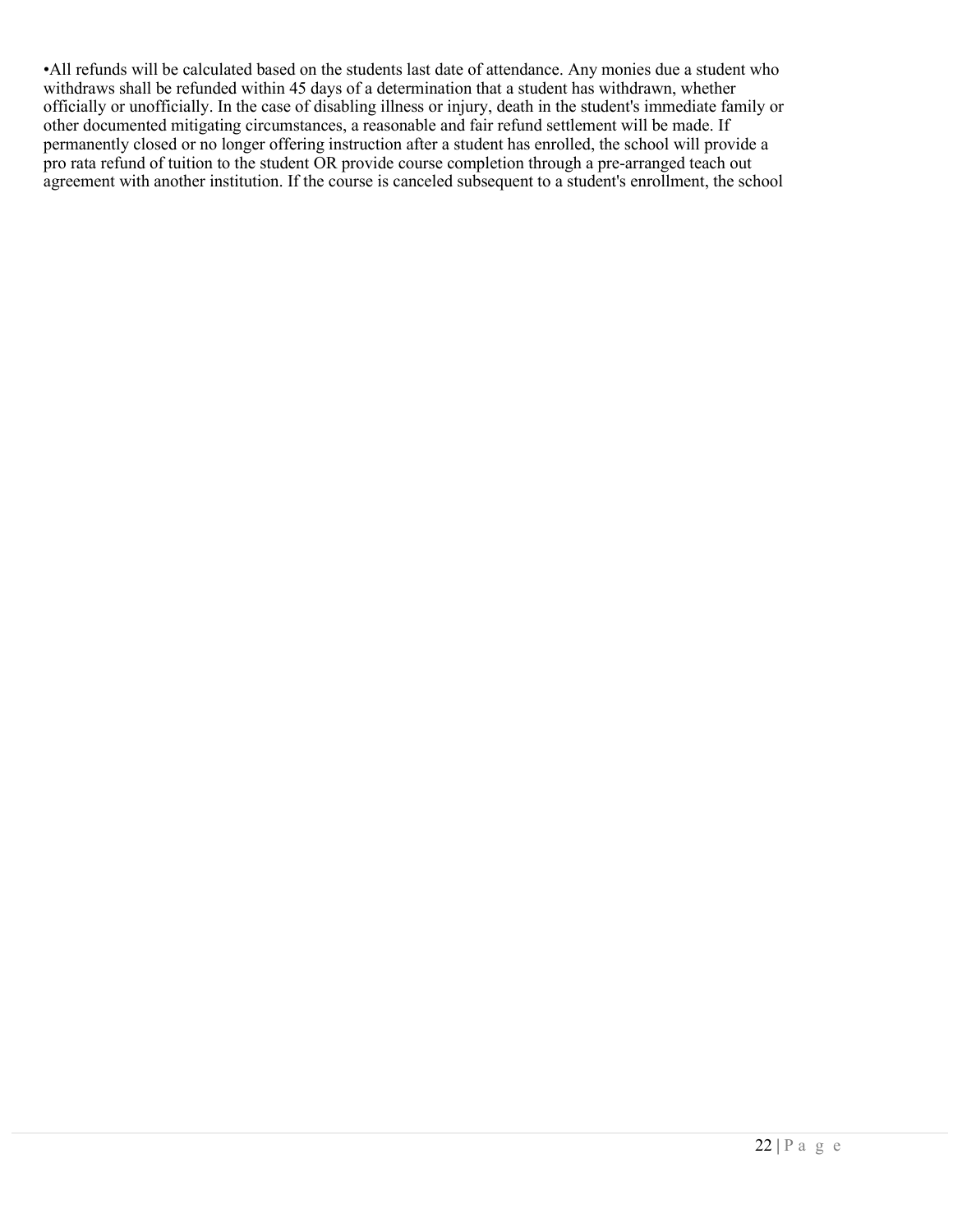will either provide a full refund of all monies paid or completion of the course at a later time. If the course is cancelled after students have enrolled and instruction has begun, the school shall provide a pro rata refund for all students transferring to another school based on the hours accepted by the receiving school OR provide completion of the course OR participate in a Teach-Out Agreement OR provide a full refund of all monies paid.

• This refund policy applies to tuition charged in the enrollment agreement. Fees, kit, books, uniform and computer charges are according to payment periods on the student ledger.

Other miscellaneous charges the student may have incurred at the institution (EG: extra kit materials, books, products, unreturned school property, etc.) will be calculated separately at the time of withdrawal. All fees are identified in the catalog and in this enrollment agreement.

\*\*Failure to pay money owed to the school will result in the account being turned over to a collection agency, and the student will be responsible for any fees associated with collection.

\*\* For Title IV student aid award recipient students, a Return of Title IV calculation will be performed . Any required refunds due to the Federal Student Aid Programs will be returned and posted on the final student ledger.

## Withdrawal Procedures

Students wishing to officially withdraw from Reflections Academy of Beauty must provide the office with notification of their intent to withdraw. Initial notification can be made in person, writing, fax or telephone. Any student who withdrawals from his or her contracted course or fails to complete his or her training will have a notice placed in his or her student file as to the progress as of the official withdrawal date. For information on the Student's Withdrawal Date, please see the information provided below. The student will also be required to complete Exit Counseling if the student received any student loans. Please see "Exit Counseling" later in this catalog.

#### **Determining the Student's Withdrawal Date**

A student's withdrawal date is determined based on the following:

- For official withdrawal a student's withdrawal is the date the school received notice from the student that they are withdrawing
- For unofficial withdrawals a student's withdrawal date is their last day of physical attendance.
- The school's determination that a student is no longer in school for unofficial withdrawal is determined after 14 days of nonattendance.
- For students on official leave of absence who notify the school they will not be returning from leave, the date of withdrawal shall be the earlier of the scheduled date of return from leave or the date the student notifies the school they will not be returning.

# **Return of Title IV Policy**

#### **Withdrawal Procedures**

Students wishing to officially withdraw from Reflections Academy of Beauty must provide the office with notification of their intent to withdraw. Initial notification can be made in person, writing, fax or telephone. Any student who withdrawals from his or her contracted course or fails to complete his or her training will have a notice placed in his or her student file as to the progress as of the official withdrawal date. For information on the Student's Withdrawal Date, please see the information provided below. The student will also be required to complete Exit Counseling if the student received any student loans. Please see "Exit Counseling" later in this catalog.

#### **Title IV Refunds**

Title IV funds are awarded to a student under the assumption that the student will attend school for the entire period for which the aid is awarded. When a student withdraws, or is terminated, the student may no longer be eligible for the full amount of Title IV funds that the student was originally scheduled to receive or may have received. Therefore, the amount of federal funds earned by the student must be determined.

#### **Amount Earned by Student**

The amount of Title IV funds earned by the student is based upon the length of time the student is scheduled to complete in the payment period. The percentage of Title IV aid earned is equal to the percentage of the payment period that was completed as of the withdrawal date if this occurs on or before 60% of the payment period has been completed. The percentage of the payment period completed is calculated by the number of clock hours the student was scheduled to complete in the payment period as of the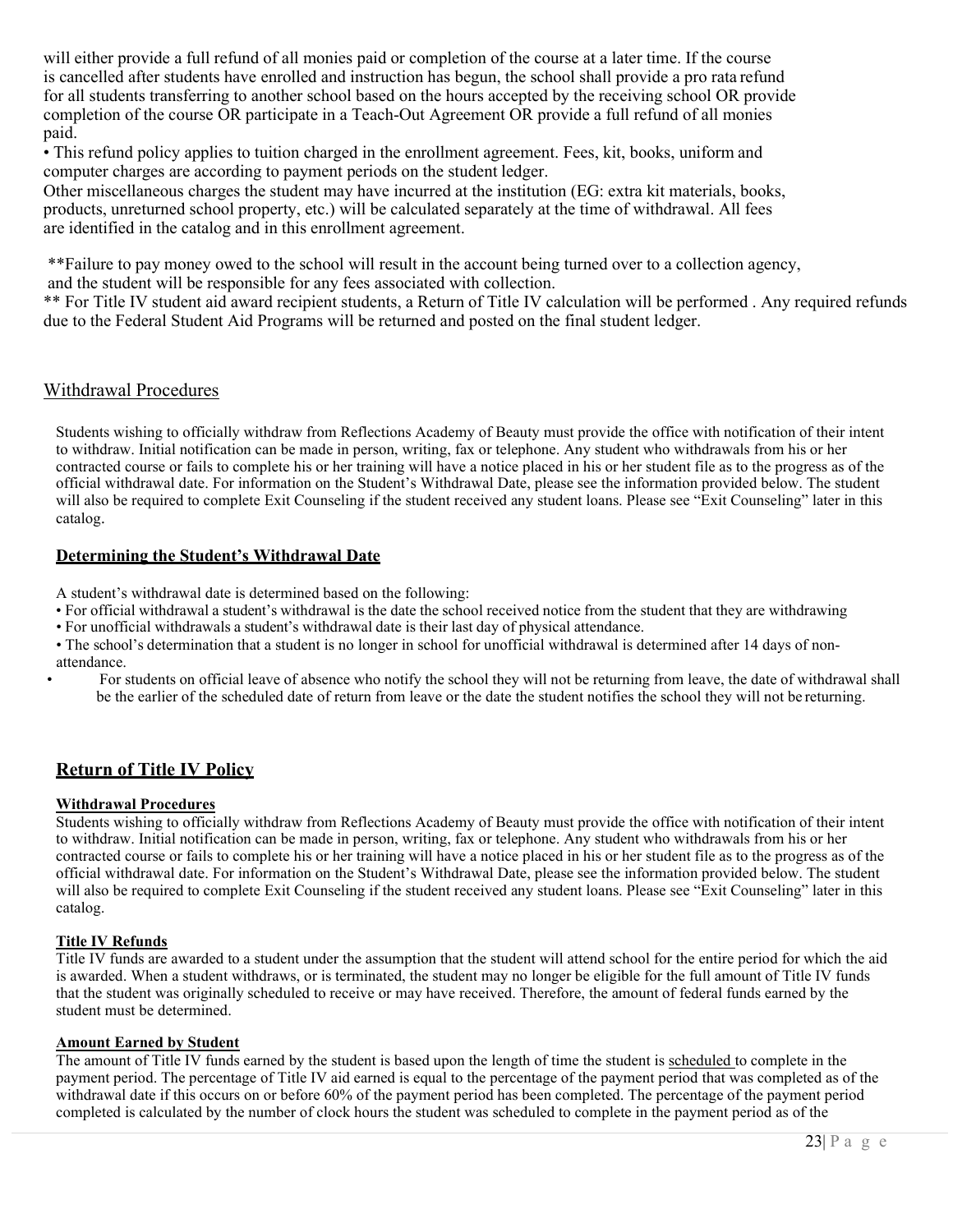withdrawal date divided by the total number of clock hours in the payment period.

Therefore, if a student was scheduled to complete 30% of the hours in that payment period, then the student has earned 30% of those funds. After 60% of the payment period has been scheduled to be completed, 100% of the Title IV funds are earned.

### **Calculation for Title IV Funds earned:**

Clock hours' student is **scheduled** to complete in payment period Total number of clock hours in the payment period

The percentage of aid that has not been earned is calculated by subtracting the percentage of Title IV aid earned from 100%.

**Calculation for funds not earned:** 100% minus Percentage (%) of Title IV aid earned = Percentage of aid no earned

#### **Return of Title IV Refund**

Unearned Title IV funds are returned to Title IV programs based on a federally mandated formula. Under this formula, Reflections Academy of Beauty is obligated to return unearned funds collected for institutional charges to the US Department of Education and/or the student loan lender within 45 days of the determination that the student withdrew. **Students** are obligated to return unearned funds beyond the institutional charges to the Department of Education.

If Reflections Academy of Beauty must return unearned Title IV funds from institutional charges, the money is returned to programs in the following order: Unsubsidized Stafford Loan, Subsidized Stafford Loan, PLUS Loans, Pell Grant.

The student also will be billed for any amount due to Reflections Academy of Beauty resulting from the return of federal aid funds that were used to cover tuition and fees. For example, if Reflections Academy of Beauty is required to pay back to the government federal funds used to pay a portion of a student's tuition, the student then must pay Reflections Academy of Beauty for that unpaid portion of their tuition.

#### **It is important to note that the Return of IV Funds policy is separated from Reflections Academy of Beauty refund policy.**

Please see Reflections Academy of Beauty Institution Refund Policy listed in this catalog.

#### **Post Withdrawal Disbursement**

If a student has earned more Title IV funds than have been disbursed, Reflections Academy of Beauty must offer the amount of earned funds as a post-withdrawal disbursement. Post-withdrawal disbursement may be offered from Pell Grant funds first if eligible. If there are current educational costs due to Reflections Academy of Beauty at the time of withdrawal, a Pell Grant post-withdrawal disbursement will be credited to the student's account. Any Pell Grant funds in excess of current educational costs may be offered to the student if eligible. Any federal loan program funds due in post-withdrawal disbursement must be offered to the student Reflections Academy of Beauty must receive the student's permission before crediting their account. Reflections Academy of Beauty must disburse any Title IV grant funds a student is due as part of post-withdrawal disbursement with 45 days of the date the school determined the student withdrew and disburse any loan funds a student accepts within 180 days of that date.

## **Re-Entry Policy (All Programs)**

Re-entry is when a student has withdrawn themselves or been terminated from the program by the administration and would like to re-enroll in the program.

- Once withdrawn or terminated from the program, the student cannot apply for re-entry until 60 days have passed but the student must apply for re-entry within 180 days of leaving the program.
- The student must pay a \$100 re-entry fee; student ledger must also be at a zero balance.
- The student must write an essay explaining why the student has dropped or been withdrawn and reasons why it will not be an issue moving forward.
- Student will automatically be placed on *cautionary* status (attendance and academics will be closely monitored).

*Please note that elapsed time does not change the student's Satisfactory Academic Progress standing. Therefore, students who re-enter the institution, regardless of the amount of time that has elapsed, must re-enter in the same status as which they left, and that status must last until the next scheduled evaluation.*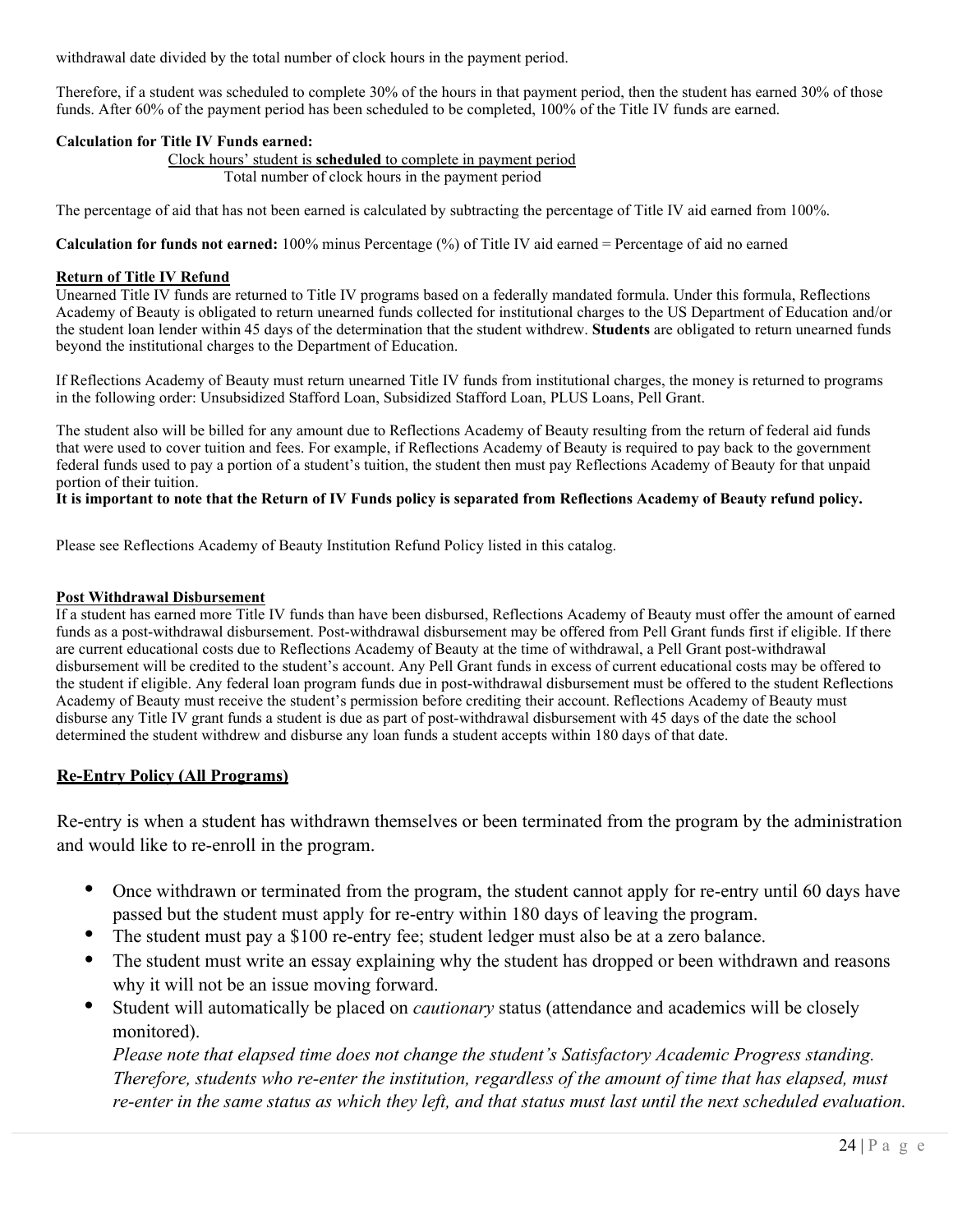# **Financial Aid and Consumer Information**

# **Satisfactory Academic Progress Policy**

The Satisfactory Academic Progress Policy is a requirement for all students of Reflections Academy of Beauty and is consistently applied to all enrolled students. It is printed in our catalog to ensure that all students receive a copy prior to enrollment and another copy is given to students during orientation. The policy complies with the guidelines established by the National Accrediting Commission of Career Arts and Sciences (NACCAS) and the federal regulations established by the United States Department of Education.

## **Evaluation Periods**

Evaluations will be conducted at 450 clock hours and 14 weeks, 900 clock hours and 28 weeks, 1200 clock hours and 38 weeks, 1500 clock hours and 48 weeks Based on Actual Hours (Cosmetology Students - 1500 Clock hours)

450 clock hours and 14 weeks, 900 clock hours and 28 weeks, 1000 hours and 32 weeks - Based on Actual Hours (Cosmetology Instructor-1000 Clock hours)

250 clock hours and 8 weeks, 500 hours and 16 weeks - Based on Actual Hours (Cosmetology Instructor-500 Clock Hours) 376 clock hours and 12 weeks, 750 clock hours and 24 weeks - Based on Actual Hours (Esthetic Students - 750 clock hours

\*Transfer Students – Midpoint of contracted hours or the established evaluation periods, whichever comes first.

Evaluations will determine if the student has met the minimum requirements for satisfactory academic progress. The frequency of evaluations ensures that students have had at least one evaluation by midpoint in the course.

## **Attendance Progress Evaluations**

Students are required to attend a minimum of 75% of the hour's possible attendance schedule in order to be considered maintaining satisfactory attendance progress. Evaluations are conducted at the end of each evaluation period to determine if the student has met the minimum requirements. The attendance percentage is determined by dividing the total hours accrued by the total number of hours scheduled. At the end of each evaluation period, the school will determine if the student has maintained at least a 75% cumulative attendance since the beginning of the course which indicates that, given the same attendance rate, the student will graduate within the maximum time frame allowed.

# **Academic Advising**

Student academic progress is monitored through SAP midpoints, as well as monthly progress reports. Students sign SAP forms and monthly progress reports are provided a copy of each. Students are then advised of their status and what actions needed for improvement, if applicable.

# **Pace of Progression/Attendance**

What does this mean? It means that all students must maintain at least a 75% attendance average in order to be considered making satisfactory progress.

The maximum time frame is 133% of the length of the course.

Cosmetology (1500 Clock Hours): 133% 1995 Clock Hours

Cosmetology Instructor (500 Clock Hours): 133% 665 Clock Hours

Cosmetology Instructor (1000 Clock Hours): 133% 1335 Clock Hours

Esthetics (750 Clock Hours): 133% 998 Clock Hours

Students who exceed the maximum time frame may continue as a student at the institution on a *cash pay basis.*

# **Student Academic Progress**

Theory and Practical work will be graded according to the following scale:

| A | Excellent | $100 - 93\%$ |
|---|-----------|--------------|
| B | Good      | $92 - 85%$   |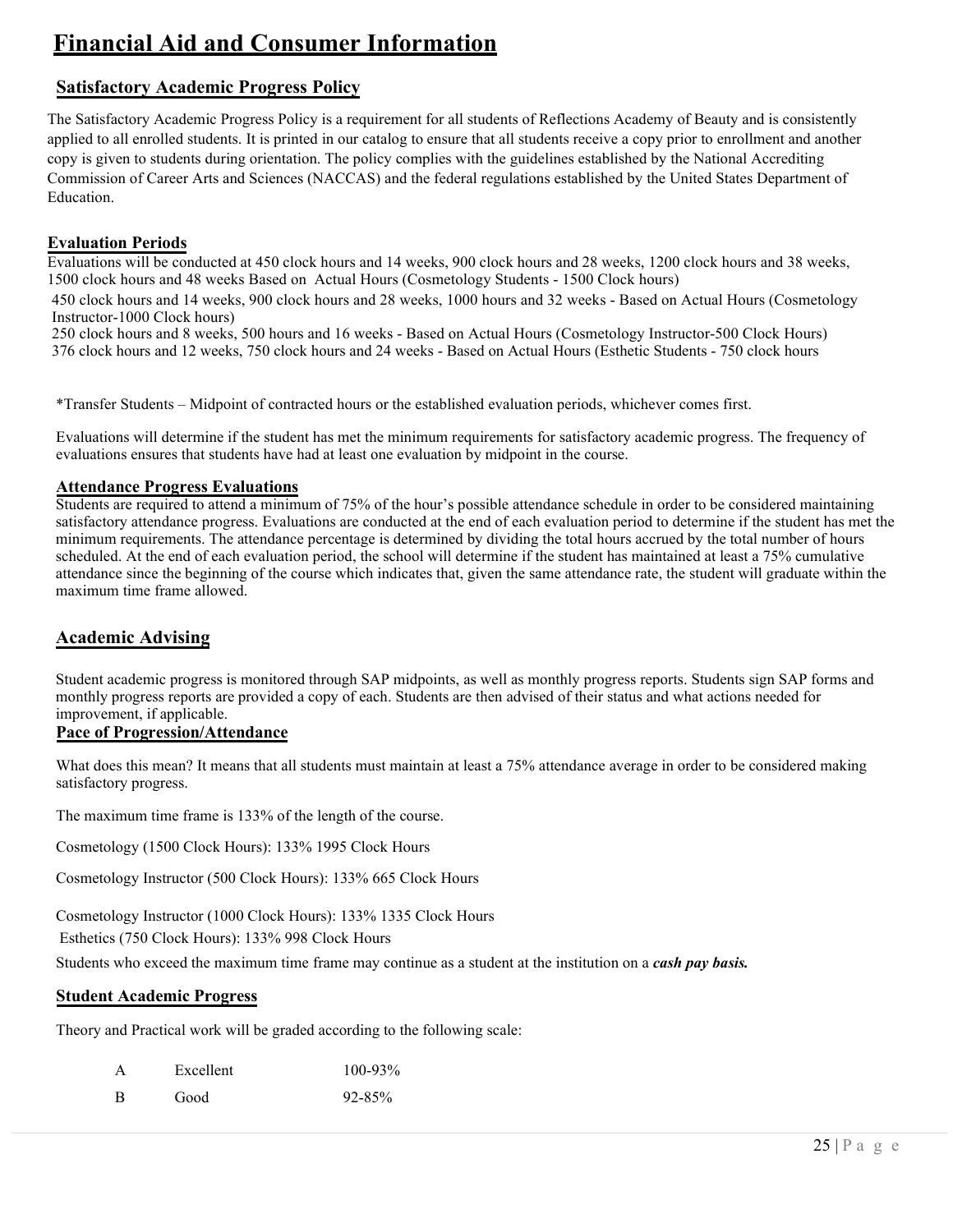- C Satisfactory 84-75%
- D Unsatisfactory 74 and below

Students must maintain an average grade of 75% in theory and practical work in order to be considered making satisfactory progress. Theory work includes homework, quizzes, tests and a Final Written Test. Practical work is all work students perform on manikins, other students or clients and is based on criteria that is converted into a percentage. Practical work is factored into the GPA via the mark-off sheets. The student is required to complete a set amount of skills each day. If all skills are completed, the grade is 100%. If any skills are missed, the percentage is converted based on how many skills completed versus how many were required. Students are also required to pass a Manicure/Pedicure Practical, Freshman Practical and Senior Practical.

#### **Determination of Progress Status**

Students meeting the minimum requirements for academics and attendance at the evaluation point are considered to be making satisfactory academic progress until the next scheduled evaluation. Students will receive a hard-copy of their Satisfactory Academic Progress Report at the time of each evaluation. Students deemed not maintaining Satisfactory Academic Progress may have their Title IV Funding interrupted, unless the student is on warning or has prevailed upon appeal resulting in a status of probation.

# **NON-COMPLIANCE WITH SATISFACTORY ACADEMIC PROGRESS POLICY**

#### **Warning**

Students who fail to meet minimum requirements for attendance or academic progress are placed on warning and considered to be making satisfactory academic progress during the warning period. The student will be advised in writing on the actions required to attain satisfactory academic progress by the next evaluation. If at the end of the warning period, the student has still not met both the attendance and academic requirements, he/she may be placed on probation and, if applicable, students may be deemed ineligible to receive Title IV funds.

#### **Probation**

Students who continue to fail to meet minimum requirements for attendance or academic progress **MAY** be put on probation under the following conditions:

a. The institution evaluates the student's progress and determines that the student did not make satisfactory academic progress during the warning or previous evaluation period; and

b. The student prevails upon appeal of a negative progress determination prior to being placed on probation; and

c. The institution determines that satisfactory academic progress standards can be met by the end of the subsequent evaluation period; or

d. The institution develops an academic plan for the student that, if followed, will ensure that the student is able to meet the institution's satisfactory academic progress requirements by a specific point within the maximum timeframe established for the individual student.

#### **Re-establishment of Satisfactory Academic Progress**

Students may re-establish satisfactory academic progress and Title IV aid, as applicable, by meeting minimum attendance and academic requirements by the end of the warning or probationary period.

#### **Appeal Procedure**

If a student is determined to not be making satisfactory academic progress, the student may appeal the determination within ten calendar days. Reasons for which students may appeal a negative progress determination include death of a relative, an injury or illness of the student or a special or mitigating circumstance. The student must submit a written appeal to the school on the designated form describing why they failed to meet satisfactory academic progress standards, along with supporting documentation of the reasons why the determination should be reversed.

This information should include what has changed about the student's situation that will allow them to achieve Satisfactory Academic Progress by the next evaluation point. Appeal documents will be reviewed, and a decision will be made and reported to the student within 30 calendar days. The appeal and decision documents will be retained in the student file. If the student prevails upon appeal, the satisfactory academic progress determination will be reversed, and federal financial aid will be reinstated, if applicable.

#### **Termination**

Students who do not meet Satisfactory Academic Progress requirements after exhausting the warning/probation/appeal process will be terminated from the program and lose financial aid, if applicable. In addition, a student who fails to meet the Satisfactory Academic Progress requirements for 3 non-consecutive evaluation periods will be terminated from the program.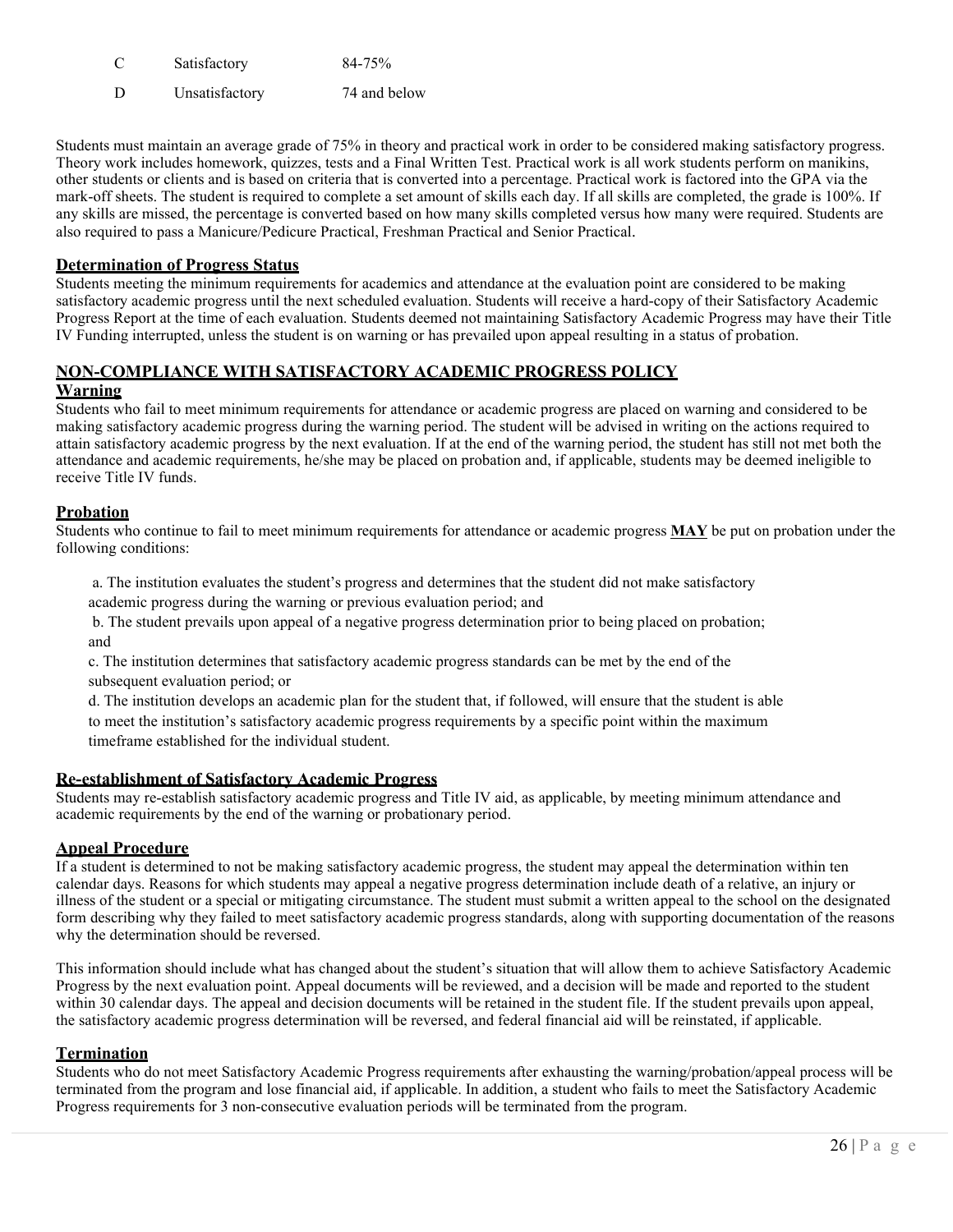### **Interruptions, Course Incompletes, Withdrawals**

If enrollment is temporarily interrupted for a Leave of Absence, the student will return to school in the same progress status as prior to the leave of absence. Hours elapsed during a leave of absence will extend the student's contract period and maximum time frame by the same number of days taken in the leave of absence and will not be included in the student's cumulative attendance percentage calculation. Students who withdraw prior to completion of the course and wish to re-enroll will return in the same satisfactory academic progress status as at the time of withdrawal.

#### **Noncredit, Remedial Courses, Repetitions**

Noncredit, remedial courses and repetitions do not apply to this institution. Therefore, these items have no effect upon the school's satisfactory academic progress standards.

## **Transfer Hours**

Regarding Satisfactory Academic Progress, a student's transfer hours will be counted as both attempted and earned hours for the purpose of determining when the allowable maximum time frame has been exhausted.

## **Academic Year Definition**

All Reflections Academy of Beauty Courses are clock hour-based programs and based on 900 clock hour academic year.

Cosmetology is a 1500-hour clock hour program. The first academic year is considered the student's first 900 hours and 28 weeks and the second academic year consists of the remaining 600 hours and 22 weeks until course completion.

There are two Cosmetology Instructor Programs. One is a 1000-hour clock hour program. The first academic year is considered the student's first 900 hours and 28 weeks, and the second academic year consists of the remaining 100 hours and remaining 4 weeks. The other Cosmetology Instructor program is 500 hours, and therefore only has 1 academic year.

## **Contact Information for Financial Aid Assistance**

Reflections Academy of Beauty makes institutional information readily available upon request to prospective and current students in electronic or hard copy format. Institutional information includes, but is not limited to:<br>
• Cost of Attendance

- 
- Tuition and Fees
- **Institutional Refund Policy**
- Withdrawal Information Academic Programs
- 
- Accreditation and Licensure Information

To request additional copies or if you have questions concerning Financial Aid assistance please contact Rachel Benedict 217-425-9117.

#### How to Apply for Financial Aid

**Step 1: Go to** [www.FAFSA.ed.gov](http://www.fafsa.ed.gov/) **to complete your Free Application for Federal Student Aid (FAFSA)**

- **Step 2: Make any necessary corrections to the Student Aid Report (SAR).** Once you have filed your FAFSA, your information will be processed by Federal Student Aid, and a Student Aid Report (SAR) will be generated – typically within one week of your online FAFSA having been submitted. The SAR is a summary of the information you entered on the FAFSA; be sure to review the SAR for any errors. You can make any necessary corrections online via the FAFSA website. If no corrections are needed, keep a printed copy of your SAR for reference.
- **Step 3: Submit any additional documentation requested.** Once you have filed your FAFSA, you will be notified if you are selected for a process called "Verification." For more information on Verification, please see "Title IV Verification Policy" later in this catalog.
- **Step 5: Review your Financial Aid Award Notice.** During the first initial appointment with the Financial Aid Advisor, you will be provided a Financial Aid Award Letter. This letter provides the **estimated** amount of financial aid you are eligible for. The financial aid advisor will meet with you and discuss any questionable items from for FAFSA.
- **Step 6: Accept/Decline your awards.** A student must sign their award letter verifying the amount of financial aid they wish to receive.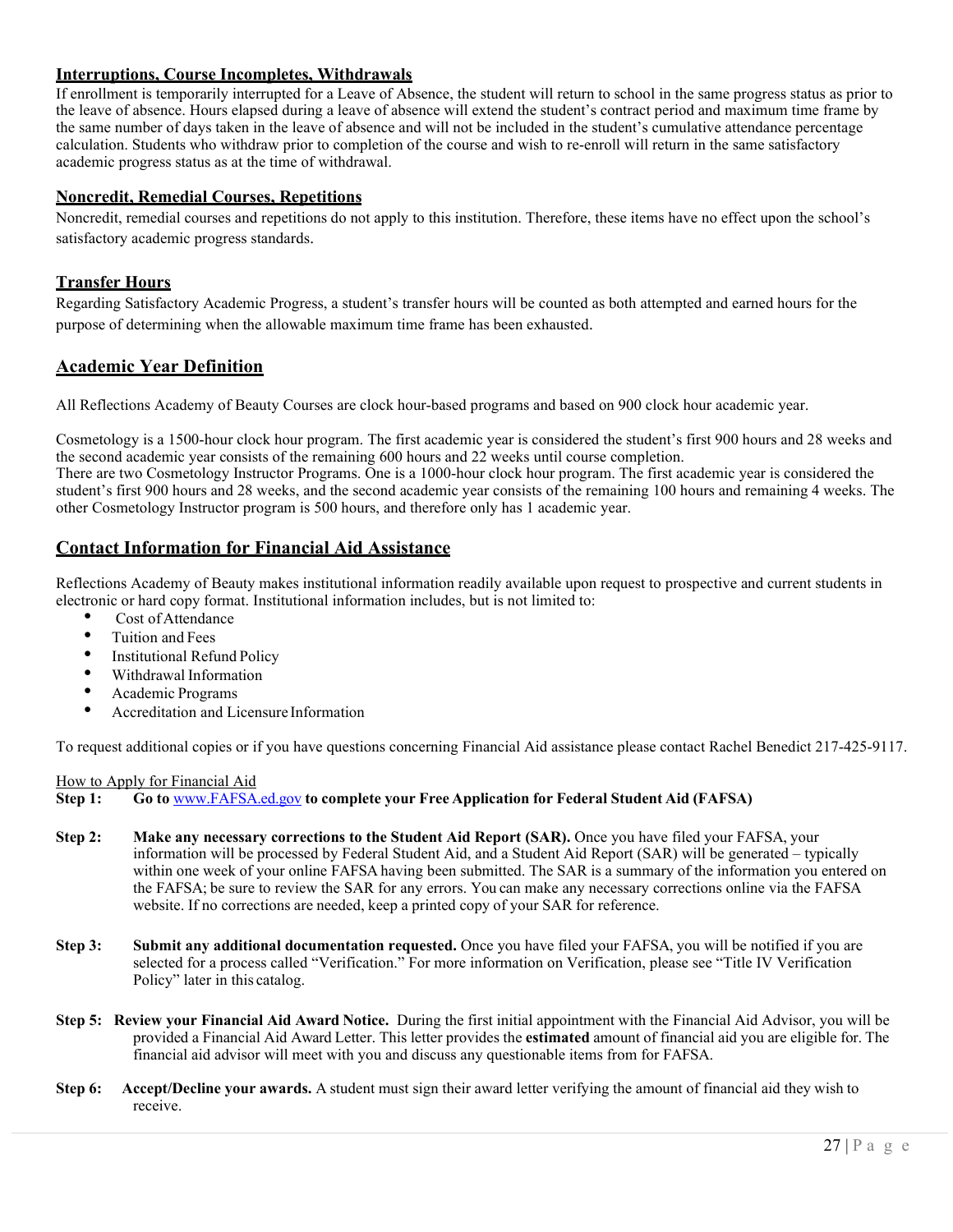### **Documents needed to complete FAFSA**

To correctly fill out the application, you may need certain records. The most important record is your base year (usually the prior year) tax return. You will need your tax return, your parents' tax return (if you are dependent), and your spouse's tax return (if you are married). You may also need copies of your W - 2's, mortgage information, social security benefits statements and other agency benefit records.

## **IRS Retrieval Tool**

The IRS Data Retrieval Tool is available for online FAFSA submittals and is accessible through the FAFSA web site [www.fafsa.gov.](http://www.fafsa.gov/) The retrieval tool allows FAFSA applicants and parents with the ability to transfer their income information from the IRS to the FAFSA. Therefore, the student and/or parents may not need to collect tax records but can automatically transfer their tax information to their FAFSA.

## **Who is ineligible to use the IRS Retrieval Tool**

Most students and parents can use the DRT. However, those that are ineligible to use the IRS Retrieval tool are students and parents who are married but filed separate tax returns, those that filed within 2 weeks of filling out the FASFA, those filing as Head of Household, filing an amended return; and if you are filing a Puerto Rican or foreign returns.

# **Title IV Verification Policy**

If a student's Free Application for Federal Student Aid (FAFSA) is selected for review in a process called verification, the school is required to collect certain documents and adhere to deadlines for processing the application. If a student/parent was unable or chooses not to use the IRS Direct Retrieval Tool, then additional documents must be collected. Once the student has submitted the required documentation to the Financial Aid department, the financial aid counselor will advise the student of appropriate corrections needed to be made to their FASFA. If, as a result of verification, the applicant's Title IV eligibility changes, the financial aid counselor will notify the student via a new award letter.

## **A student's FAFSA record can be selected based on:**

•verification selection criteria determined by Reflections Academy of Beauty •irregularities of data •random selection

Reflections Academy of Beauty may require the following items from an applicant selected for verification:

- **Dependent applicants:**
	- Dependent Verification Worksheet
	- Parent's tax transcript\*
	- Student's tax transcript\*
	- W-2 forms (if separation of income is necessary)
	- Other information may be required, based on student'sFASFA

#### **Independent applicants:**

- Independent Verification Worksheet
- Student's (and spouse's) tax transcript\*
- W-2 forms (if separation of income is necessary)
- Other information may be required, based on student'sFASFA

\*Tax Transcripts can be obtained a[t www.irs.gov](http://www.irs.gov/) and are free of charge. Online transcripts take 5-10 days to receive.

# **General Student Eligibility Requirements for Financial Aid. Students must:**

- Not been convicted of a drug-related offense that occurred while enrolled in school and receiving Title IV aid.
- Be a U.S. citizen or an *eligiblenoncitizen*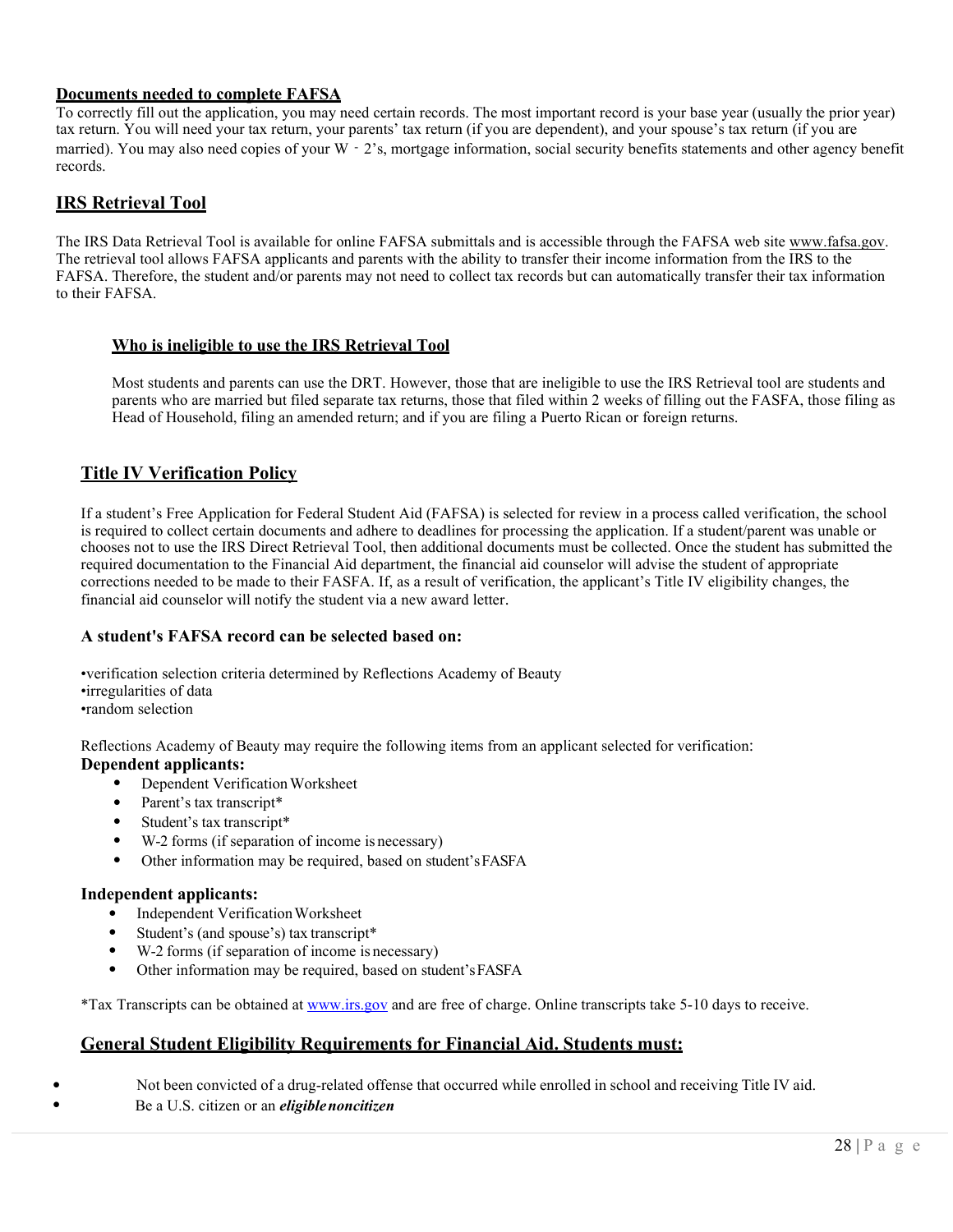- Have a valid Social Security number (with the exception of students from the Republic of the MarshallIslands, Federated States of Micronesia, or the Republic ofPalau);
- Be registered with Selective Service, if you're a male (you must register between the ages of 18 and 25);
- Be enrolled or accepted for enrollment as a *regular student* in an eligible degree or certificate program;
- Be enrolled at least half-time to be eligible for *Direct Loan* Programfunds
- Maintain *satisfactory academic progress*l
- Have a high school diploma or a recognized equivalent such as a GED certificate or have completed a high school education in a *homeschool* setting approved under statelaw.
- Not be in default on a Title IV loan, does not owe an overpayment on a Title IV grant or loan, has not borrowedin excess of annual or aggregate loan limits.
- Verification must have been completed, ifrequired.
- Neither is not incarcerated (loans) nor incarcerated in a Federal or state penal institution (all programs).

# **Drug Law Violations for Financial Aid Students**

A federal or state drug conviction can disqualify a student from federal financial aid funds. Convictions apply if they were for an offense that occurred during a period of enrollment for which the student was receiving Title IV federal financial aid. The Higher Education Opportunity Act (HEOA) established the requirement for schools to provide each student who becomes ineligible for Title IV aid due to a drug conviction a clear and conspicuous written notice of his loss of eligibility and the methods whereby he/ she can become eligible again. At the time of enrollment, all financial aid students will receive a written notice with information associated with the drug-related offenses and ways to regain eligibility.

## **Financial Aid Options**

#### *Federal Pell Grant*

Federal Pell Grants are awarded to students based on financial need. Unlike a loan, does not have to be repaid. Generally, Pell Grants are awarded only to undergraduate students who have not earned a bachelor's or professional degree. For many students, Pell Grants provide a foundation of financial aid to which other aid may be added.

#### *Direct Subsidized Loans*

A subsidized loan is awarded on the basis of financial need. You will not be charged interest while you are enrolled as a fulltime student. The federal government "subsidizes" the interest during this period. Subsidized Federal Direct Loans carry a fixed interest rate of 3.86%. Repayment on subsidized loans begins six months after graduation or withdrawal.

#### *Direct Unsubsidized Loans*

An unsubsidized loan is not awarded on the basis of need. You will be charged interest from the time the loan is disbursed until it is paid in full. If you allow the interest to accumulate, it will be capitalized – that is, the interest will be added to the principal amount of your loan and additional interest will be based upon the higher amount. Unsubsidized Federal Direct Loans carry a fixed interest rate of 3.86%. Repayment on unsubsidized loans begins six months after graduation or withdrawal.

#### *Federal Parent Plus Loans*

Parents of dependent students can borrow from the PLUS Loan program. A parent may borrow up to the cost of education minus any estimated financial aid per year. The repayment period that begins on the date of the last disbursement of the loan and a fixed interest rate of 6.41% for the Direct Loan.

Generally, your loan will be paid out in two disbursements payable to your parents, for example, at the beginning of your academic year for payment period (0-450 Hours) and halfway through the student's academic year (451-900 hours). Eligibility Requirements for the Parent Plus Loan include:

- Parent must be the student's biological or adoptive parent or
- Be the student's stepparent, if the biological or adoptive parent has remarried at the time of application
- Student must be a dependent of the parent. For financial aid purposes, a student is considered "dependent" if he or she is under 24, unmarried, and has no legal
- dependents at the time the Free Application for Federal Student Aid (FAFSA) is submitted
- Student must enroll in and maintain at least half-time at a school that participates in the Direct Loan Program
- Parent must have a favorable credit history (a credit check will bedone)
- Both parent & student must be U.S. citizens or be eligiblenon-citizens
- Both parent & student must not be in default on any federal education loans and/or owe an overpayment on a federal education grant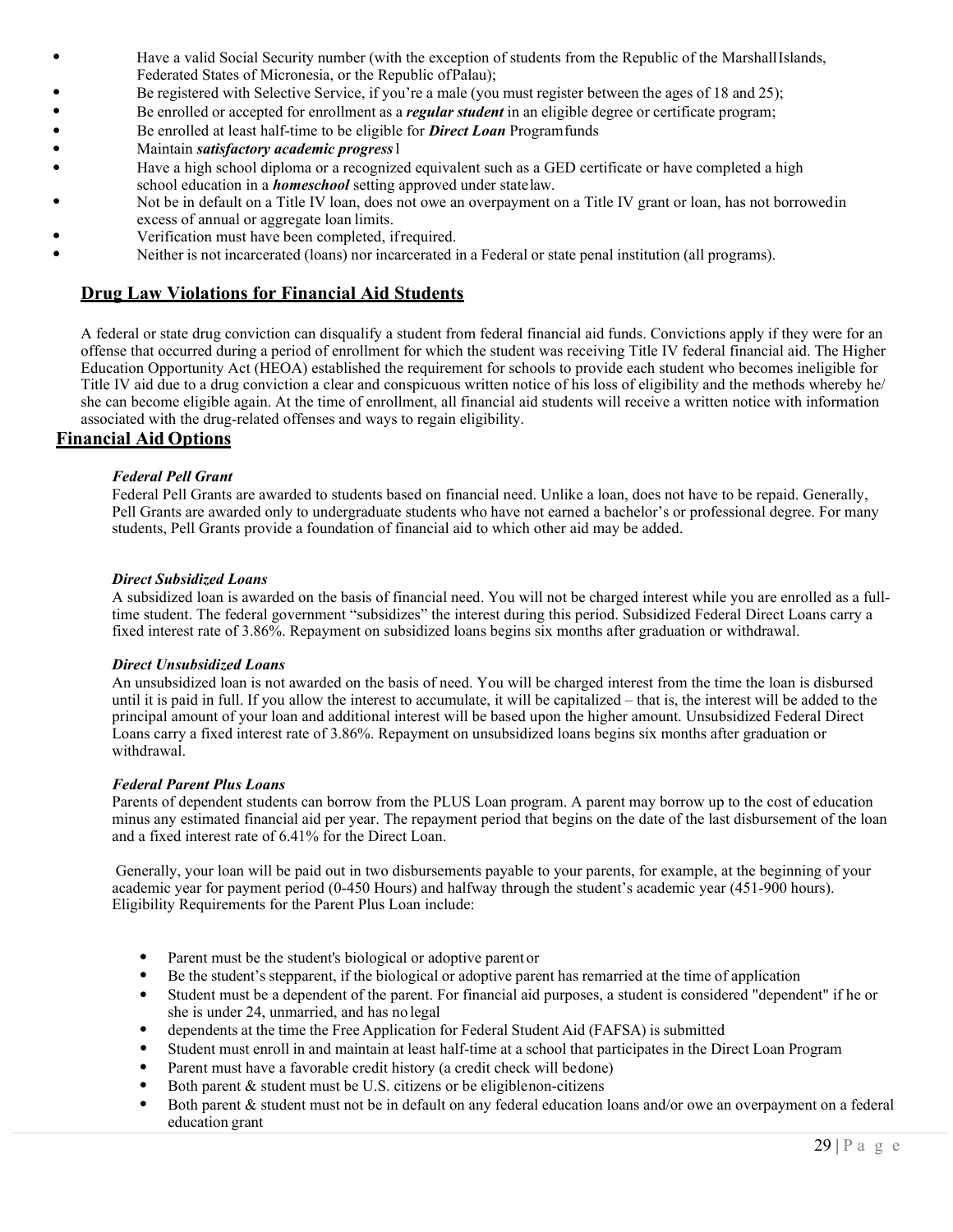# **PELL Disbursements and Books and Supplies**

Students who are PELL eligible may request to delay payment on books and fees until the first PELL disbursement is made at 0 hours. Once the first payment is received, the money will be allocated accordingly.

# **Expected Family Contribution (EFC)**

The Department of Education uses a standard formula, revised and approved every year by Congress, to evaluate the information you report when you apply for a Pell Grant. The formula produces an Expected Family Contribution (EFC). Your Student Aid Report (SAR) contains this number and will tell you whether you are eligible for a Federal Pell Grant. The award for a full academic year ranges up to \$6,085 for 2018-2019 Award Year.

Eligibility is determined in accordance with information provided by student and/or parents if student is dependent. The combination of what parents can contribute and what the student can contribute is called the expected family contribution (EFC). School officials do NOT play a role in making a student eligible for federal funds. Eligibility is determined in accordance with information provided

by student and/or parents if student is dependent. The EFC does not represent the amount of money you will need to pay the school. It determines the aid programs and amount of aid for which a student is eligible.

## **How Aid is Determined**

To determine the amount of aid you will receive, the amount of money that your family can be expected to contribute towards education needs to be estimated. It is necessary to request confidential financial facts about your family's income and assets, the size of your family, the number of persons attending postsecondary education, and any unusual circumstances or expenses in order to estimate this amount of family contribution.

This "needs analysis" is conducted through the completion of the Free Application for Federal Student Aid (FAFSA). Eligibility is determined in accordance with information provided by student and/or parents if student is dependent.

The goal of financial aid programs is to bridge the gap between the amount you and your family are reasonably able to contribute and your educational expenses. It is very important to realize that aid is available to make education accessible, not to make it free of cost to you or your family.

You do not have to be from a low - income family to qualify for financial aid, but you do have to have "financial need." Your "need" is the difference between what it costs to attend a particular school and what you and your family can contribute.

#### **Here's how it works:**

COST OF GOING TO SCHOOL (Tuition, fees, books, supplies, room and board, personal expenses, transportation) (‐) YOUR EXPECTED FAMILY CONTRIBUTION AND GRANT FUNDS AWARDED (The amount that you and your parents should be able to contribute) (=) YOUR FINANCIAL NEED

It is important to note that your aid is determined by the concrete values listed above. The aid offered at this institution is not calculated by any other means. You are not in competition with any other student for funds. **Your financial situation determines your financial assistance.**

## **In House Payment Plan after Financial Aid**

There are cases when Title IV Financial Aid will not cover the entire cost of education. If this should occur, students will have the opportunity to apply for a payment plan to satisfy the remaining balance. The terms of the payment plan depend on the length of program. Remaining balances can be spread evenly amongst the months within the program length. All remaining balance must be paid in full on the contracted graduation date.

## **Financial Aid Disbursements**

A student's financial aid disbursement **will be released directly to** Reflections Academy of Beauty and will be credited to your school account to pay (tuition and fees and other authorized charges).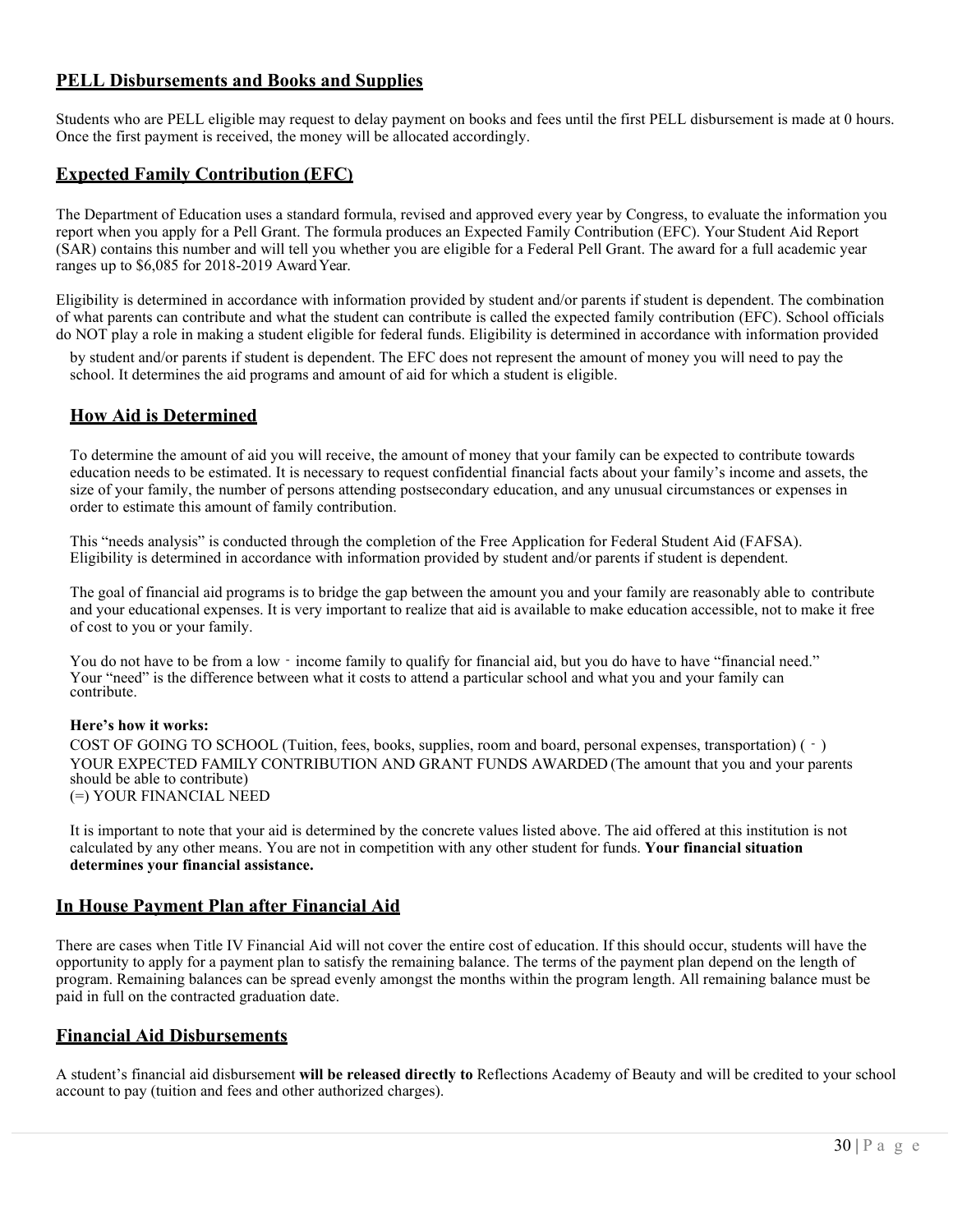Financial aid is disbursed in four increments for a 1500-hour clock program and in three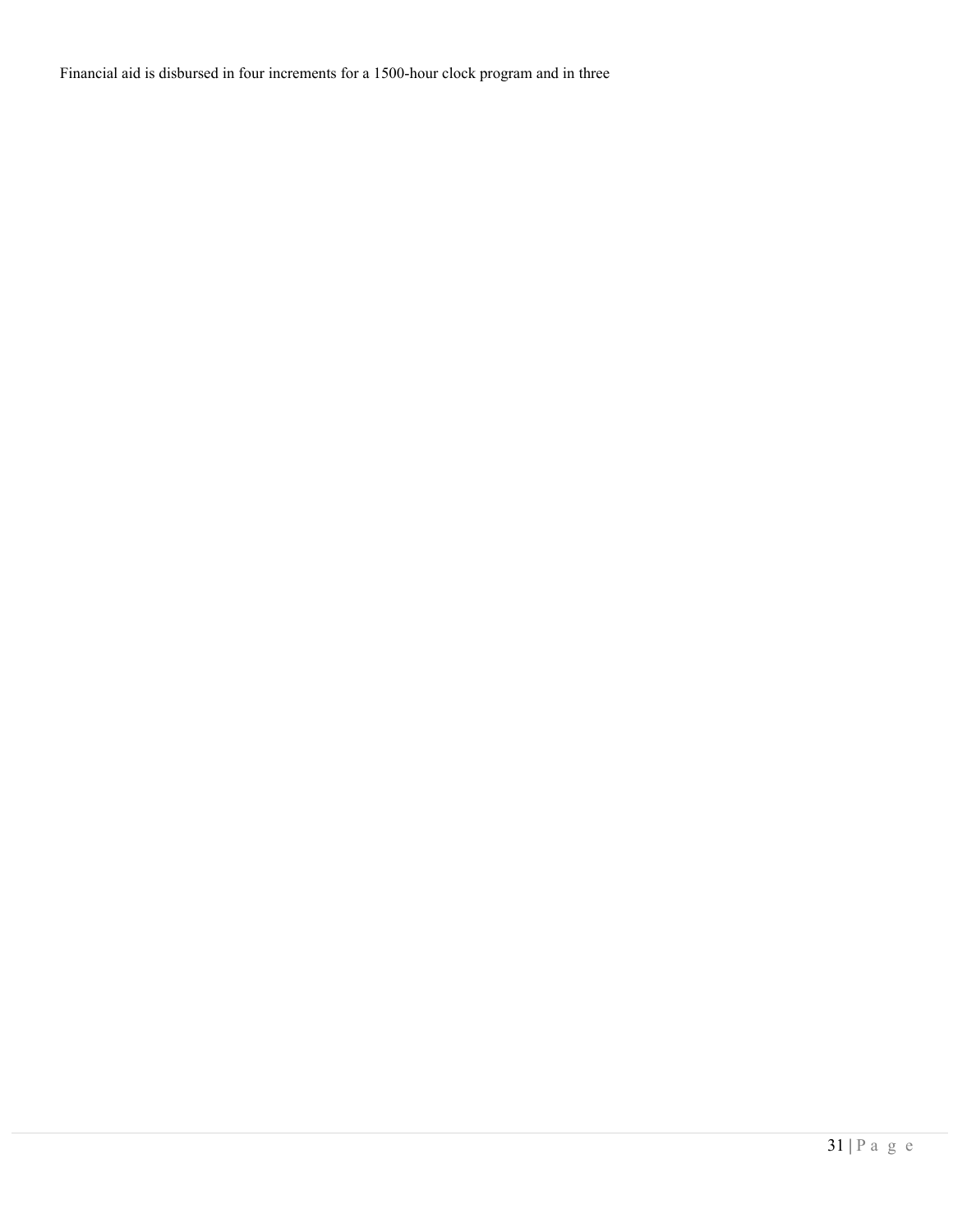disbursements for the 1000 Hour Instructor Course. Disbursements are made once the student reaches the following clock hours:

| <b>Cosmetology</b> 0 | <b>Cosmetology Instructor 1000 Hr. Course</b>       |
|----------------------|-----------------------------------------------------|
| Hours/30 days        | $0$ Hours/30 days                                   |
| 451 Hours            | 451 Hours                                           |
| 901 Hours            | 901 Hours                                           |
| 1201 Hours           |                                                     |
| <b>Esthetic</b>      | <b>Cosmetology Instructor 500 Clock hour Course</b> |
| $0$ Hours/30 days    | 0 hours/ $30$ days                                  |
| 376 Hours            | 250 hours                                           |
|                      |                                                     |

All Federal financial aid funds will be drawn down in payment periods, which are linked to the student's progression through his/her course. Four hundred fifty (450) hours represents one payment period for all courses at or above 900 hours in length.

For courses greater than 900 hours (Cosmetology), if the remaining portion exceeds 450 hours (one pay period), funds will be

disbursed in two equal payments. If less than 450 hours (Cosmetology 1000-hour program), it will be disbursed in one payment.

The number of financial aid disbursements a student receives is based on the course length, start date, and attendance. Award years st

run from July 1 to June 30. Therefore, a student's attendance -must cross over July 1 in order to cross over into the next award year. If there is a break in attendance, the remaining proceeds are not received by the college.

#### **Financial Aid Refunds/ Loan money for Living Expenses**

Reflections Academy of Beauty will disburse your loan money by crediting it to your school account to pay (tuition and fees and other authorized charges). If the loan disbursement amount exceeds your school charges, the school will pay you the remaining balance of the disbursement directly by check. **However, a student will not receive a refund until their ledger shows a balance of 0.**

You may use the loan money you receive only to pay for your education expenses at the school that is giving you the loan. Education expenses include school charges such as tuition, room and board, fees and indirect expenses such as books, supplies, equipment, dependent child care expenses, transportation and rental or purchase of a personal computer.

## **Master Promissory Note**

All loans require that you sign a promissory note. This note is signed by the borrower when taking out a loan. By signing the promissory note, the borrower promises to repay the loan. The promissory note also includes important language about your rights and responsibilities as a borrower. You sign the MPN once, the first time you borrow. This will allow you to borrow more from the same loan source while you are in school, without having to sign a promissory note each year. The Master Promissory Note can be completed at [www.studentloans.gov](http://www.studentloans.gov/)

## **Entrance Counseling**

If you decide to take out a Federal Direct Loan as a part of your educational investment, managing the debt you incur is a major responsibility. To ensure that you understand this responsibility and the obligation you are assuming, the Federal Government requires you to participate in loan counseling, called "Entrance Counseling."

You will conduct your Entrance Counseling session online at [www.studentloans.gov. Y](http://www.studentloans.gov/)ou must have a student FSA ID to complete the process. Entrance counseling is required before your loan can be disbursed.

## **Exit Counseling**

All student loan borrowers are required to complete Exit Counseling regarding their student loans. A student must complete Exit Counseling when they graduate, drop below half-time enrollment, or withdraw from of Reflections Academy of Beauty. The exit counseling provides information regarding the rights and responsibilities of the student. It is quite important that students who have borrowed student loans know what to do if there are problems with making payments and what will happen if payments are not made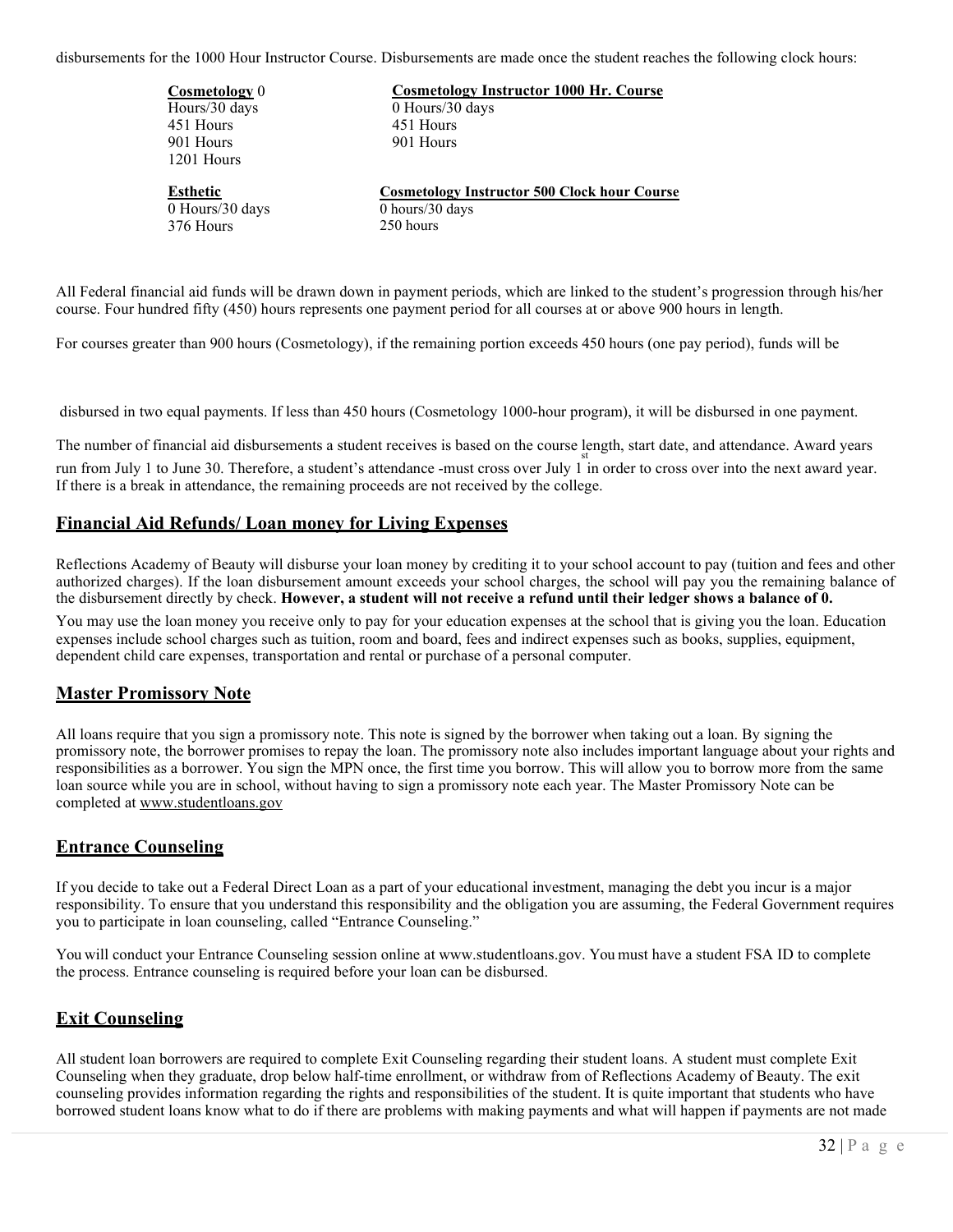on the student loans. Specific elements that will be included in the Exit Counseling are as follows: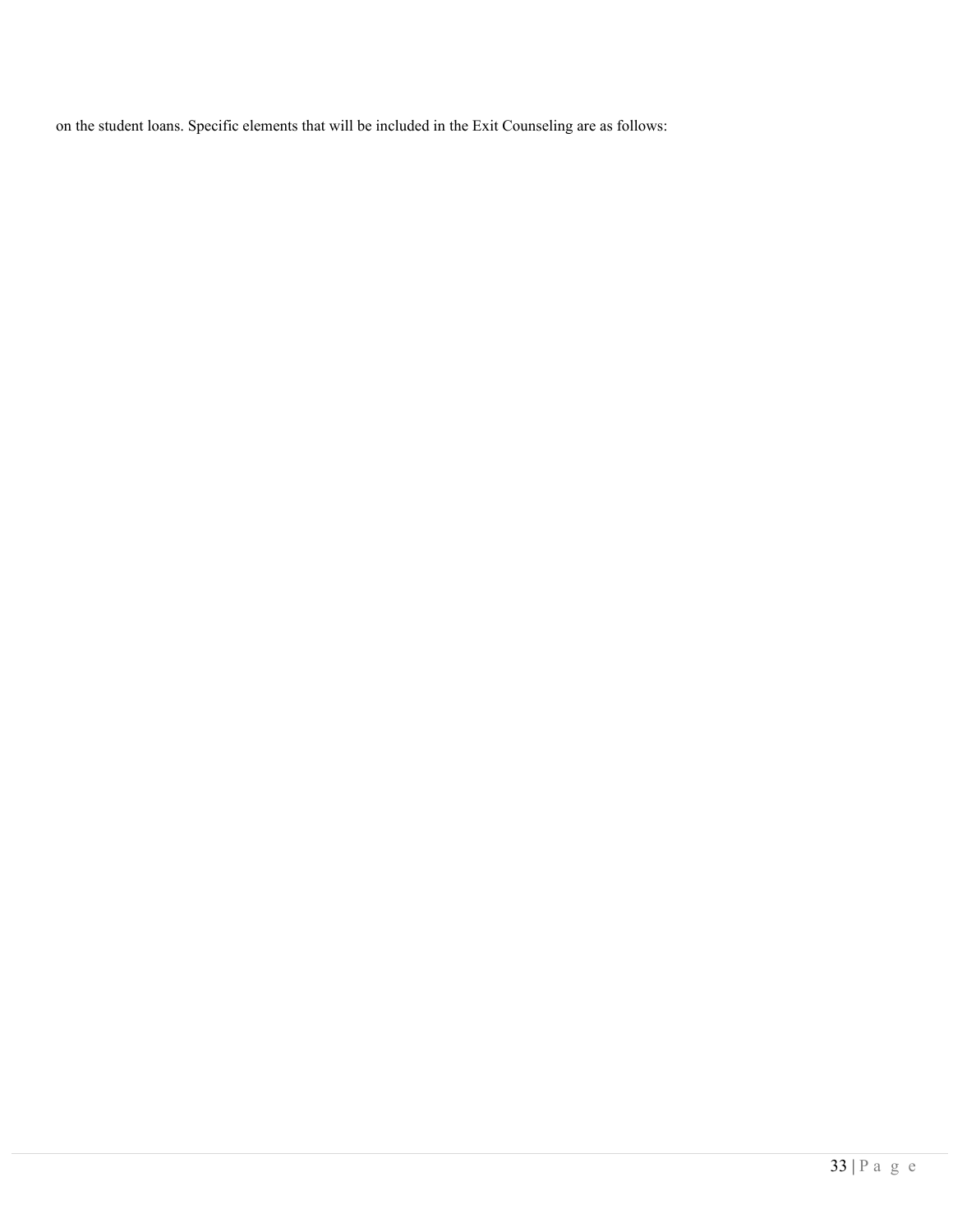- the terms and conditions of the loan
- an example or actual monthly payments available repaymentplans
- deferment and forbearance options
- loan forgiveness and cancellation provisions
- the ability to accelerate repayment without a prepayment penalty
- the pros and cons of consolidation, such as the impact on minimum monthly payments, loan terms and loan benefits (e.g., the loss of the grace period and forgivenessoptions)
- the consequences of default, including ruined credit, litigation, referral to collection agency, wage garnishment, offset of income tax refunds, the deduction of collection charges of up to 25% from payments, nonrenewal of professional licenses, and the loss of deferment and forbearanceoptions
- availability of tax benefits, such as the student loan interestdeduction
- The following information will be collected during this time: Name, Address, Social Security Number, References, Driver's license number and state, Expected permanent address, Name and address of next-of-kin.

Also, understanding the payment options, interest rates and other terms of the student loans will allow students to maintain their loans in good standing for future credit purposes. You can complete the exit counseling a[t www.nslds.ed.gov](http://www.nslds.ed.gov/)

## **Students receiving aid have the right to know:**

- 1. The names of the organizations which accredit and authorize the school tooperate;
- 2. about the programs, the faculty, and the physical facilities at the school;
- 3. The cost of attending the school;
- 4. The school's policy on refunds for students who drop prior to completion of the programs;
- 5. About the financial aid available from federal, state, local, private, and institutional financial aid programs;
- 6. The procedures and deadlines for submitting applications for each available financial aid program;
- 7. The criteria used to select financial aidrecipients;
- 8. How your financial need is determined;
- 9. The type and amount of assistance in your financial aidpackage;
- 10. How and when the aid will bedisbursed;
- 11. How the school determines whether you are making satisfactory progress and what happens if you are not;
- 12. The school's policy regarding your right to:
	- a. Review and inspect your education records;
	- b. Seek amendment of your educational record that you or your parent believes to be inaccurate, misleading, or otherwise in violation of your privacy rights;
	- c. Your consent, under certain, for the disclosure of personally identifiable information contained in your educational records; and
	- d. File a complaint with the Education Department concerning alleged failures by the school to comply with statutory and regulatory student and family privacyrights.

## **Student Responsibilities for Financial Aid:**

- 1. You must complete all application forms accurately and submit them on time to the right place;
- 2. You must provide correct information;
- 3. You must provide all additional documentation, verifications, corrections and/or other
- information requested by either the student financial aid officer or the agency to which you submitted your application;
- 4. You are responsible for reading and understanding all forms that you are asked to sign and for retaining your copies;
- 5. You must accept responsibility for all agreements that you sign;
- 6. You must be aware of and comply with the deadlines for application or re application for student financial aid;
- 7. You should be aware of your school's refund policies and procedures;
- 8. You are responsible for reporting name and address changes directly to the financial aid office;
- 9. You are responsible to bring or send any supporting documentation that is necessary to verify information in time to complete the verification process; you will be responsible to pay any overpayment that is discovered during verification.

#### **NSLDS (National Student Loan Data System**

All federal student loans obtained by a student or parent are reported to and tracked on the National Student Loan Data System (NSLDS). NSLDS loan records are accessible to all authorized NSLDS users, including schools, student loan guaranty agencies, lenders, federal agencies, and other authorized users. Alternative and private education loan information is not reported to NSLDS. Student and parent loan borrowers may view their federal loan information at NSLDS.ed.gov. Borrowers access the system using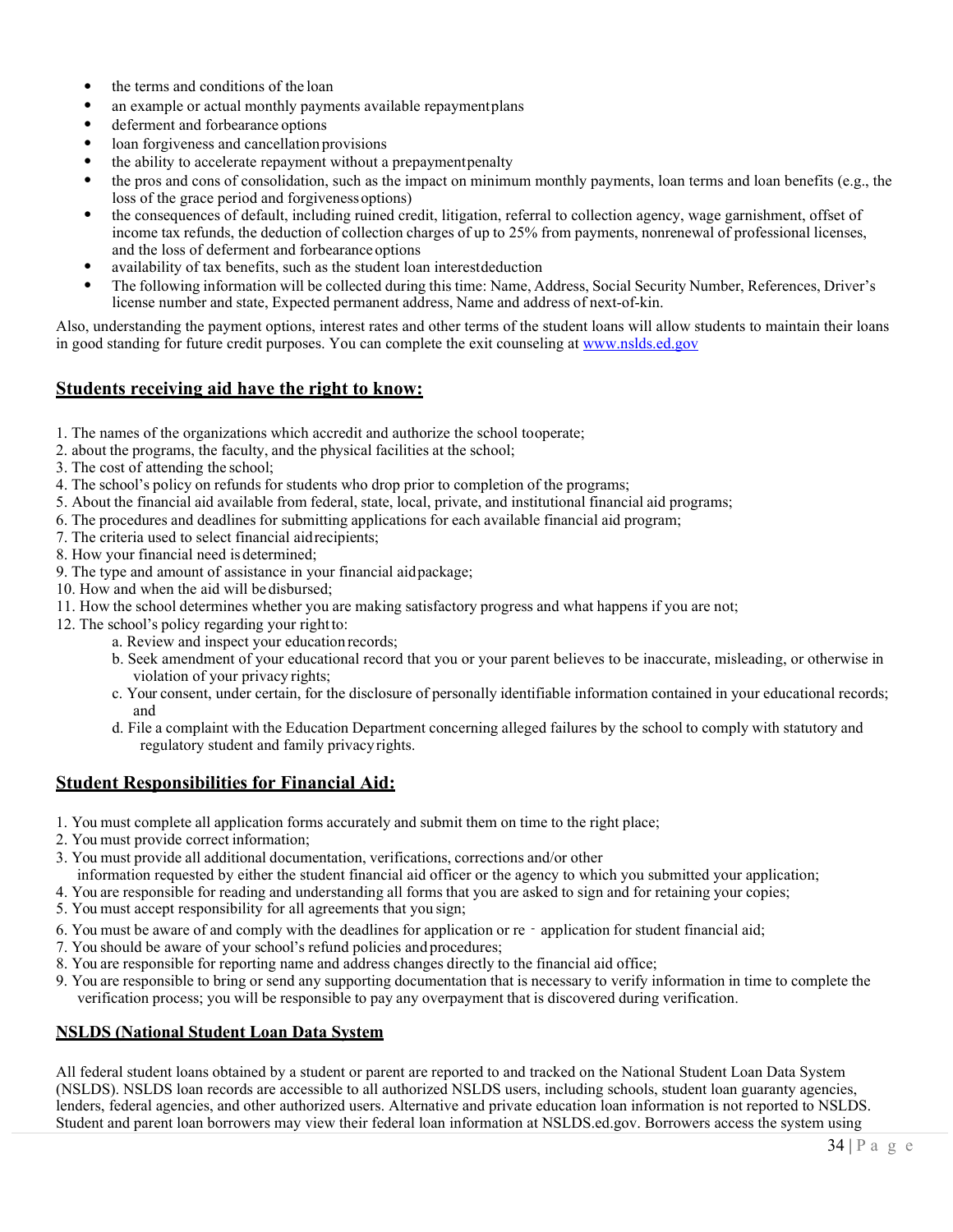their federal PIN. Students can also access prior federal grant information at NSLDS.ed.gov.

|  | <b>Sample Loan Repayment Schedules (Based on 3.9% Interest)</b> |
|--|-----------------------------------------------------------------|
|  |                                                                 |

|          |                | Standard                           |                     | Graduated      |                                    |                             | Pay as You Earn |                                    |                                    | <b>Income Based</b><br>Repayment |                                |                 |
|----------|----------------|------------------------------------|---------------------|----------------|------------------------------------|-----------------------------|-----------------|------------------------------------|------------------------------------|----------------------------------|--------------------------------|-----------------|
|          | Mo<br>nth<br>S | Mo<br>nth<br>ly<br>Pay<br>me<br>nt | Total<br>Repa<br>id | Mo<br>nth<br>S | Mo<br>nth<br>ly<br>Pay<br>me<br>nt | Tot<br>al<br>Re<br>pai<br>d | Mo<br>nth<br>S  | Mo<br>nth<br>ly<br>Pay<br>me<br>nt | Tota<br>$\mathbf{I}$<br>Rep<br>aid | Mo<br>nth<br>S                   | Mon<br>thly<br>Pay<br>men<br>t | Total<br>Repaid |
| \$3,500  | 80             | \$50                               | \$3,978             | 120            | $$20-$<br>\$59                     | \$4,413                     | N/A             |                                    |                                    | N/A                              |                                |                 |
| \$5,500  | 120            | \$55                               | \$6,651             | 120            | $$31-$<br>\$93                     | \$6,935                     | N/A             |                                    | N/A                                |                                  |                                |                 |
| \$9,500  | 120            | \$96                               | \$11,488            | 120            | $$54-$<br>\$161                    | \$11,97<br>9                | 137             | $$65-$<br>\$96                     | \$11,9<br>57                       | 190                              | $$57-$<br>\$82                 | \$12,998        |
| \$16,500 | 120            | \$166                              | \$19,953            | 120            | \$93-<br>\$279                     | \$20,80<br>6                | 197             | $$97-$<br>\$166                    | \$23,6<br>43                       | 149                              | \$97-<br>\$166                 | \$21,340        |

## **Consequences of Loan Default**

- 1. You will be required to immediately repaythe entire unpaid amount of your loan.
- 2. You may be sued, have all or part of your federal and state tax refunds and other federal or state payments taken, and/or
- garnish your wages so that your employer is required to send part of your salary to pay off your loan.
- 3. You may be required to pay reasonable collection fees and costs, plus court costs and attorney fees.
- 4. You may be denied a professional license.
- 5. You will lose eligibility for other federal student aid and assistance under most federal benefit programs.
- 6. You will lose eligibility for loan deferments.
- 7. Your default will be given to national consumer reporting agencies (credit bureaus).

## **Loan Deferment**

If you won't be able to repay your loan for a while for, for instance, because you are going back to school or have a very low income, a deferment lets you postpone paying your loan. The conditions for deferment are listed on your Master Promissory Note (MPN).

If you have an unsubsidized loan, you will be responsible for paying the interest that accrues during a period of deferment. You can continue to make interest payments during the deferment period, or you can ask your lender to capitalize the interest.

It is important to note that you cannot be granted a deferment on a loan that is already in default.

## **Students Right to Privacy**

Reflections Academy of Beauty has adopted The Family Educational Rights and Privacy Act (FERPA) as it pertains to student records and information. FERPA gives parents of dependent students' certain rights with respect to their children's education records. These rights transfer to the student when he or she reaches the age of 18 or attends a school beyond the high school level. Students to whom the rights have transferred are "eligible students."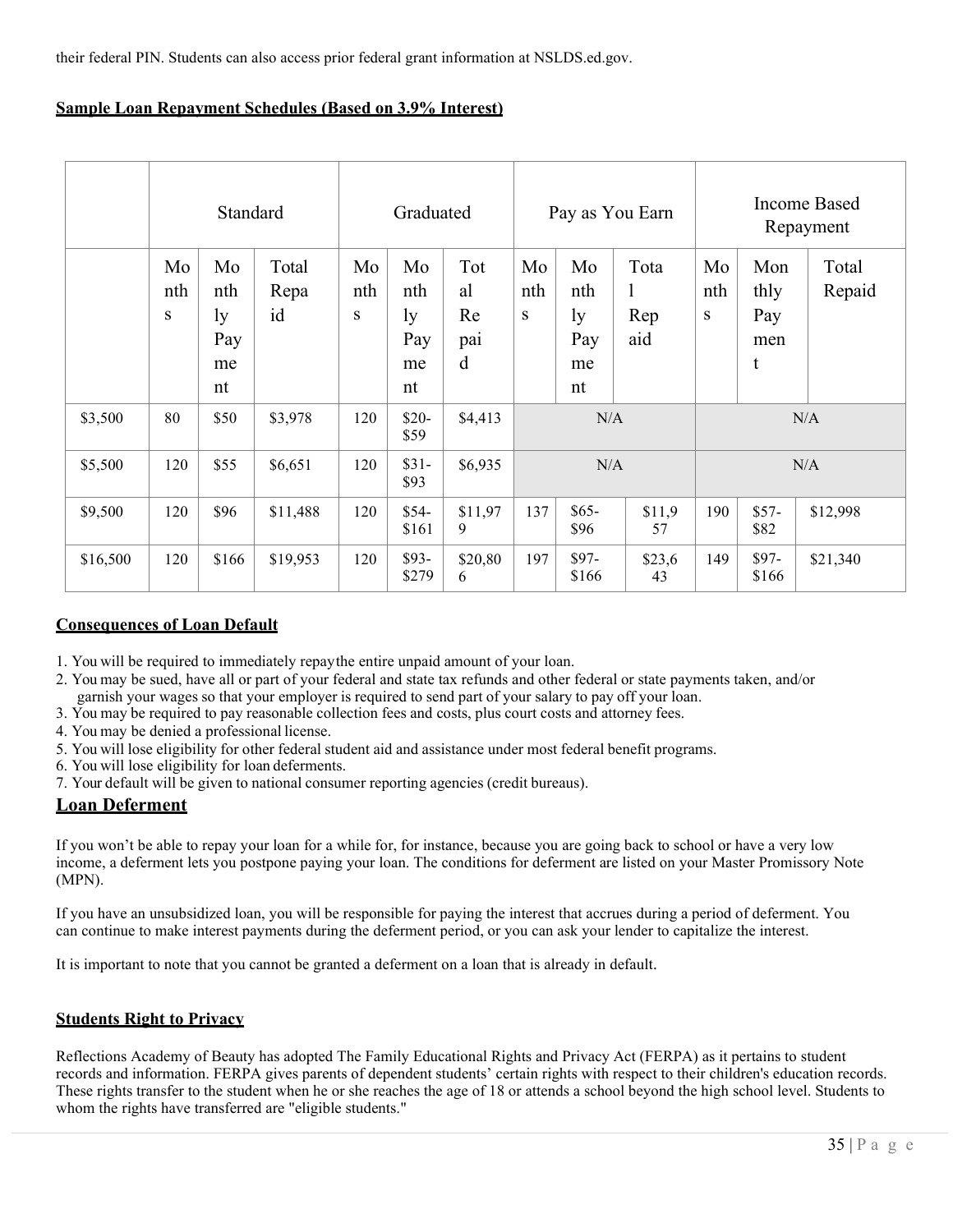- Parents or eligible students have the right to inspect and review the student's education records maintained by the school within 45 days of the request. Parents or eligible students should submit to the school a written request that identifies the record(s) they wish to inspect. The administration will make arrangements for access and review and notify the parent or eligible student of the time and place where the records may be inspected. Schools are not required to provide copies of records unless, for reasons such as great distance, it is impossible for parents or eligible students to review the records.
- Reflections Academy of Beauty may charge a fee forcopies.<br>Parents or eligible students have the right to request that a school correct records which they believe to be inaccurate or misleading. If the school decides not to amend the record, the parent or eligible student then has the right to a formal hearing. After the hearing, if the school still decides not to amend the record, the parent or eligible student has the right to place a statement with the record setting forth his or her view about the contested information.
- Generally, schools must have written permission from the parent or eligible student in order to release any information from a student's education record. However, FERPA allows schools to disclose those records, without consent, to the following parties or under the following conditions (34 CFR § 99.31):
	- o School officials with legitimate educational interest (A school official is defined as a person employed by Shear Learning Academy of Cosmetology, Inc DBA Reflections Academy of Beauty in an administrative, supervisory, academic or support staff position)
	- o Other schools to which a student istransferring;
	- o Specified officials for audit or evaluationpurposes;
	- o Appropriate parties in connection with financial aid to a student;
	- o Organizations conducting certain studies for or on behalf of theschool;
	- $\circ$  Accrediting organizations;<br> $\circ$  To comply with a judicial
	- To comply with a judicial order or lawfully issued subpoena;
	- o Appropriate officials in cases of health and safety emergencies;and
	- o State and local authorities, within a juvenile justice system, pursuant to specific State law

Reflections Academy of Beauty does not disclose "directory" information such as a student's name, address, telephone number, date and place of birth, honors and awards and dates of attendance without the written consent of the students' legal guardian or the eligible student.

# **Voter Registration**

Reflections Academy of Beauty encourages its students to be registered voters and to exercise their right to vote. Students can register to vote a[t http://www.elections.il.gov/. Y](http://www.elections.il.gov/)ou may also register to vote at local public libraries, city and village offices, and the County Clerk's Office. The state of Illinois also implements the Motor Voter Law, and therefore you may register to vote at the local State Driver's License Facility.

# **Students with Disabilities**

Reflections Academy of Beauty far exceeds the minimum space requirements as set forth by the governing rules of the State Board. The facility consists of a reception area, clinic floor, offices, classrooms, restroom, and break room.

The clinic area consists of working stations where the students work on customers under the direct supervision of an instructor. The theory classrooms consist of visual aids such as charts, video library, and chalkboards.

All facilities and programs have been designed for the accommodation of all our employees, students, and patrons. Reflections Academy of Beauty has restroom and classroom facilities to accommodate handicapped persons. Entrance into the facility is also handicapped accessible. We do realize, however, that all needs may not be met for those who are disabled. If there is an unmet need that we can remedy, please contact the Administrator during regular business hours to discuss measures to make our schools a more comfortable environment for all people.

Students with learning disabilities are responsible for contacting admissions at the school to request assistance. Prior planning is the key to insuring the proper delivery of training. On your visit an office staff member will meet with you to discuss the services you may need and the procedures for setting up those services. Your disability information is maintained separate from your academic record in compliance with federal and state data practice laws. You are responsible for providing the admission office with current documentation, such as an IEP (Individual Education Plan), as it relates to your disability and the services you are requesting.

Schools are restricted from seeking out students with disabilities due to privacy laws. Therefore, please make a request for the services you believe you need.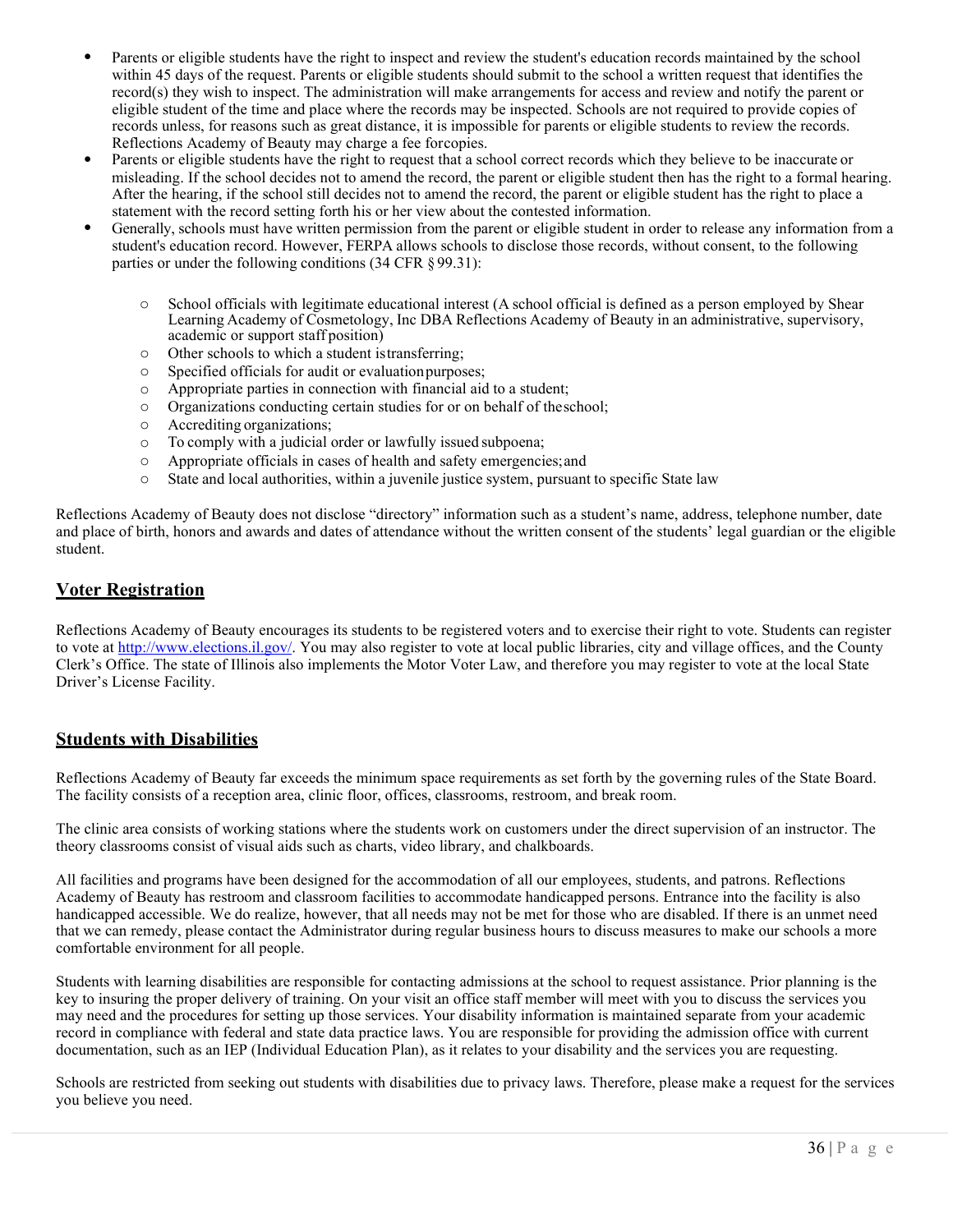# **Copyright Infringement and Computer Use Policy**

Reflections Academy of Beauty does not allow the unauthorized use of copyrighted material. Peer-to-peer (P2P) file sharing programs are not permitted on premises for users of Shear Learning Academy of Cosmetology DBA Reflections Academy of Beauty's computer network. A peer-to-peer file sharing program is any computer application that alters a personal computer into a storage server that can distribute data to other computers

simultaneously. Copyrighted materials cannot be shared by any means, including network file shares, the internet, illegal upload/ download, and is not limited to just peer-to-peer programs. Copyright infringement, according to the U.S. Copyright Office, is when "a copyrighted work is reproduced, performed, publicly displayed, or made without the permission of the copyright owner." This pertains to a portion or all of a copyright work. Unauthorized peer-to-peer file sharing and unauthorized distribution of any copyrighted material may be subject to civil and criminal liabilities.

In general, anyone found liable for civil copyright infringement may be ordered to pay either actual damages or "statutory" damages affixed at not less than \$750 and not more than \$30,000 per work infringed. For "willful" infringement, a court may award up to \$150,000 per work infringed. A court can, in its discretion, also assess costs and attorneys' fees. For details, see Title 17, United States Code, Sections 504, 505. Willful copyright infringement can also result in criminal penalties, including imprisonment of up to five years and fines of up to \$250,000 per offense.

Internet access is prohibited for students on Reflections Academy of Beauty computer systems. If an individual is found to be illegally distributing copyrighted material (Peer-to-peer sharing) using any university computing resources disciplinary action will be taken as outlined below.

1st Offense: Students will be put on Continuous Probation. This means the student will be put on probation for the remainder of their program. If the student violates any rules again they will be terminated from the program.

# **Fire Safety Report**

Reflections Academy of Beauty does not provide on - campus housing therefore no fire safety report is necessary.

## **Drug and Alcohol Policy and Abuse Prevention Program**

Reflections Academy of Beauty has developed a program to prevent the illicit use of drugs and abuse of alcohol by students and employees. The program provides services related to drug use and alcohol abuse including referrals to local service providers and facilities, the annual distribution to students and employees of the policy Reflections Academy of Beauty standards of conduct regarding drugs and alcohol, health risks associated with the use of drugs and abuse of alcohol, and school disciplinary actions. The admission staff will provide an overall coordination of the drug- free school policies during orientation.

# **The Annual Disclosure of Crime Statistics**

The CSA's at Reflections Academy of Beauty prepares this report to comply with the Jeanne Cleary Disclosure of Campus Security and Crime Statistics Act. The full report is located in our administrative offices and will be distributed to anyone who may make a request at any time. The students and staff of Shear Learning Academy of Cosmetology DBA Reflections Academy of Beauty will be notified annually of the availability of an updated report via email or memo. This report is prepared in cooperation with the local law enforcement agency surrounding our campus as well as the Campus Security Authorities. These statistics are also submitted to the Department of Ed through their web-based data collection site. All requests for the report can be emailed or in person to: Rebecca Wright [riki@reflectionsacademyofbeauty.com](mailto:riki@reflectionsacademyofbeauty.com)

# **Search and Seizure Policy**

Reflections Academy of Beauty respects the privacy of its students. However, Reflections Academy of Beauty reserves the right for the appropriate officials to conduct searches if reasonable cause exists to believe that (a) activity is taking place on Reflections Academy of Beauty premises that is detrimental to the health, safety or welfare of individuals; or (b) substances are contained on the property of Reflections Academy of Beauty or on a person that would constitute a violation of the Alcohol and Drug-Free Awareness Program (ADFAP) Statement and Policy. A search involves the close physical examination of all areas, which may include, but are not limited to, thoroughly searching an individual's personal belongings and their person. Determination of what constitutes "a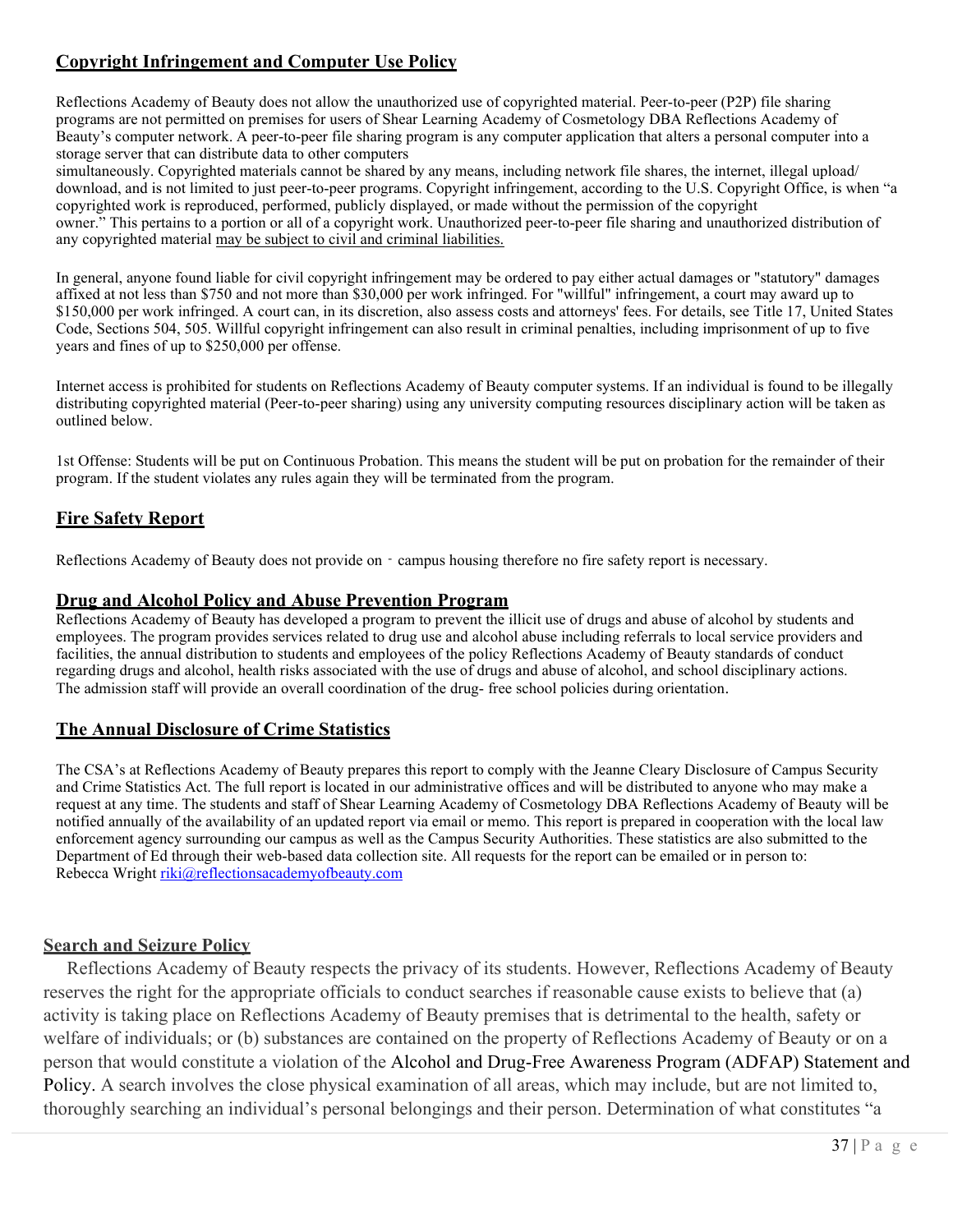reasonable cause to believe" that a search is necessary will be made by the administrator. All areas of Reflections Academy of Beauty may be search at any time, without the student present.

## **Annual Report Statistics**

The institution's accrediting agency has allowed flexibilities to the institution in the publication of its student outcome rates if the COVID-19 Pandemic has significantly impacted the ability of students to successfully graduate, sit for licensure and/or obtain employment. Any rates reported below that have been modified in accordance with these flexibilities have been adjusted in one of the following manners as indicated.

As State and/or local restrictions with respect to the COVID-19 Pandemic have significantly impacted the ability of this institution's students to sit for licensure and/or obtain employment, this rate has not been published.

# **Earning Potential**

For Cosmetology students, the earning potential in this area is as follows: 25K-30K for first 5 years 35K after 5 years

For Instructors, the earning potential is between \$8.50 and \$25.00 per hour.

For Esthetic students, the earning potential in this area is a follows: 20K-25K for first 5 years - 30 K after 5 years

# **Physical Demands of the Profession**

Prospective students need to be aware of the physical demands in the field of Cosmetology. The main areas of stress for a cosmetologist are to the back, neck, shoulders, wrists, feet and legs. The main areas of stress for a nail technologist are to the back, neck, shoulders, and especially the hands and wrists. The main areas of stress for an Esthetician are the use of the hands and arms for a long period of time. This also includes standing or sitting for long periods of time. Students should be in good physical condition and maintain a healthy, active lifestyle this will help to alleviate any problems. For Instructors, the physical demands are they may have to stand for long periods of time, work long hours and work an atypical workweek (i.e., Tuesday-Saturday).

# **Prospective Employer Requirements**

Prospective students need to be aware that the requirements for employment differ for every employer. However, a survey of area employer shows they are all looking for the same qualities in their employees.

The following is a list of qualities potential employers will be looking for:

- Must be energetic and have a positive attitude about working and the work to bedone. Be a team player, be open to new ideas and changes
- Work hard and take the initiative to build clientele. They want to see that you have started this process while in school.
- Expect to work long hours, including nights and weekends.
- Be professional always.
- Understand that to sell themselves in the Beauty Industry a stylist must look the part with professional attire. Also, stylists should have hair and make-up that is maintained, current and worn to work every day.
- Most important… BE ON TIME.

## **Termination by Institution**

Students are encouraged to request counseling with the staff as often as needed. The student may be referred to a professional agency if the issue is beyond the school educational scope. Students are encouraged to participate in shows, contests, and charitable events while in school.

Student housing is not offered by the school, but the staff will assist any student when necessary to find appropriate housing while attending school. There are many apartments in the local area.

## **Student Services**

bodily harm to a client, a student, or employee of the school; willful destruction of school property; and theft or any illegal acts. Students may be subject to dismissal for unsatisfactory attendance, lack off academic progress, below standard academic progress, or for conduct resulting in disruption of school operations. The school may terminate a student's enrollment for noncompliance with General Policies, the enrollment agreement, State Laws and Regulations; Improper conduct or any action which causes or could cause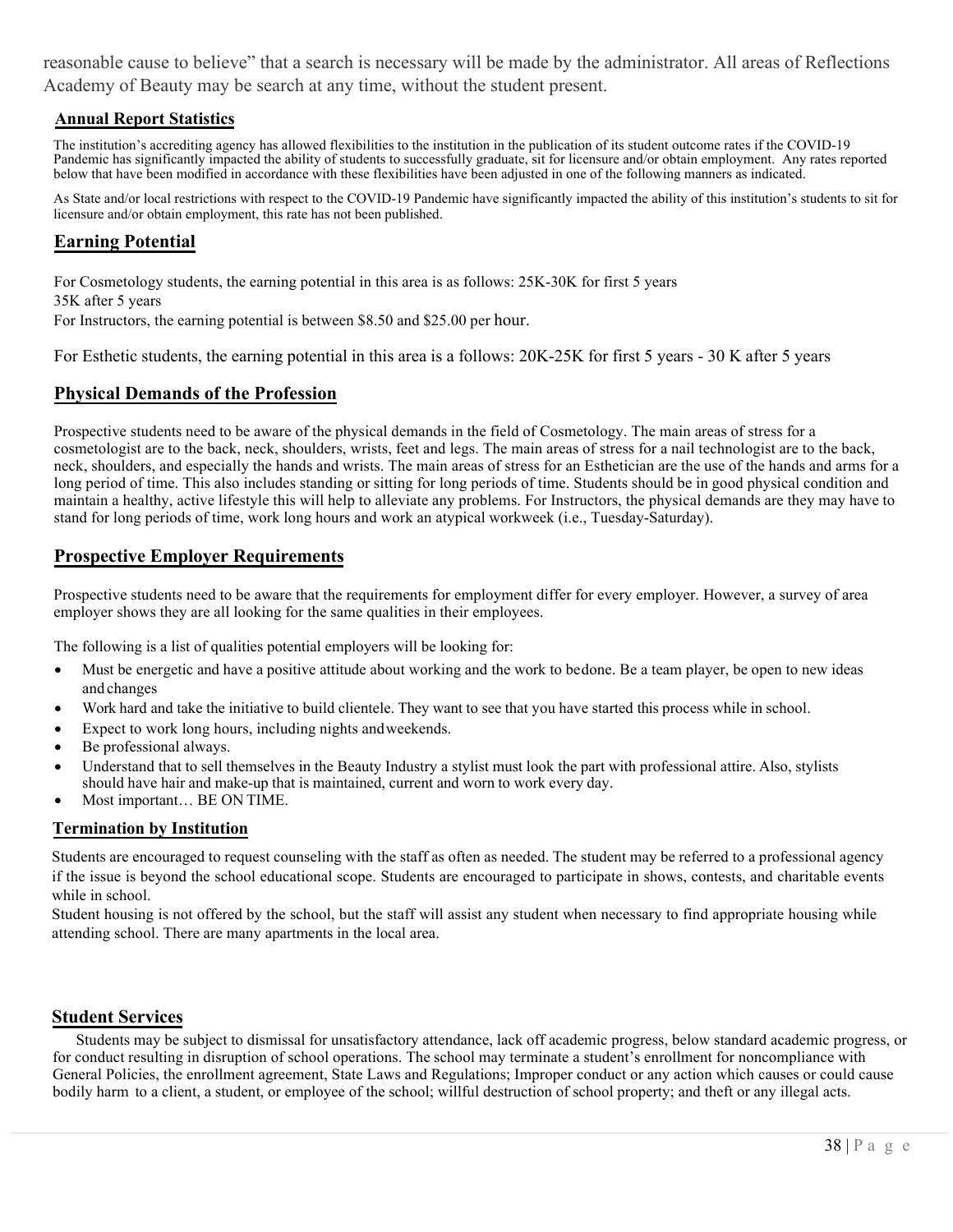# **Grievance Policy and Procedure**

## INFORMAL COMPLAINTS

Reflections Academy of Beauty prefers to resolve all misunderstandings on an informal basis. When disagreements regarding school policies or procedures occur between students, between students and staff or between staff members, the parties involved must try to resolve the problem amongst themselves. If a solution cannot be reached, or if the problem cannot be resolved then please consult with the next higher authority. This means students problems can be taken to the instructor, student/staff disagreements can be taken to the Administrator and staff conflicts can be taken to the Administrator or Owner. All parties will be brought together to try and work out the problem.

Reflections Academy of Beauty prefers to resolve all misunderstandings on an informal basis. When disagreements regarding school policies or procedures occur between students, between students and staff or between staff members, the parties involved must try to resolve the problem amongst themselves. If a solution cannot be reached, or if the problem cannot be resolved then please consult with the next higher authority. This means students problems can be taken to the instructor, student/staff disagreements can be taken to the Administrator and staff conflicts can be taken to the Administrator or Owner. All parties will be brought together to try and work out the problem.

# FORMAL COMPLAINTS:

If a satisfactory solution cannot be reached by informal discussion, students and/or staff members may file a written formal complaint with the Administrator. The written complaint should contain specifics of the incident or problem and also a brief description of the steps already taken to resolve the problem. This should include names of persons with whom the problem has been discussed so the Administrator may interview these persons.

Complaints against the Administrator may be submitted to the owner, in writing.

# RESOLUTION:

The Administrator will interview the parties involved and establish a hearing for the complaint. A record will be kept of the complaint filed, persons interviewed, and the outcome of the hearing. After viewing all aspects of the complaint, the Administrator will make a decision that is fair and equitable to all concerned within the constraints listed above. If the students or the staff has a problem with management, it can only be solved by discussing the problem with the Administrator.

# FURTHER COMPLAINTS:

If after following the above procedures, the student or staff member feels that the school has not followed the regulations by which it is bound, that person may take the complaint to one of the following authorities:

Illinois Department of Professional Regulations State Postsecondary Review Entity.

# **General School Policies**

1. Students must be prepared for class with **ALL** equipment for both theory and the clinic floor everyday. See Consequences page.

2. Students are not allowed behind the front desk unless they are assigned there. See Consequences page.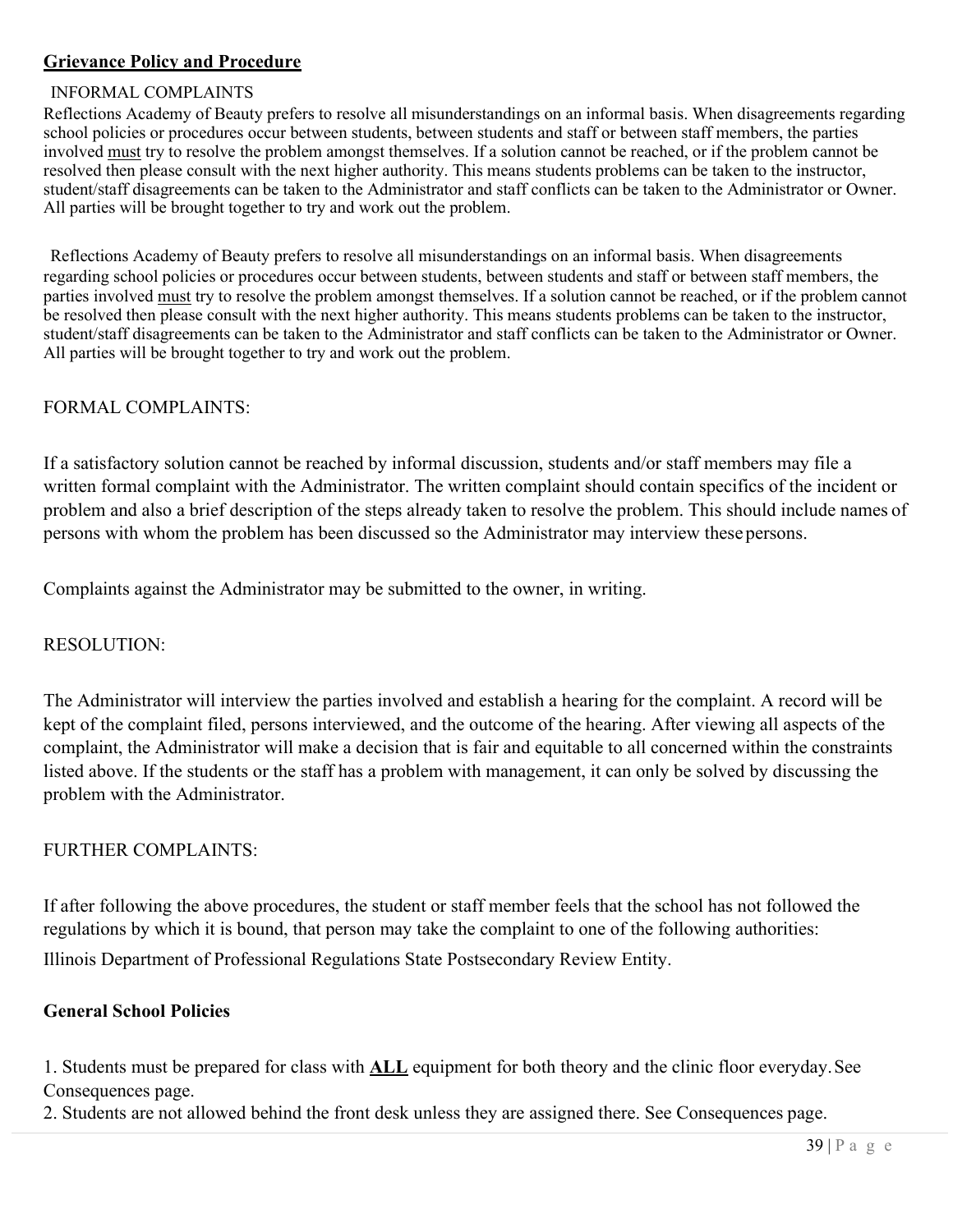3. Students are not allowed to change appointments on the appointment book unless it is approved by the salon floor teacher. See Consequences page.

4. Students and Staff must answer the phone as follows: "Reflections Academy of Beauty, this is \_\_\_\_\_, may I help you?"

5. Students are to use professional language and proper English at all times.

6. Any student who refuses a service or is not prepared timely (5 min) for a client will be suspended.

7. Must greet client within 2 minutes then prepare basic items.

8. Students must show respect to the staff, other students and clients at all times. Disrespect (gossiping, redirection —more than twice, talking back, eye-rolling, "I'm not doing this") will not be tolerated.

9. All clients and visitors must use the front entrance of the school. The back entrance is for staff and students only.

10. Once a student has reached 1200 hours, they will receive a senior book and can study in the mornings only, before lunch UNLESS there is a request OR if we need them to do a client because of lack of available students. 11. Once a student has reached 1350 hours, they are marked out for the whole day until all test requirements are met. The same exceptions apply.

# **Sanitation Policy**

1. Sanitation is a part of the curriculum as required by the State of Illinois' Department of Professional Regulations.

2. All sanitations must be done before any student leaves for the day.

**3.** Sanitations must be signed off by the student that is quality control on computer print off. Sanitation must be signed off on that day and **will not be signed any day after that.**

4. Students are graded on sanitations. Failure to complete sanitation or get sanitation signed off will bring students grades down.

5. Sanitations are assigned.

6. Students must read the sanitation list to know what their sanitation is. They must also read the list of what that sanitation entails.

7. All students will help with the sanitation of absent students.

8. Sanitations must be made up the following day.

9. Internship students will do sanitation at salon they are working with.

# **Appearance Policy**

1. All students must wear their stylist jacket/smock/apron/name tags when on the clinic floor. Colored items are permitted.

2. Hair and make-up must be done every day before the start of class. Make-up must define your features; a professional look is required.

3. Students should wear sensible shoes every day. Shoes must have a closed toe. Shoes must be clean on top and bottom.

4. Clothing guidelines:

a. Black solid bottom and black solid top or uniform shirt must be worn at all times.

b. Undergarments must remain hidden.

c. Clothing must fit properly. This means that private parts must be covered. Student's complete bottom remains hidden.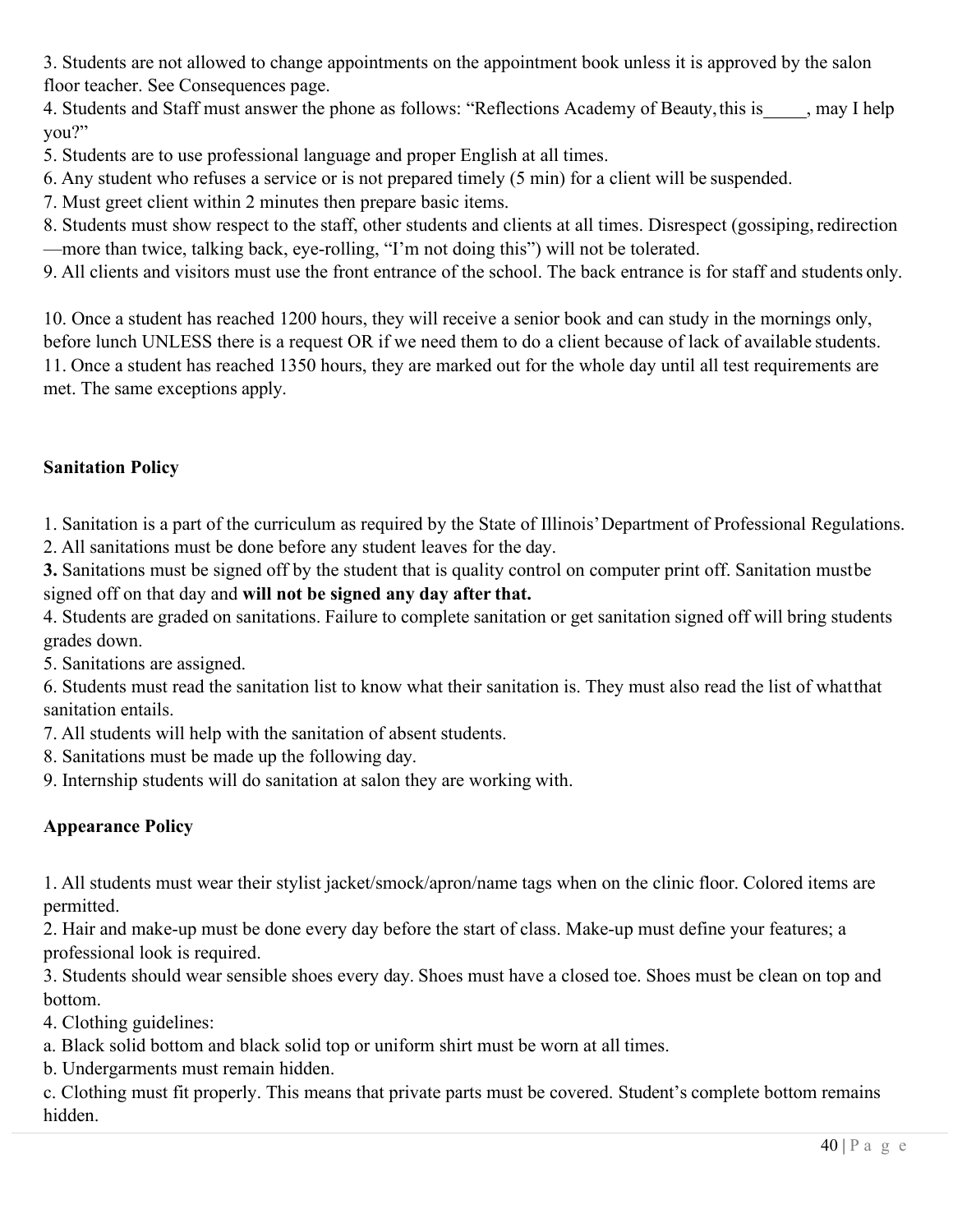- d. Clothing must be laundered and pressed.
- e. No offensive sayings or pictures on clothing.
- f. No tank tops.

g. Skirts and dress shorts must be at the knee, including splits. If you wear leggings, they must be black, and shirt must cover bottom fully.

h. Jeans are allowed to be worn on Fridays only, tops must be uniform or black.

i. Distressed jeans are allowed but holes must be no higher than the fingertips and may not be bigger than the palm of your hand.

j. If there is a logo it must NOT be larger than a business card.

k. Solid black joggers are permissible if a professional look is still maintained.

5. Appropriate hygiene must be followed daily. Hair and body washed. No offensive odors (body odor, smoke, heavy perfume, etc.).

6. Jewelry is to be tasteful and not hampering to the student's ability to work in theory or clinic.

7. Body art that is offensive must be covered up.

ALLOWED: cardigans, sweaters, thermal under uniform shirt (black only)

NOT ALLOWED: yoga pants, track pants, sweatpants, puffer vest, colored pin striping, hoodies, sweatshirt, head coverings

\*Lockers must be used—purses, coats, books

# **Clinic Floor**

1. Students are required to be on the clinic floor and prepared when the clinic floor at designated times.

- 2. Students must be on the clinic floor working at all times, unless assigned to be elsewhere.
- 3. Students are not allowed to sit on the clinic floor, neither in chairs nor the floor. Students that are assigned to manicures or pedicures are the only students allowed to be sitting.
- 4. Stations are assigned by administration. Students are to remain at their own station unless assigned elsewhere.
- 5. Students that are assigned to share stations with other students are to be respectful of one another.

6. Stations are to remain clean and orderly. Stations are to be used to store school equipment only. Books are to be put in lockers.

7. Students may only put certificates earned in school on mirrors.

8. Stations are the responsibility of the person/people assigned to them. The counter and mirror must be wiped down daily. All hair must be swept from around station and in the corners. Cleared tops, mannequins must be put away, black mat swept and wiped off at end of day.

9. Products are not to be kept at your station. After using a product on a client, it must be returned to its place.

10. Products are not to be used by students on themselves unless they are receiving a service.

11. All chemical products will be kept in the closet or at the color bar and will not be used without the permission of an instructor. All mixing of chemicals will be done on the color bar and not at student stations.

12. All chemical products must be cleaned up when using them.

- 13. The music played on the clinic floor must be approved by Administration
- 14. No horseplay is allowed on the clinic floor at any time.
- 15. Earbuds—no using with clients.
- 16. No talking to students/client while service is being performed
- 17. Student teaching students is not allowed.

18. Earbuds in classroom at teachers' discretion and must be at low levels for fellow students not to hear.